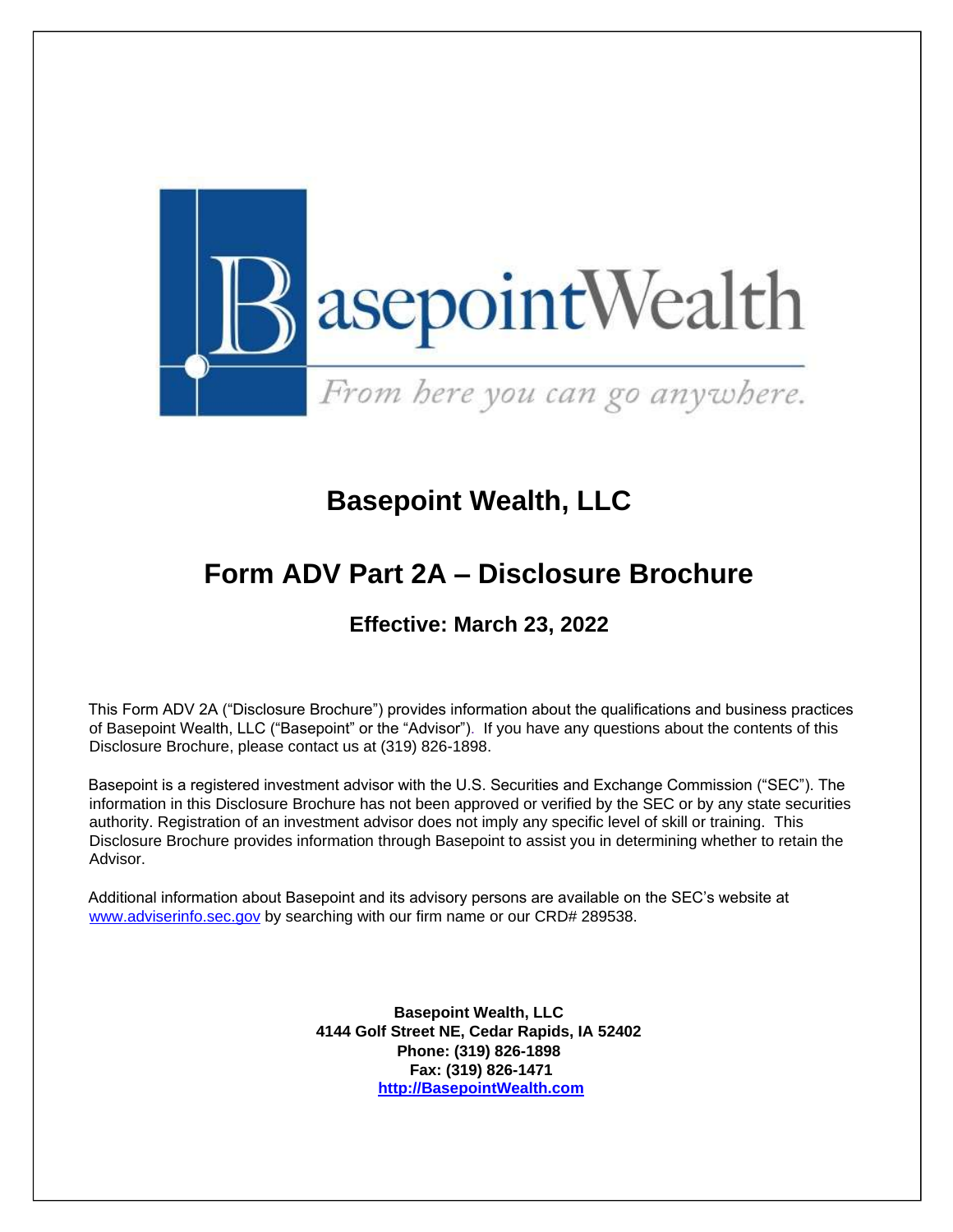# Item 2 – Material Changes

<span id="page-1-0"></span>Form ADV 2 is divided into two parts: *Part 2A (the "Disclosure Brochure")* and *Part 2B (the "Brochure Supplement")*. The Disclosure Brochure provides information about a variety of topics relating to an Advisor's business practices and conflicts of interest. The Brochure Supplement provides information about advisory personnel of Basepoint.

Basepoint believes that communication and transparency are the foundation of its relationship with Clients and will continually strive to provide its Clients with complete and accurate information at all times. Basepoint encourages all current and prospective Clients to read this Disclosure Brochure and discuss any questions you may have with us. And of course, we always welcome your feedback.

#### Material Change

The material changes in this brochure from the last annual updating amendment of Basepoint Wealth, LLC on 02/25/2022are described below. Material changes relate to Basepoint Wealth, LLC's policies, practices or conflicts of interests.

- Basepoint has removed Estate Planning Services to Item 4 and 5.
- Basepoint has updated Item 10 to amend that Basepoint does have Discretionary Authority over client accounts

#### Future Changes

From time to time, we may amend this Disclosure Brochure to reflect changes in our business practices, changes in regulations and routine annual updates as required by the securities regulators. This complete Disclosure Brochure or a Summary of Material Changes shall be provided to each Client annually and if a material change occurs in the business practices of Basepoint.

At any time, you may view the current Disclosure Brochure on-line at the SEC's Investment Adviser Public Disclosure website at [www.adviserinfo.sec.gov](http://www.adviserinfo.sec.gov/) by searching with our firm name or our CRD #289538. You may also request a copy of this Disclosure Brochure at any time, by contacting us at (319) 826-1898.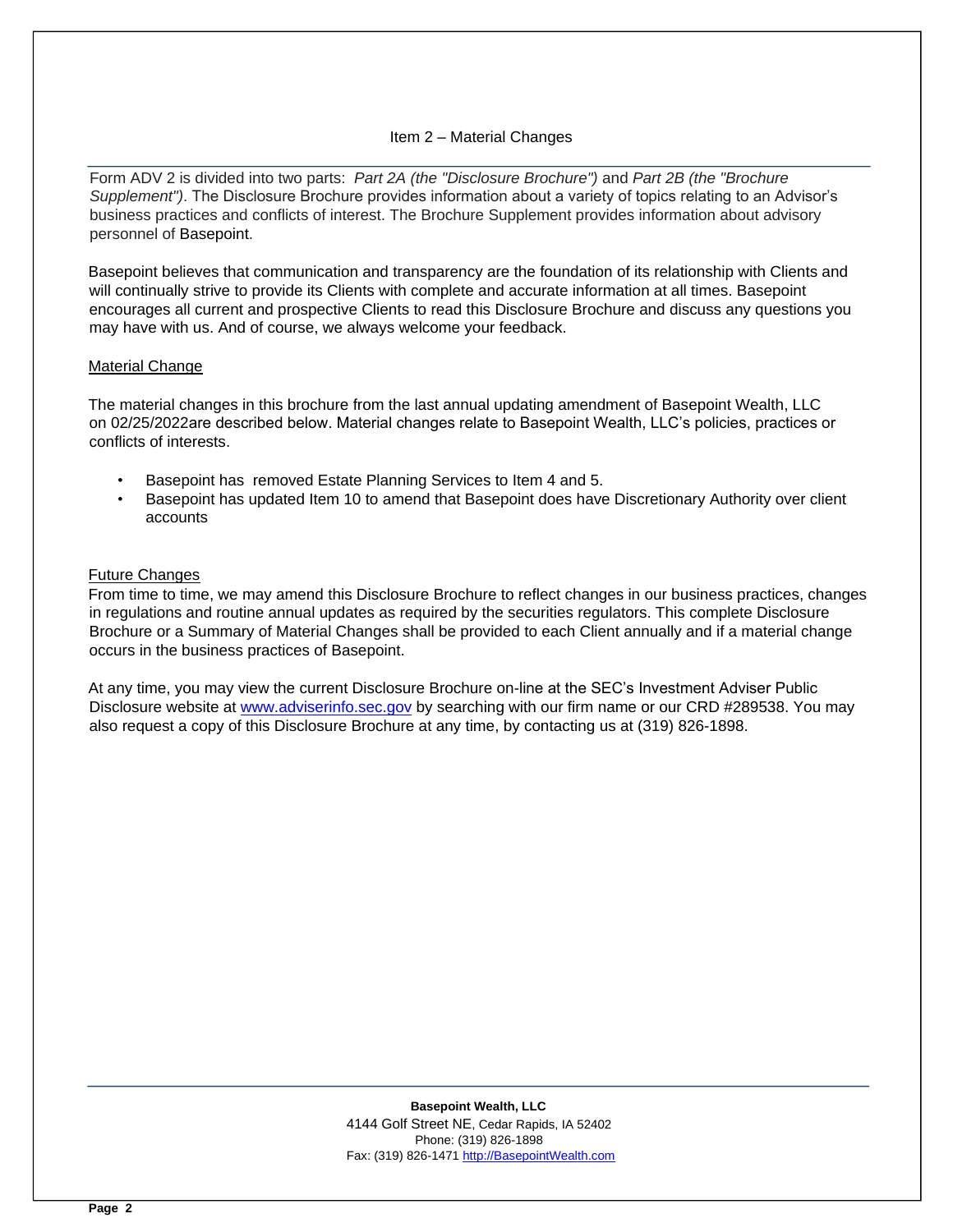# <span id="page-2-0"></span>Item 3 - Table of Contents

| Item 11 - Code of Ethics, Participation or Interest in Client Transactions and Personal Trading10 |  |
|---------------------------------------------------------------------------------------------------|--|
|                                                                                                   |  |
|                                                                                                   |  |
|                                                                                                   |  |
|                                                                                                   |  |
|                                                                                                   |  |
|                                                                                                   |  |
|                                                                                                   |  |
|                                                                                                   |  |
|                                                                                                   |  |
|                                                                                                   |  |
|                                                                                                   |  |
|                                                                                                   |  |
|                                                                                                   |  |
|                                                                                                   |  |
|                                                                                                   |  |
|                                                                                                   |  |
|                                                                                                   |  |
|                                                                                                   |  |
|                                                                                                   |  |
|                                                                                                   |  |
|                                                                                                   |  |
|                                                                                                   |  |
|                                                                                                   |  |
|                                                                                                   |  |
|                                                                                                   |  |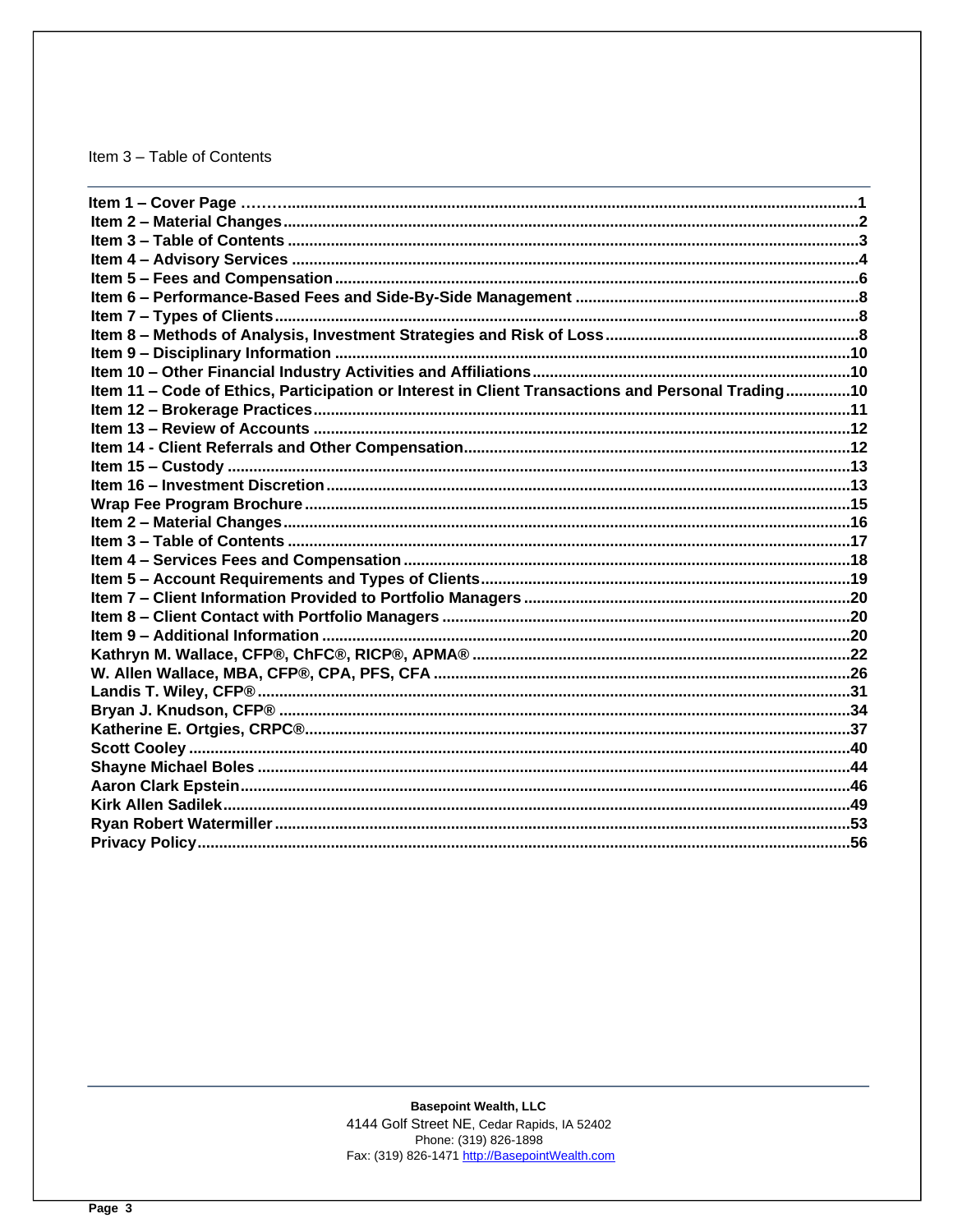#### <span id="page-3-0"></span>Item 4 – Advisory Services

# **A. Firm Information**

Basepoint Wealth, LLC ("Basepoint" or the "Advisor") is a registered investment advisor with the U.S. Securities and Exchange Commission ("SEC"), which is organized as a limited liability company under the laws of the State of Iowa. Basepoint was founded in September 2017 and owned and operated by Kathryn M. Wallace, William (Allen) Wallace, Bryan J. Knudson, Landis T. Wiley, and Katherine E. Ortgies (Chief Compliance Officer).

This Disclosure Brochure provides information regarding the qualifications, business practices, and the advisory services provided by Basepoint.

# **B. Advisory Services Offered**

Basepoint offers investment advisory services to high net worth individuals, families, trusts, estates, and businesses (each referred to as a "Client"). Basepoint provides comprehensive investment management, planning and consulting services tailored to the individual needs of each Client.

#### Investment Advisory Services

Basepoint provides customized investment advisory solutions for its Clients. This is achieved through continuous personal Client contact and interaction while providing discretionary investment management and related advisory services. Basepoint works with each Client to identify their investment goals and objectives as well as risk tolerance and financial situation in order to create an appropriate investment strategy. Basepoint will then construct a portfolio strategy that may include the use of our internal investment management and/or independent managers.

*Internal Investment Management* - Basepoint customizes its investment management services for its Clients. Portfolios are primarily constructed using mutual funds, exchange-traded funds ("ETFs"), individual stocks and fixed income securities. The Advisor may also utilize other types of investments, as appropriate, to meet the needs of each particular Client. The Adviser does not limit its advice to specific types of investments. The Advisor may retain legacy securities due to portfolio fit and tax considerations.

Basepoint evaluates and selects investments for inclusion in Client portfolios only after applying its internal due diligence process. Basepoint's investment strategy is primarily long-term focused, but the Advisor may buy, sell or re-allocate positions that have been held less than one year to meet the objectives of the Client or due to market conditions. If it is consistent with the Client's goals, the Advisor may also engage in an investment strategy that utilizes frequent trading in securities, please see Item 8 for more information. Basepoint will construct, implement and monitor the Client's portfolio to ensure it meets the goals, objectives, circumstances, and risk tolerance agreed to by the Client. Each Client will have the opportunity to place reasonable restrictions on the types of investments to be held in their respective portfolio, subject to acceptance by the Advisor.

Basepoint, in its discretion, may redistribute investment allocations to diversify the portfolio. Basepoint may recommend specific positions to increase sector or asset class weightings. The Advisor may recommend employing cash positions as a possible hedge against market movement. Basepoint may recommend selling positions for reasons that include, but are not limited to, harvesting capital gains or losses, business or sector risk exposure to a specific security or class of securities, overvaluation or overweighting of the position[s] in the portfolio, change in risk tolerance of Client, generating cash to meet Client needs, or any risk deemed unacceptable for the Client's risk tolerance.

Basepoint will provide investment management and related advisory services. Basepoint has custody due to the authorized deduction of the advisor's fee and to having authority to maintain client credit card information and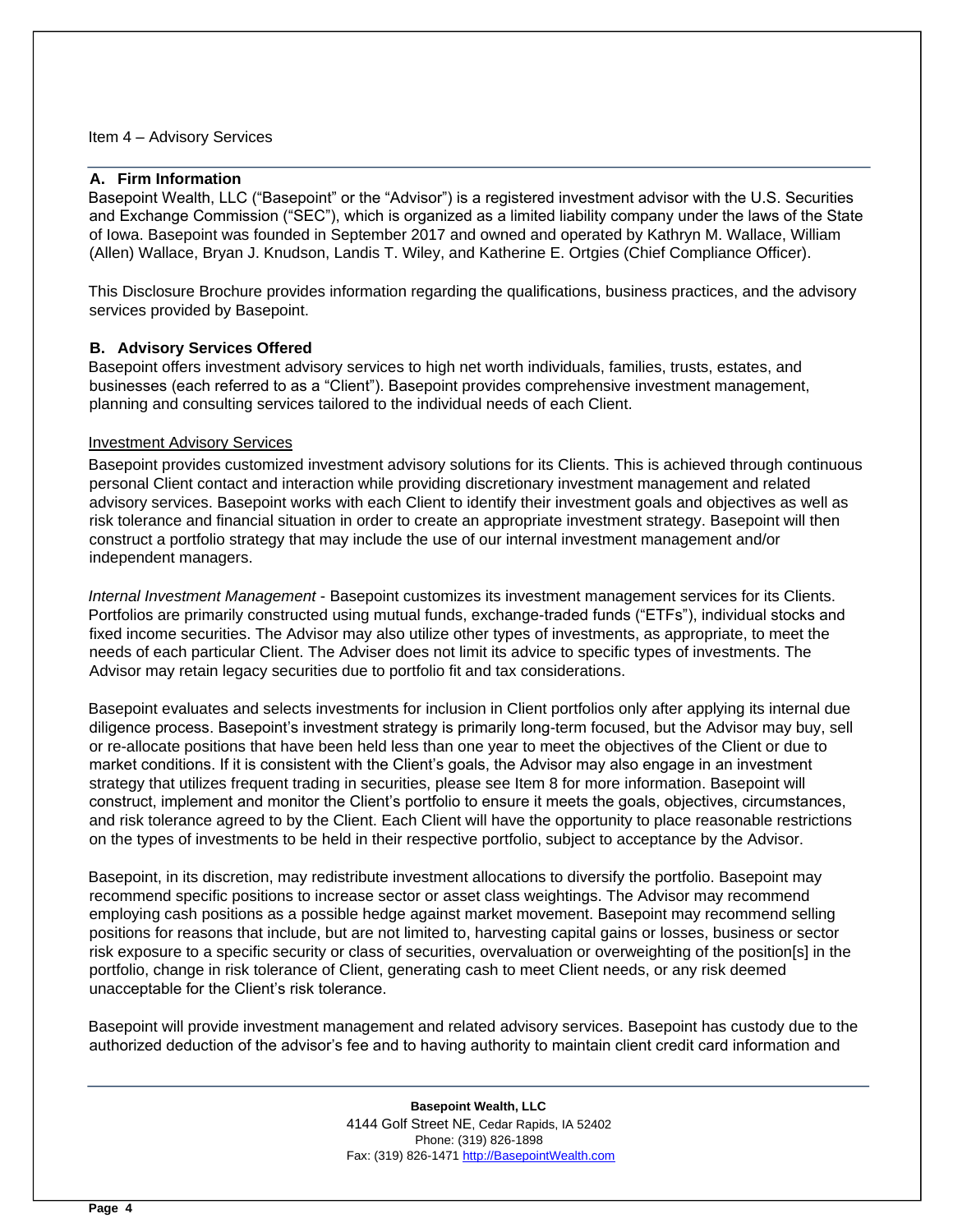login credentials (see Item 15). All Client assets will be managed within their designated account[s] at the Custodian, pursuant to the investment advisory agreement.

#### Financial Planning and Consulting Services

Basepoint will typically provide a variety of financial planning services to Clients as part of the investment advisory engagement or as a separate engagement. Services are offered in several areas of a Client's financial situation, depending on their goals, objectives and financial situation.

Generally, such financial planning services will involve preparing a financial plan or rendering a financial consultation based on the Client's financial goals and objectives. This planning or consulting may encompass one or more areas of need, including, but not limited to investment planning, retirement planning, estate planning, personal savings, education savings and other areas of a Client's financial situation.

A financial plan developed for or financial consultation rendered to the Client will usually include general recommendations for a course of activity or specific actions to be taken by the Client. For example, recommendations may be made that the Client start or revise their investment programs, commence or alter retirement savings, establish education savings and/or charitable giving programs. Basepoint may also refer Clients to an accountant, attorney or other specialist, as appropriate for their unique situation. For certain financial planning engagements, the Advisor will provide a written summary of Client's financial situation, observations, and recommendations. For consulting or ad-hoc engagements, the Advisor may not provide a written summary. Plans or consultations are typically completed within six months of contract date, assuming all information and documents requested are provided promptly.

Financial planning and consulting recommendations may pose a potential conflict between the interests of the Advisor and the interests of the Client. Clients are not obligated to implement any recommendations made by the Advisor or maintain an ongoing relationship with the Advisor. If the Client elects to act on any of the recommendations made by the Advisor, the Client is under no obligation to implement the transaction through the Advisor.

# **C. Client Account Management**

Prior to engaging Basepoint to provide investment advisory services, each Client is required to enter into one or more advisory agreements with the Advisor that define the terms, conditions, authority and responsibilities of the Advisor and the Client. These services may include:

- Establishing an Investment Strategy Basepoint, in connection with the Client, will develop an investment strategy targeted to achieve the Client's investment goals and objectives.
- Asset Allocation Basepoint will develop a strategic asset allocation that is targeted to meet the investment objectives, time horizon, financial situation and tolerance for risk for each Client.
- Portfolio Construction Basepoint will develop a portfolio for the Client that is intended to meet the stated goals and objectives of the Client.
- Investment Management and Supervision Basepoint will provide investment management and ongoing oversight of the Client's portfolio.
- Financial Planning and Consulting For Clients engaging for investment advisory services, the Advisor provides ongoing financial planning and related services regarding the Client's overall financial situation.

# **D. Wrap Fee Programs**

Basepoint includes securities transaction fees together with its investment advisory fee. Including these fees into a single asset-based fee is considered a "Wrap Fee Program". The Advisor customizes its investment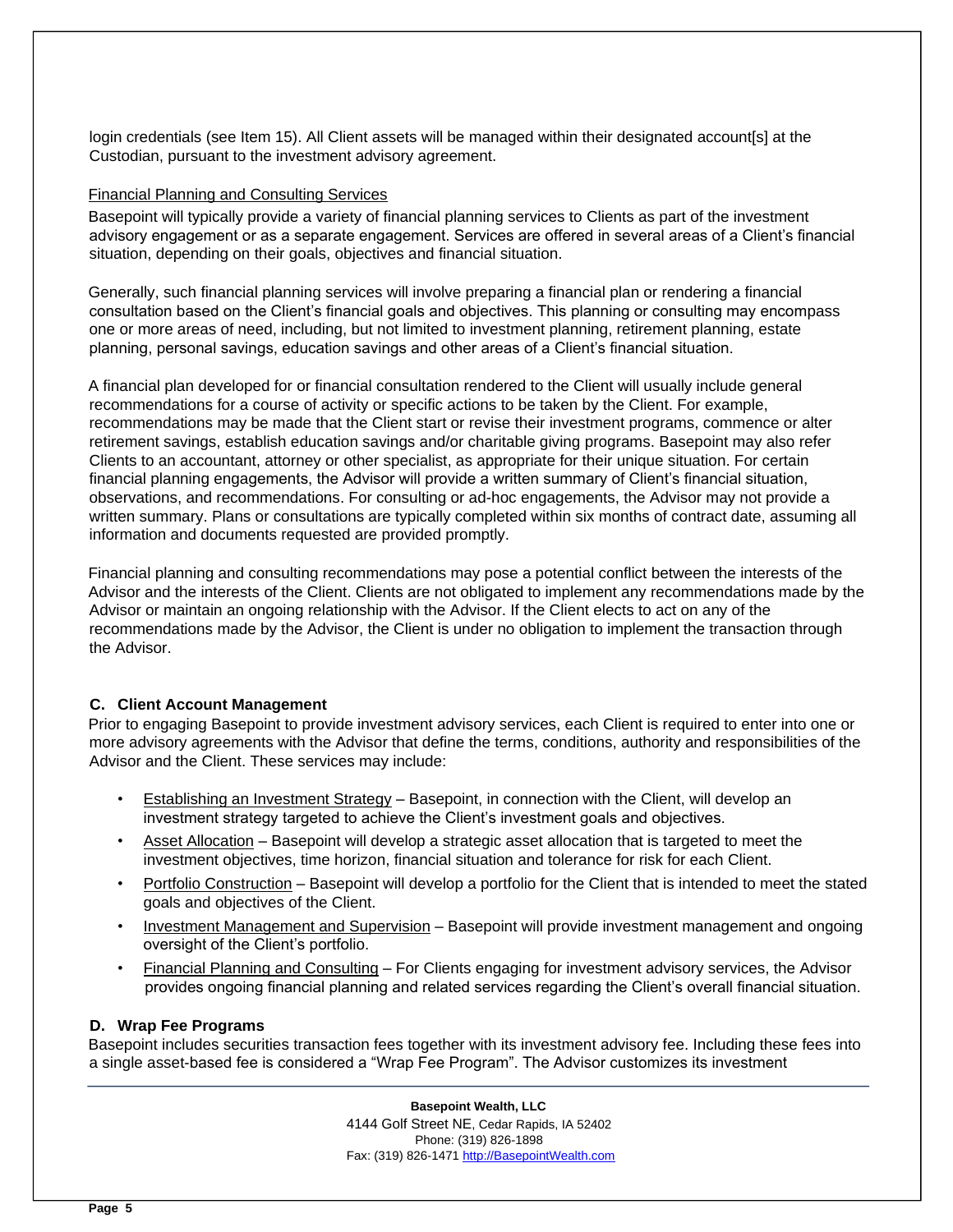management services for its Clients. The Advisor sponsors the Basepoint Wrap Fee Program solely as a supplemental disclosure regarding the combination of fees. Depending on the level of trading required for the Client's account[s] in a particular year, the Client may pay more or less in total fees than if the Client paid its own transaction fees. Please see Appendix 1 –Wrap Fee Program Brochure, which is included as a supplement to this Disclosure Brochure.

# **E. Assets Under Management**

As of December 31, 2021, Basepoint, had \$495,856,289 in discretionary assets and \$5,836,486 in nondiscretionary assets.

# <span id="page-5-0"></span>Item 5 – Fees and Compensation

The following paragraphs detail the fee structure and compensation methodology for services provided by the Advisor. Each Client shall sign one or more agreements that detail the responsibilities of Basepoint and the Client.

# **A. Fees for Advisory Services**

# Investment Advisory Services

Investment advisory fees are paid monthly, at the end of each month, pursuant to the terms of the investment advisory agreement. Investment advisory fees are based on the average closing market value of assets under management in the account[s] for the day. Investment advisory fees range from 0.25% to 1.50% annually depending on the level of assets to be managed, the investment strategy[ies] to be employed and/or the complexity of services to be provided.

The investment advisory fee in the first month of service is prorated from the inception date of the account[s] to the end of the first month. Fees may be negotiable at the sole discretion of the Advisor. Certain Clients may have a fee schedule that differs from above. The Client's fees will take into consideration the aggregate assets under management with Advisor. Investment advisory fees may include financial planning and consulting services, pursuant to the terms of the agreement[s] with the Advisor. All securities held in accounts managed by Basepoint will be independently valued by the Custodian. Basepoint will not have the authority or responsibility to value portfolio securities.

#### Performance-Based Portfolio Management Fees

| <b>Total Assets</b> | <b>Annual Management Fee</b><br>(on all assets managed) | <b>Annual Performance Fee</b><br>(on capital appreciation) |
|---------------------|---------------------------------------------------------|------------------------------------------------------------|
| All Assets          | 1.00%                                                   | 20%                                                        |

Performance-Based Portfolio Management Fees are only available to Qualified Clients, as defined by the SEC, and is an optional replacement for the wrap fee structure (reference Appendix 1). In order to participate in this program, the Client will need to be vetted by the firm to determine Qualified status and if performance fees are appropriate. The Client will need to agree to the terms of the fees by signing the investment advisory agreement.

Qualified Clients will pay an annual fee of up to 1.00% of assets under management along with a 20% of gains based on capital appreciation. If the portfolio rises in value, then the client will pay 20% on that increase in value, but if the portfolio drops in value, then the client will not incur a new performance fee until the portfolio reaches the last highest value, adjusted for withdrawals and deposits, which is generally known as a "high water mark." Fees are negotiable.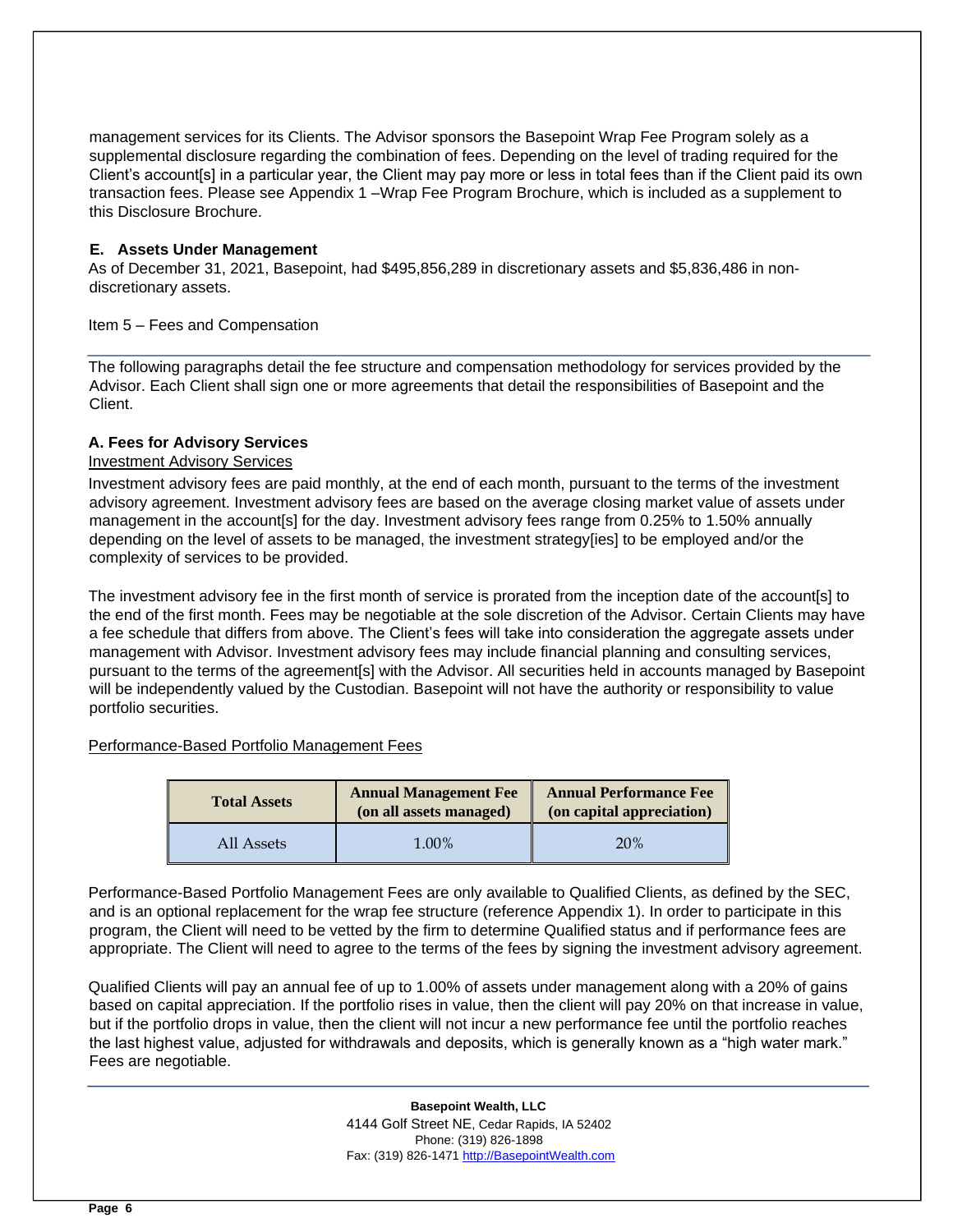# Financial Planning and Consulting Services

Financial planning and consulting services may be included as part of an overall wealth management engagement or provided as a stand-alone engagement. For separately billed engagements, financial planning and consulting services are offered at an hourly rate ranging from \$100 to \$400 per hour or as a fixed engagement fee. The Advisor may also offer its services for an annual planning fee. Fees are based on the experience of the person performing the services, the complexity and duration the services to be provided. An estimate for total hours and/or costs will be determined prior to engaging for these services.

# **B. Fee Billing**

# Investment Advisory Services

Investment advisory fees will be calculated by the Advisor or its delegate and deducted from the Client's account[s] at the Custodian. The Advisor shall send an invoice to the Custodian indicating the amount of the fees to be deducted from the Client's account[s] at the respective month-end date. The amount due is calculated by multiplying the average daily balance (total of each day's balance for the billing cycle divided by the total number of days in the billing cycle) by the monthly fee (annual fee divided by 12). Clients will be provided with a statement, at least quarterly, from the Custodian reflecting deduction of the investment advisory fee. Clients are highly encouraged to check the accuracy of the management fees calculation. Clients provide written authorization permitting Basepoint to be paid directly from their accounts held by the Custodian as part of the investment advisory agreement and separate account forms provided by the Custodian.

# Payment of Performance-Based Fees

Performance-based fees are withdrawn directly from the client's accounts with client's written authorization or may be invoiced and billed directly to the client and clients may select the method in which they are billed. Fees are paid annually and in arrears.

# Financial Planning and Consulting Services

Fees for project-based financial planning and consulting fees are invoiced up to 100% upon the execution of the financial planning or consulting agreement with the balance due upon completion of the engagement deliverable[s]. Fees for annual engagements may have an initial fee up to 100% of the annual fee, with monthly payments thereafter, as specified in the financial planning agreement.

# **C. Other Fees and Expenses**

Clients may incur certain fees or charges imposed by third parties, other than Basepoint, in connection with investments made on behalf of the Client's account[s]. Other non-ordinary fees, which may include wire transfer fees, small account fees and other fees charged by the Custodian incurred at the direction of the Client are not included and shall be paid by the Client. Basepoint may include securities transactions costs as part of its overall advisory fees. Please see Item 4.D. above as well as Appendix 1 – Wrap Fee Program Brochure. The inclusion of securities transaction fees into a single bundled fee may cost the Client more or less than if paid separately. Clients may also pay securities transaction costs if their assets are managed in a non-wrap account program.

In addition, all fees paid to Basepoint for investment advisory services are separate and distinct from the expenses charged by mutual funds and ETFs to their shareholders, if applicable. These fees and expenses are described in each fund's prospectus. These fees and expenses will generally be used to pay management fees for the funds, other fund expenses, account administration (e.g., custody, brokerage and account reporting), and a possible distribution fee. The Client should review both the fees charged by the fund[s] and the fees charged by Basepoint to fully understand the total fees to be paid.

#### **D. Advance Payment of Fees and Termination** Investment Advisory Services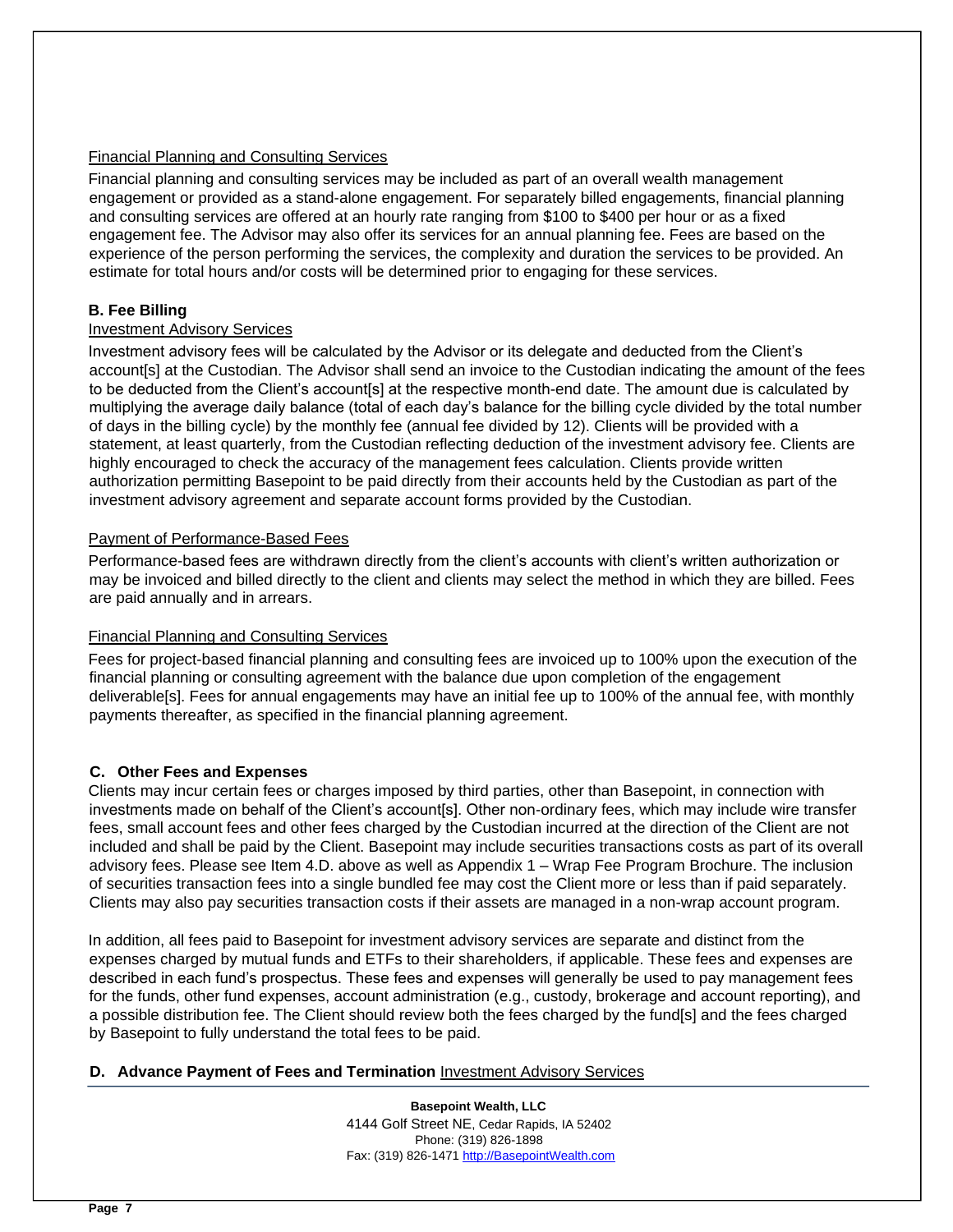Basepoint is compensated for its investment advisory services at the end of the month in which services are rendered. Either party may request to terminate the investment advisory agreement with Basepoint, at any time, by providing advance written notice to the other party. The Client shall be responsible for investment advisory fees up to and including the effective date of termination. Upon termination, the Advisor will promptly refund any unearned, prepaid fees to the Client. The Client's investment advisory agreement with the Advisor is nontransferable without the Client's written approval.

# Use of Independent Managers

In the event that a Client should wish to terminate their relationship with an Independent Manager, the terms for termination will be set forth in the respective agreements between the Client and those third parties. Basepoint will assist the Client with the termination and transition as appropriate.

# Financial Planning and Consulting Services

The Advisor may be partially compensated for its financial planning and consulting services upon execution of the engagement agreement. Either party may terminate a planning agreement, at any time, by providing written notice to the other party. Upon termination, the Client shall be responsible for fees based on the hours worked by the Advisor or the percentage of the engagement completed. Upon termination, any unearned prepaid fees will be promptly refunded to the Client. The Client's financial planning agreement with the Advisor is non-transferable without the Client's written approval.

# **E. Compensation for Sales of Securities**

Basepoint does not buy or sell securities and does not receive any compensation for securities transactions in any Client account, other than the investment advisory fees noted above.

<span id="page-7-0"></span>Item 6 – Performance-Based Fees and Side-By-Side Management

Qualified Clients will pay an annual fee of up to 1.00% of assets under management along with a 20% of gains based on capital appreciation. If the portfolio rises in value, then the client will pay 20% on that increase in value, but if the portfolio drops in value, then the client will not incur a new performance fee until the portfolio reaches the last highest value, adjusted for withdrawals and deposits, which is generally known as a "high water mark." Fees are negotiable.

Basepoint does not manage any proprietary investment funds or limited partnerships (for example, a mutual fund or a hedge fund) and has no financial incentive to recommend any particular investment options to its Clients.

#### <span id="page-7-1"></span>Item 7 – Types of Clients

Basepoint offers investment advisory services to high net worth individuals, families, trusts, estates, businesses and pension plans. The relative percentage of each type of Client is available on Basepoint's Form ADV Part 1. These percentages will change over time. Basepoint does not impose a size for establishing a relationship, but does tailor its services to high net worth Clients.

<span id="page-7-2"></span>Item 8 – Methods of Analysis, Investment Strategies and Risk of Loss

#### **A. Methods of Analysis**

Basepoint primarily employs fundamental analysis methods in developing investment strategies for its Clients. Research and analysis from Basepoint is derived from numerous sources, including financial media companies, third-party research materials, Internet sources, and review of company activities, including annual reports, prospectuses, press releases and research prepared by others.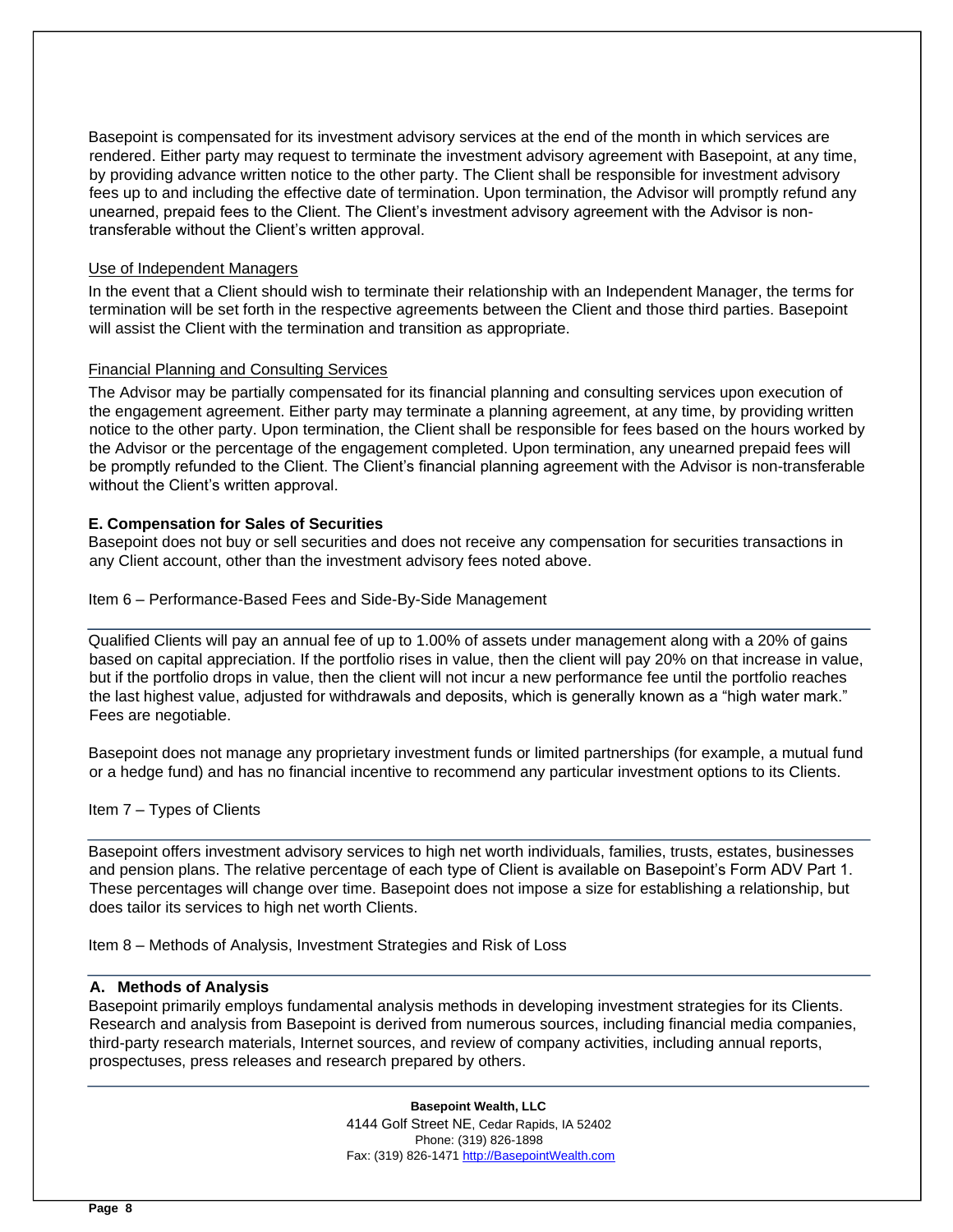As noted above, Basepoint generally employs a long-term investment strategy for its Clients, as consistent with their financial goals. Basepoint will typically hold all or a portion of a security for more than a year, but may hold for shorter periods for the purpose of rebalancing a portfolio or meeting the cash needs of Clients. At times, Basepoint may also buy and sell positions that are more short-term in nature, depending on the goals of the Client and/or the fundamentals of the security, sector or asset class.

#### **B. Risk of Loss**

Investing in securities involves certain investment risks. Securities may fluctuate in value or lose value. Clients should be prepared to bear the potential risk of loss. Basepoint will assist Clients in determining an appropriate strategy based on their tolerance for risk and other factors noted above. However, there is no guarantee that a Client will meet their investment goals.

**Options** writing involves a contract to purchase a security at a given price, not necessarily at market value, depending on the market. This strategy includes the risk that an option may expire out of the money resulting in minimal or no value and the possibility of leveraged loss of trading capital due to the leveraged nature of stock options. An uncovered option is a type of options contract that is not backed by an offsetting position that would help mitigate risk. The risk for a "naked" or uncovered put is not unlimited, whereas the potential loss for an uncovered call option is limitless. Spread option positions entail buying and selling multiple options on the same underlying security, but with differen[t](http://en.wikipedia.org/wiki/Strike_price) [strike prices](http://en.wikipedia.org/wiki/Strike_price) [o](http://en.wikipedia.org/wiki/Strike_price)r expiration dates, which helps limit the risk of other option trading strategies. Option writing also involves risks including but not limited to economic risk, market risk, sector risk, idiosyncratic risk, political/regulatory risk, inflation (purchasing power) risk and interest rate risk.

Fundamental analysis utilizes economic and business indicators as investment selection criteria. These criteria are generally ratios and trends that may indicate the overall strength and financial viability of the entity being analyzed. Assets are deemed suitable if they meet certain criteria to indicate that they are a strong investment with a value discounted by the market. While this type of analysis helps the Advisor in evaluating a potential investment, it does not guarantee that the investment will increase in value. Assets meeting the investment criteria utilized in the fundamental analysis may lose value and may have negative investment performance. The Advisor monitors these economic indicators to determine if adjustments to strategic allocations are appropriate. More details on the Advisor's review process are included below in "Item 13 – Review of Accounts".

Each Client engagement will entail a review of the Client's investment goals, financial situation, time horizon, tolerance for risk and other factors to develop an appropriate strategy for managing a Client's account. Client participation in this process, including full and accurate disclosure of requested information, is essential for the analysis of a Client's account. The Advisor shall rely on the financial and other information provided by the Client or their designees without the duty or obligation to validate the accuracy and completeness of the provided information. It is the responsibility of the Client to inform the Advisor of any changes in financial condition, goals or other factors that may affect this analysis.

The risks associated with a particular strategy are provided to each Client in advance of investing Client accounts. The Advisor will work with each Client to determine their tolerance for risk as part of the portfolio construction process. **Past performance is not a guarantee of future returns. Investing in securities and other investments involve a risk of loss that each Client should understand and be willing to bear. Clients are reminded to discuss these risks with the Advisor.**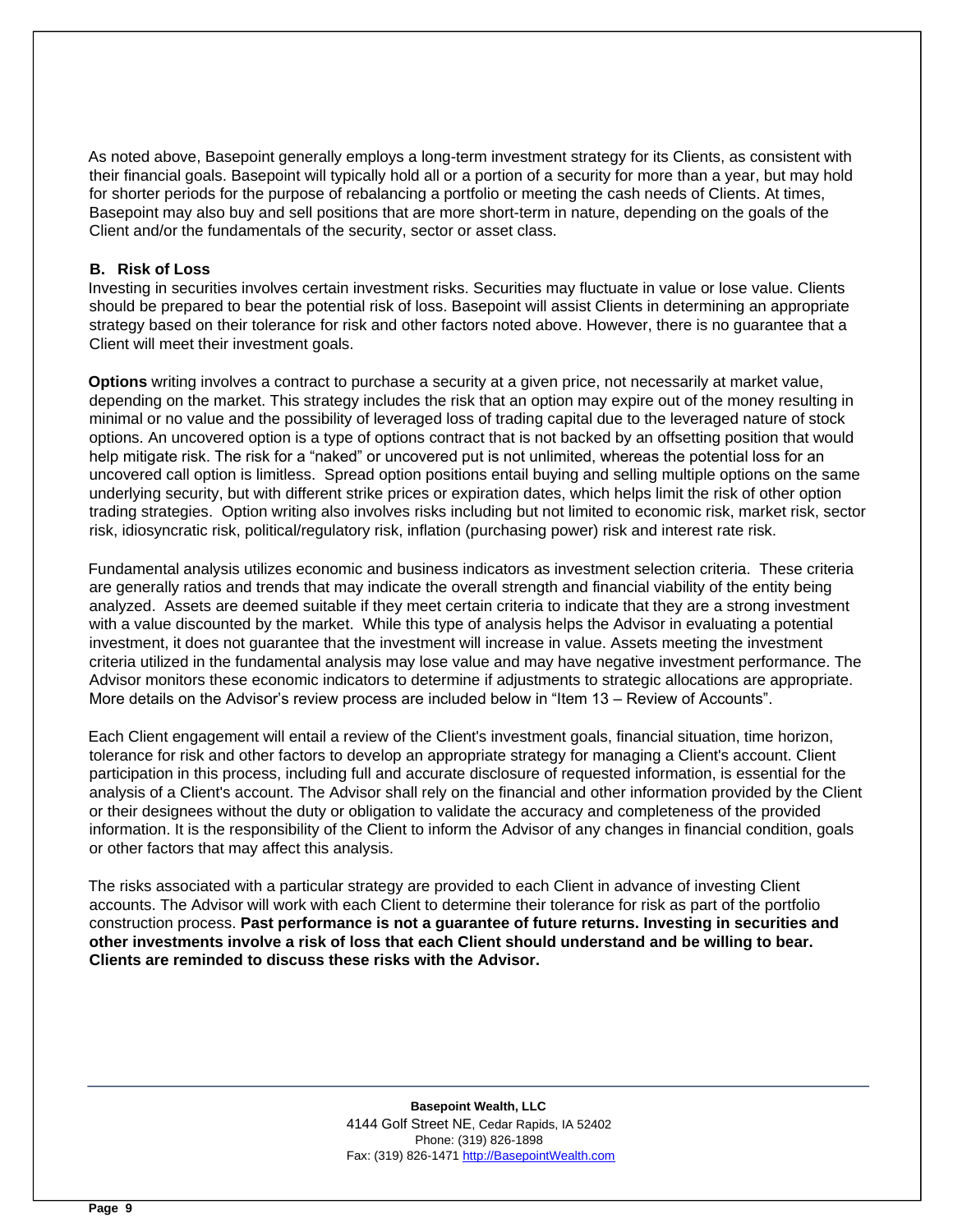#### <span id="page-9-0"></span>Item 9 – Disciplinary Information

There are no legal, regulatory or disciplinary events to disclose involving Basepoint. Our backgrounds are on the Investment Adviser Public Disclosure website at [www.adviserinfo.sec.gov](http://www.adviserinfo.sec.gov/) [b](http://www.adviserinfo.sec.gov/)y searching with our firm name or our CRD# 289538.

<span id="page-9-1"></span>Item 10 – Other Financial Industry Activities and Affiliations

Material Relationships Maintained by this Advisor and Conflicts of Interest,

In 2021, Basepoint Wealth, LLC acquired Basepoint Tax and Accounting, LLC. Certain managing members of Basepoint Wealth serve as partners as Basepoint Tax & Accounting, LLC.

Certain of Basepoint's *Supervised Persons*, in their individual capacities are licensed insurance agents. In these individuals' capacities they may recommend, the purchase of certain insurance products. While Basepoints Wealth Management does

not sell such insurance products to its investment advisory clients, Basepoint does allow its *Supervised Persons*, in their individual capacities as licensed insurance agents, to sell insurance products to its investment advisory clients.

A conflict of interest exists when Basepoint recommends the purchase of insurance products where Basepoint's *Supervised Persons* receive insurance commissions. However, Basepoint has procedures in place to limit the conflict of interest, although Basepoint does not supervise the activities of the *Supervised Persons* when they are acting as insurance agents. Basepoint's policy and procedures ensure that its *Supervised Persons* will always act in the best interest of clients. Currently these *Supervised Persons* devote between 5% and 20% of their time to insurance sales.

<span id="page-9-2"></span>Item 11 – Code of Ethics, Participation or Interest in Client Transactions and Personal Trading

# **A. Code of Ethics**

Basepoint has implemented a Code of Ethics that defines our fiduciary commitment to each Client. This Code of Ethics applies to all persons associated with Basepoint (our "Supervised Persons"). The Code of Ethics was developed to provide general ethical guidelines and specific instructions regarding our duties to you, our Client. Basepoint and its personnel owe a duty of loyalty, fairness and good faith towards each Client. It is the obligation of Basepoint Supervised Persons to adhere not only to the specific provisions of the Code, but also to the general principles that guide the Code. The Code of Ethics covers a range of topics that address employee ethics and conflicts of interest. To request a copy of our Code of Ethics, please contact us at (319) 826-1898.

# **B. Personal Trading with Material Interest**

Basepoint allows the purchase or sale of the same securities that may be recommended to and purchased on behalf of Clients. Basepoint does not act as principal in any transactions. In addition, the Advisor does not act as the general partner of a fund, or advise an investment company. Basepoint does not have a material interest in any securities traded in Client accounts.

# **C. Personal Trading in Same Securities as Clients**

Basepoint allows the purchase or sale of the same securities that may be recommended to and purchased on behalf of Clients. Owning the same securities we recommend (purchase or sell) to you presents a potential conflict of interest that, as fiduciaries, we must disclose to you and mitigate through policies and procedures. As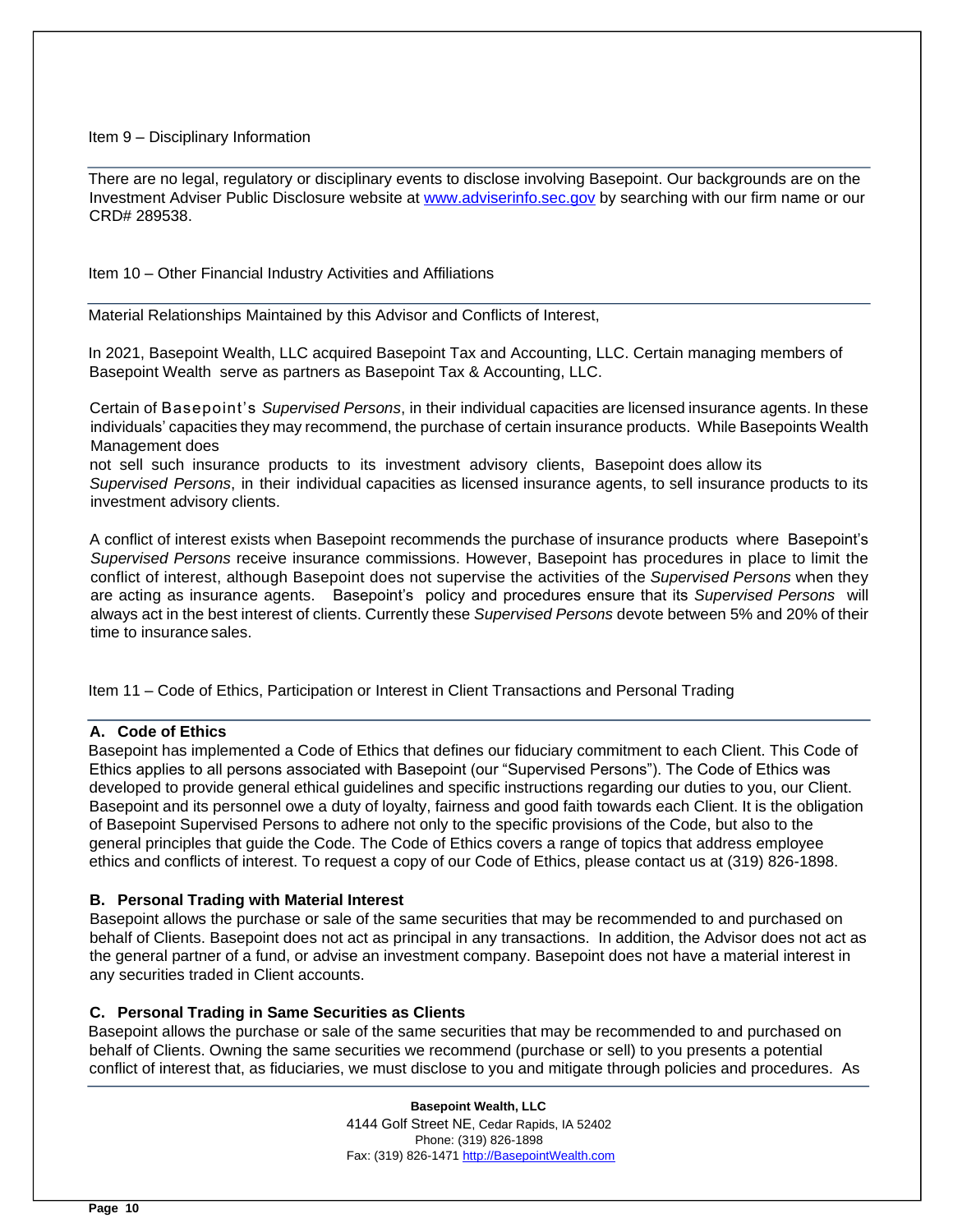noted above, we have adopted a Code of Ethics, which addresses insider trading (material non-public information controls) and personal securities reporting procedures. When trading for personal accounts, Supervised Persons of Basepoint may have a conflict of interest if trading in the same securities. The fiduciary duty to act in the best interest of its Clients can potentially be violated if personal trades are made with more advantageous terms than Client trades, or by trading based on material non-public information. This risk is mitigated by Basepoint requiring reporting of personal securities trades by its employees for review by the Chief Compliance Officer ("CCO"). We have also adopted written policies and procedures to detect the misuse of material, non-public information.

# **D. Personal Trading at Same Time as Client**

While Basepoint allows the purchase or sale of the same securities that may be recommended to and purchased on behalf of Clients, such trades are typically aggregated with Client orders or traded afterwards. **At no time will Basepoint transact in any security to the detriment of any Client.** 

<span id="page-10-0"></span>Item 12 – Brokerage Practices

# **A. Recommendation of Custodian[s]**

Basepoint does not have discretionary authority to select the broker-dealer/custodian for custody and execution services. The Client will engage the broker-dealer/custodian (herein the "Custodian") to safeguard Client assets and authorize Basepoint to direct trades to this Custodian as agreed in the investment advisory agreement. Further, Basepoint does not have the discretionary authority to negotiate commissions on behalf of our Clients on a trade-by-trade basis.

Where Basepoint may recommend the Custodian to Clients for custody and execution services. Clients are not obligated to use the Custodian recommended by the Advisor and will not incur any extra fee or cost associated with using a Custodian not recommended by Basepoint. Typically, Basepoint will recommend that Clients establish their account[s] with Fidelity Clearing & Custody Solutions, a related entity of Fidelity Investments, Inc. (collectively "Fidelity"), where the Advisor maintains an institutional relationship.

Following are additional details regarding the brokerage practices of the Advisor:

*1. Soft Dollars -* Soft dollars are revenue programs offered by broker-dealers/custodians whereby an advisor enters into an agreement to place security trades with such parties in exchange for research and other services.

Basepoint does not participate in soft dollar programs sponsored or offered by any broker-dealer-custodian. However, the Advisor does receive certain economic benefit from Fidelity as described in Item 14 below.

*2. Brokerage Referrals -* Basepoint does not receive any compensation from any third party in connection with the recommendation for establishing an account.

*3. Directed Brokerage -* The Advisor does have discretion to choose the Custodian for the Client's account yet in some cases may allow the Client to direct brokerage to another Custodian. In cases where the Client directs brokerage the Advisor will not be responsible for best execution or the negotiation of transaction charges assessed by the custodian the Client chooses. Not all Advisors allow directed brokerage.

The Advisor will not engage in any principal transactions (i.e., trade of any security from or to the Advisor's own account) or cross transactions with other Client accounts (i.e., purchase of a security into one Client account from another Client's account[s]). In selecting the Custodian, Basepoint will not be obligated to select competitive bids on securities transactions and does not have an obligation to seek the lowest available transaction costs. These costs are determined by the Custodian.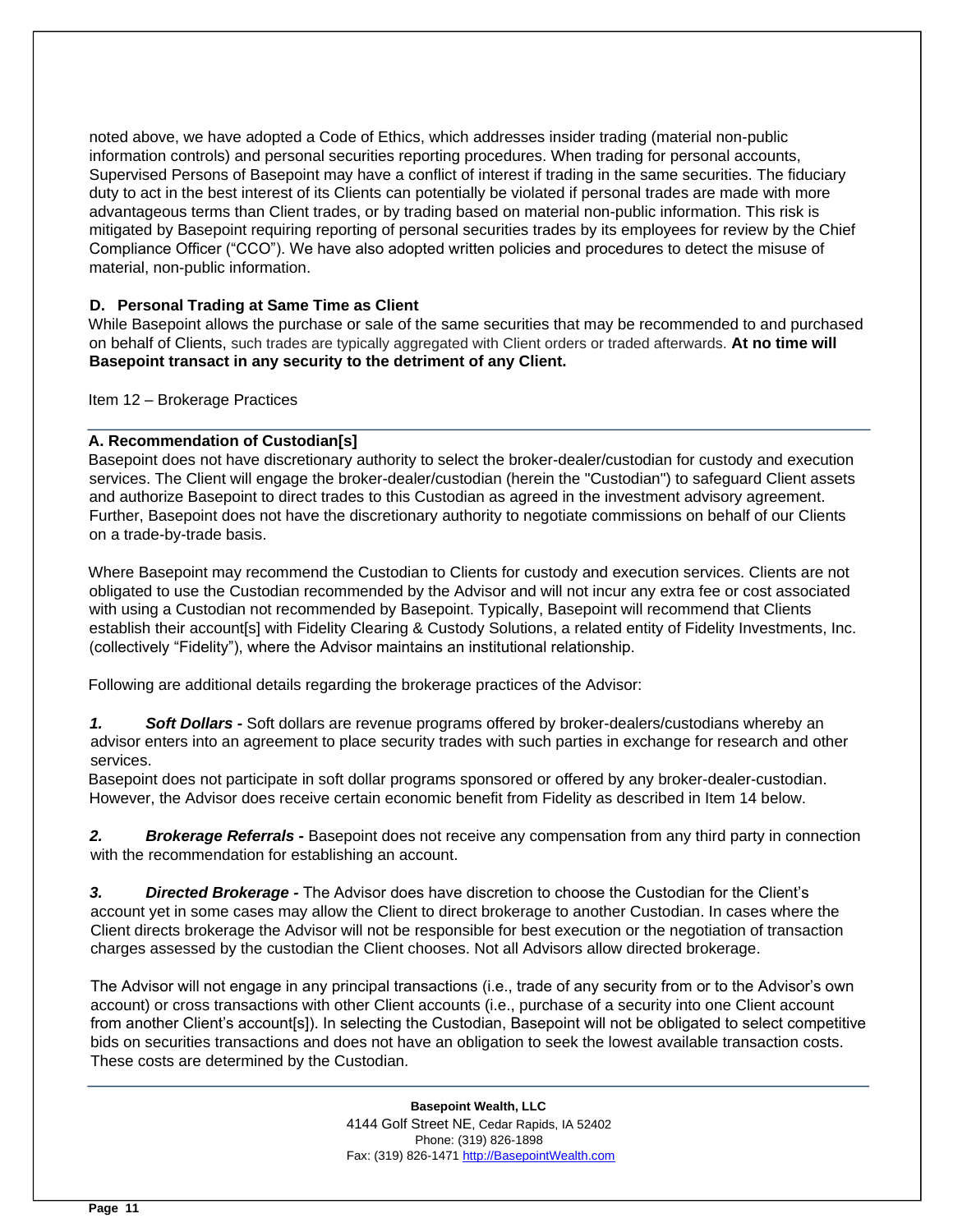# **B. Aggregating and Allocating Trades**

The primary objective in placing orders for the purchase and sale of securities for Client accounts is to obtain the most favorable net results taking into account such factors as 1) price, 2) size of order, 3) difficulty of execution, 4) confidentiality and 5) skill required of the Custodian. Basepoint will execute its transactions through the Custodian as designated by the Client, unless otherwise instructed. Basepoint may aggregate orders in a block trade or trades when securities are purchased or sold through the same Custodian for multiple (discretionary) accounts. If a block trade cannot be executed in full at the same price or time, the securities actually purchased or sold by the close of each business day must be allocated in a manner that is consistent with the initial reallocation or other written statement. This must be done in a way that does not consistently advantage or disadvantage particular Client accounts.

<span id="page-11-0"></span>Item 13 – Review of Accounts

#### **A. Frequency of Reviews**

Investments in Client accounts are monitored on a regular and continuous basis by Principals of Basepoint and periodically by its CCO. Formal reviews are generally conducted at least annually or more or less frequently depending on the needs of the Client.

# **B. Causes for Reviews**

In addition to the investment monitoring noted in Item 13.A., each Client account shall be reviewed at least annually. Reviews may be conducted more or less frequently at the Client's request. Accounts may be reviewed as a result of major changes in economic conditions, known changes in the Client's financial situation, and/or large deposits or withdrawals in the Client's account[s]. The Client is encouraged to notify Basepoint if changes occur in the Client's personal financial situation that might adversely affect the Client's investment plan. Additional reviews may be triggered by material market, economic or political events.

#### **C. Review Reports**

The Client will receive brokerage statements no less than quarterly from the Custodian. These brokerage statements are sent directly from the Custodian to the Client. The Client may also establish electronic access to the Custodian's website so that the Client may view these reports and their account activity. Client brokerage statements will include all positions, transactions and fees relating to the Client's account[s]. The Advisor may also provide Clients with periodic reports regarding their holdings, allocations, and performance.

<span id="page-11-1"></span>Item 14 - Client Referrals and Other Compensation

# **A. Compensation Received by Basepoint**

Participation in Institutional Advisor Platform

Basepoint has established institutional relationship with Fidelity to assist the Advisor in managing Client account[s]. The Advisor receives access to software and related support as part of its relationship with Fidelity. The software and related systems support may benefit the Advisor, but not its Clients directly. In fulfilling its duties to its Clients, the Advisor endeavors at all times to put the interests of its Clients first. Clients should be aware, however, that the receipt of economic benefits from a Custodian creates a potential conflict of interest since these benefits may influence the Advisor's recommendation of the Custodian over one that does not furnish similar software, systems support, or services.

#### **B. Client Referrals from Solicitors**

Basepoint does not engage paid solicitors, who are not employees, for Client referrals.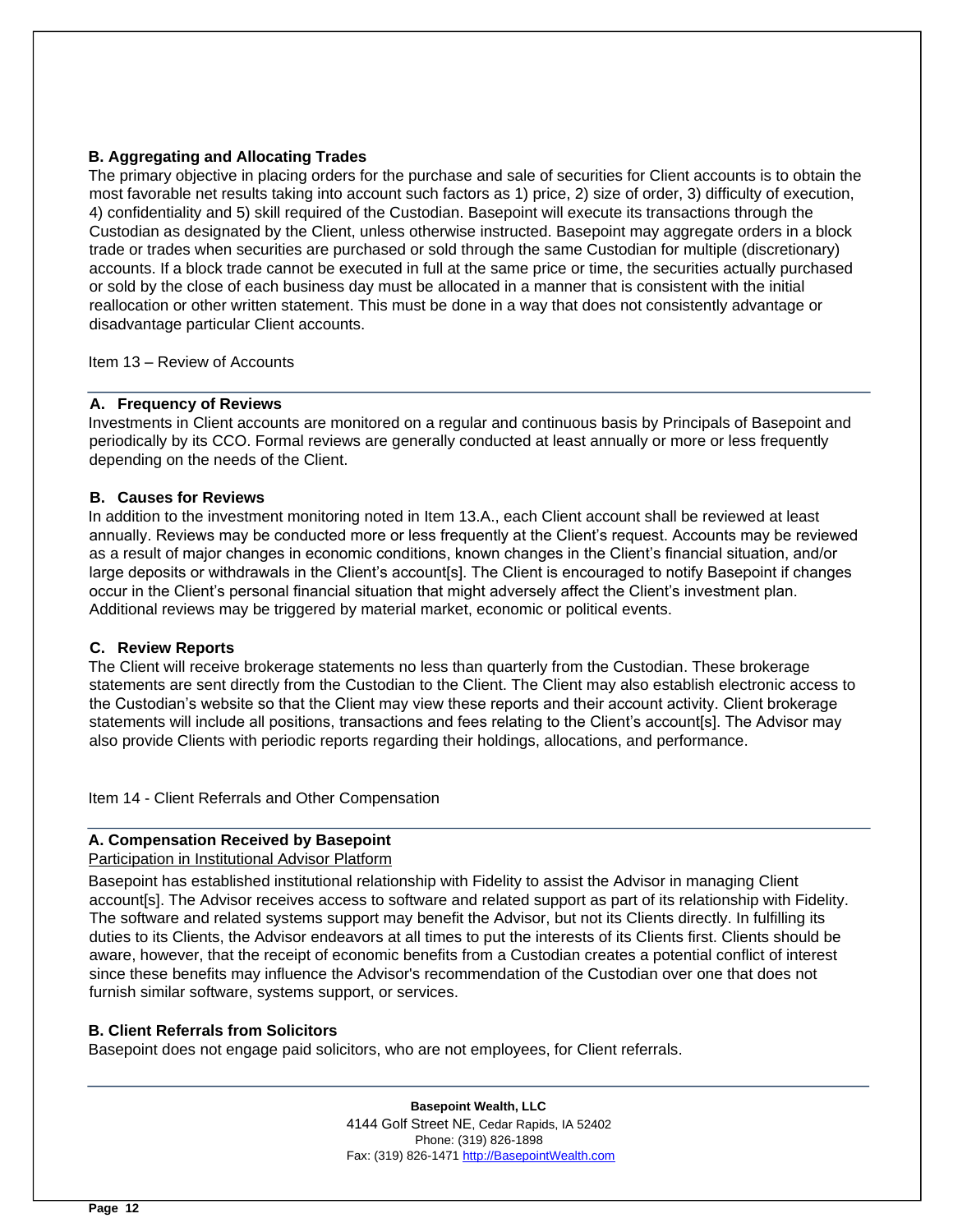#### <span id="page-12-0"></span>Item 15 – Custody

Basepoint has custody due to the authorized deduction of the advisor's fee. Basepoint follows the safeguards concerning authorized fee deductions and is not required to conduct client account audits. Custody is also disclosed in Form ADV because Basepoint has authority to transfer money from client account(s), which constitutes a standing letter of authorization (SLOA).

Basepoint has custody due to having authority to maintain client credit card information, login credentials, and a single Power of Attorney granted by the State of Iowa. Basepoint will have an independent surprise audit within 6 months of claiming custody and Basepoint will ensure all compliance measures are met regarding this service.

All Clients must place their assets with a "qualified custodian" as detailed in item 12. Clients are required to engage the Custodian to retain their funds and securities and direct Basepoint to utilize the Custodian for the Client's security transactions. Basepoint encourages Clients to review statements provided by the Custodian. For more information about Custodians and brokerage practices, see "Item 12 - Brokerage Practices".

#### <span id="page-12-1"></span>Item 16 – Investment Discretion

Basepoint generally has discretion over the selection and amount of securities to be bought or sold in Client accounts without obtaining prior consent or approval from the Client. However, these purchases or sales may be subject to specified investment objectives, guidelines, or limitations previously set forth by the Client and agreed to by Basepoint. Discretionary authority will only be authorized upon full disclosure to the Client. The granting of such authority will be evidenced by the Client's execution of an investment advisory agreement containing all applicable limitations to such authority. All discretionary trades made by Basepoint will be in accordance with each Client's investment objectives and goals.

#### Item 17 – Voting Client Securities

In certain instances, Basepoint will accept proxy-voting responsibility for Client accounts per the underlying investment advisory agreement, Basepoint's discretion over these accounts, and various other plan documents.

If the Client has agreed in the investment advisory agreement to direct proxy materials to Basepoint's attention, Basepoint will vote proxies on the client's behalf, as indicated in the investment advisory agreement. If the client has indicated on the investment advisory agreement that they do not wish for Basepoint to vote their proxies, we will instruct the custodian to send proxy materials directly to the client to vote. Basepoint will cease voting proxies on the client account. Basepoint will vote proxies for Employment Benefit Plans, if indicated by the client in the investment advisory agreement.

If the client has indicated on the investment advisory agreement that they wish Basepoint to vote proxies, but the client has not indicated, in writing, the manner in which those proxies are to be voted, Basepoint will vote the proxies in a manner that is in the best interests of the client, which may result in different voting results for proxies for the same issuer.

Our firm will not vote on each and every proxy issue, such as annual votes. We will vote "material issues" concerning "change of control," such as those issues that impact the sale of all, or a substantial portion of all company assets, outstanding equity, and mergers and acquisition. Material issues are defined issues of importance to the company's operation. To direct us to vote a proxy in a particular manner, clients should contact our Chief Compliance Officer by email, or in writing.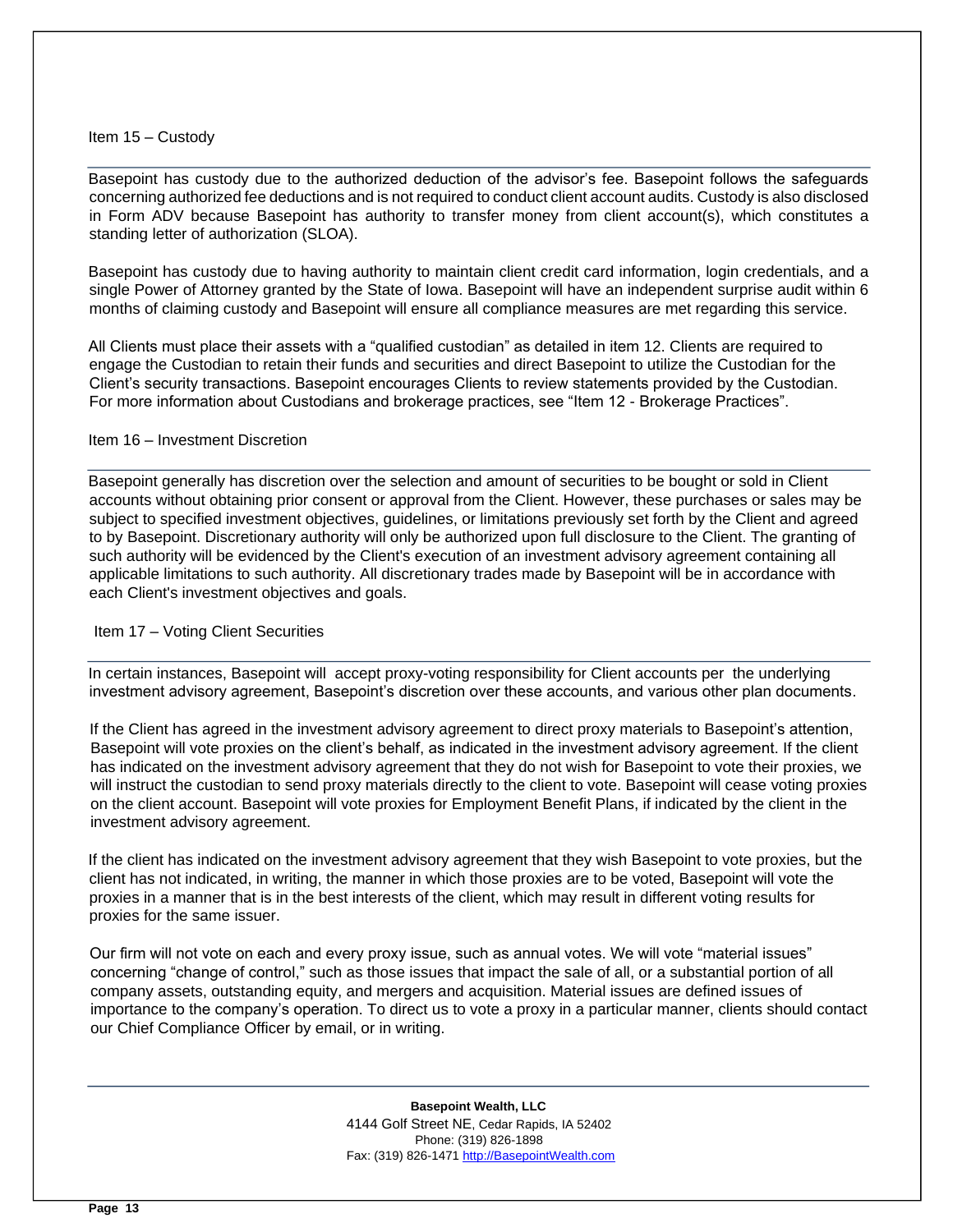Our firm will retain all proxy voting records for the required period of time, including a copy of each proxy statement received, a record of each vote cast, a copy of any document created by us that was material to deciding how to vote proxies, and a copy of each written client request for information on how the adviser voted proxies. If our firm has a conflict of interest in voting a particular action, we will notify the client of the conflict and retain an independent third-party to cast a vote.

Clients may obtain a copy of our complete proxy voting policies and procedures by contacting our Chief Compliance Officer by email, or in writing. Clients may request, in writing, information on how proxies for his/her shares were voted. For clients who request it, we will promptly provide a copy of our complete proxy policies and procedures or how we voted proxies for the client account.

Basepoint will not advise or act on behalf of the client in legal proceedings involving companies whose securities are held in the client's account(s).

Item 18 – Financial Information

Neither Basepoint, nor its management, have any adverse financial situations that would reasonably impair the ability of Basepoint to meet all obligations to its Clients. Neither Basepoint, nor any of its advisory persons, has been subject to a bankruptcy or financial compromise. Basepoint is not required to deliver a balance sheet along with this Disclosure Brochure as the Advisor does not collect fees of \$1,200 or more for services to be performed six months or more in advance.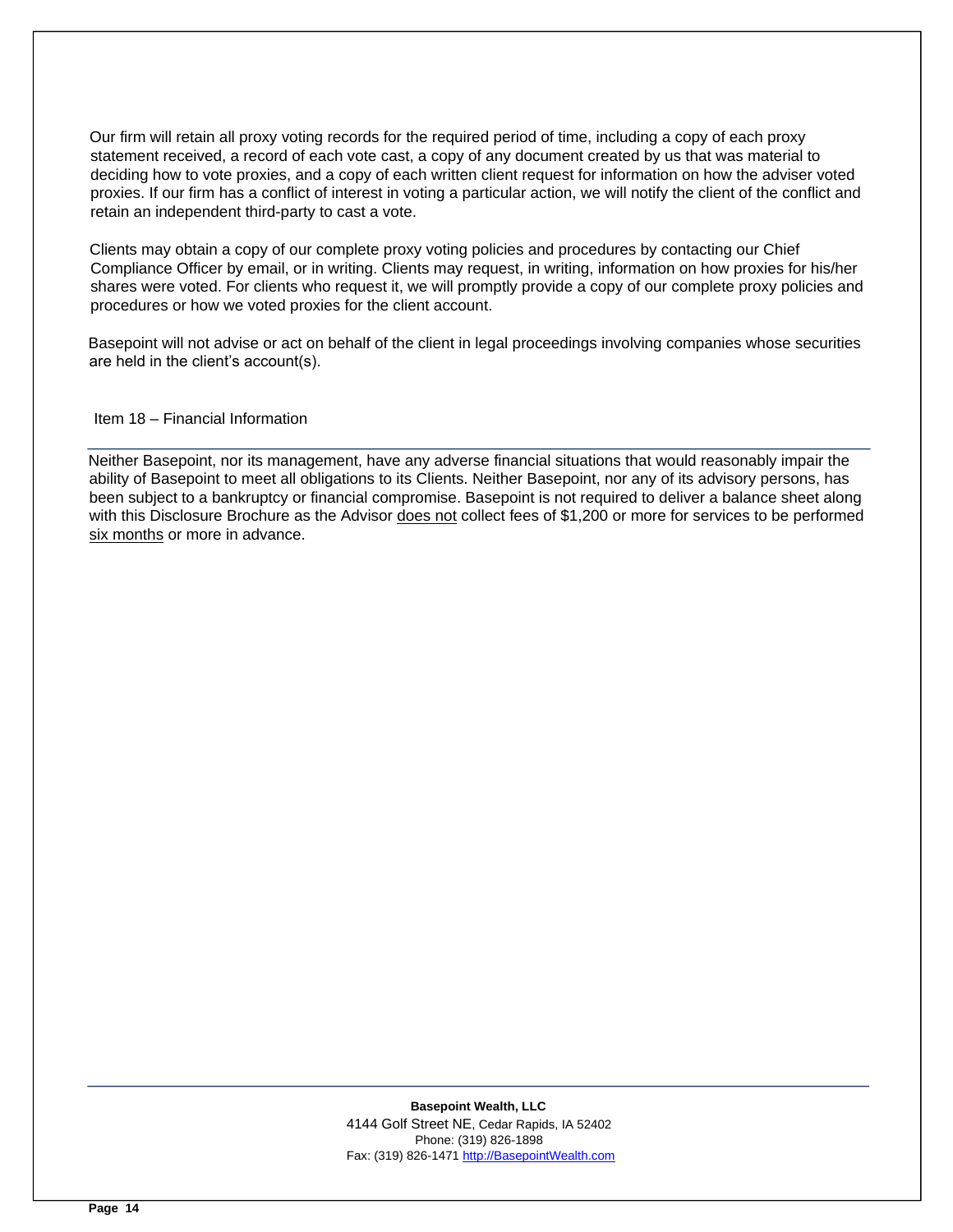

# <span id="page-14-0"></span>**Form ADV Part 2A - Appendix 1 Wrap Fee Program Brochure**

This Form ADV 2A – Appendix 1 ("Wrap Fee Program Brochure") provides information about the business practices and fees for Basepoint Wealth, LLC ("Basepoint" or the "Advisor") when Client transaction costs are included with investment advisory fees as a single bundled fee. Basepoint sponsors this Wrap Fee Program and provides this Wrap Fee Program Brochure as a supplement to the Basepoint Disclosure Brochure, which provides complete details on the business practices of Basepoint. If you did not receive the complete Basepoint Disclosure Brochure or you have any questions about the contents of this Wrap Fee Program Brochure or the Basepoint Disclosure Brochure, please contact us at (319) 826-1898.

Basepoint is a registered investment advisor located in the with the U.S. Securities and Exchange Commission ("SEC"). The information in this Wrap Fee Program Brochure has not been approved or verified by the SEC or by any state securities authority. Registration of an investment advisor does not imply any specific level of skill or training. This Wrap Fee Program Brochure provides information about Basepoint to assist you in determining whether to retain the Advisor.

Additional information about Basepoint and its advisory persons are available on the SEC's website at [www.adviserinfo.sec.gov](http://www.adviserinfo.sec.gov/) by searching for our firm name or by our CRD# 289538.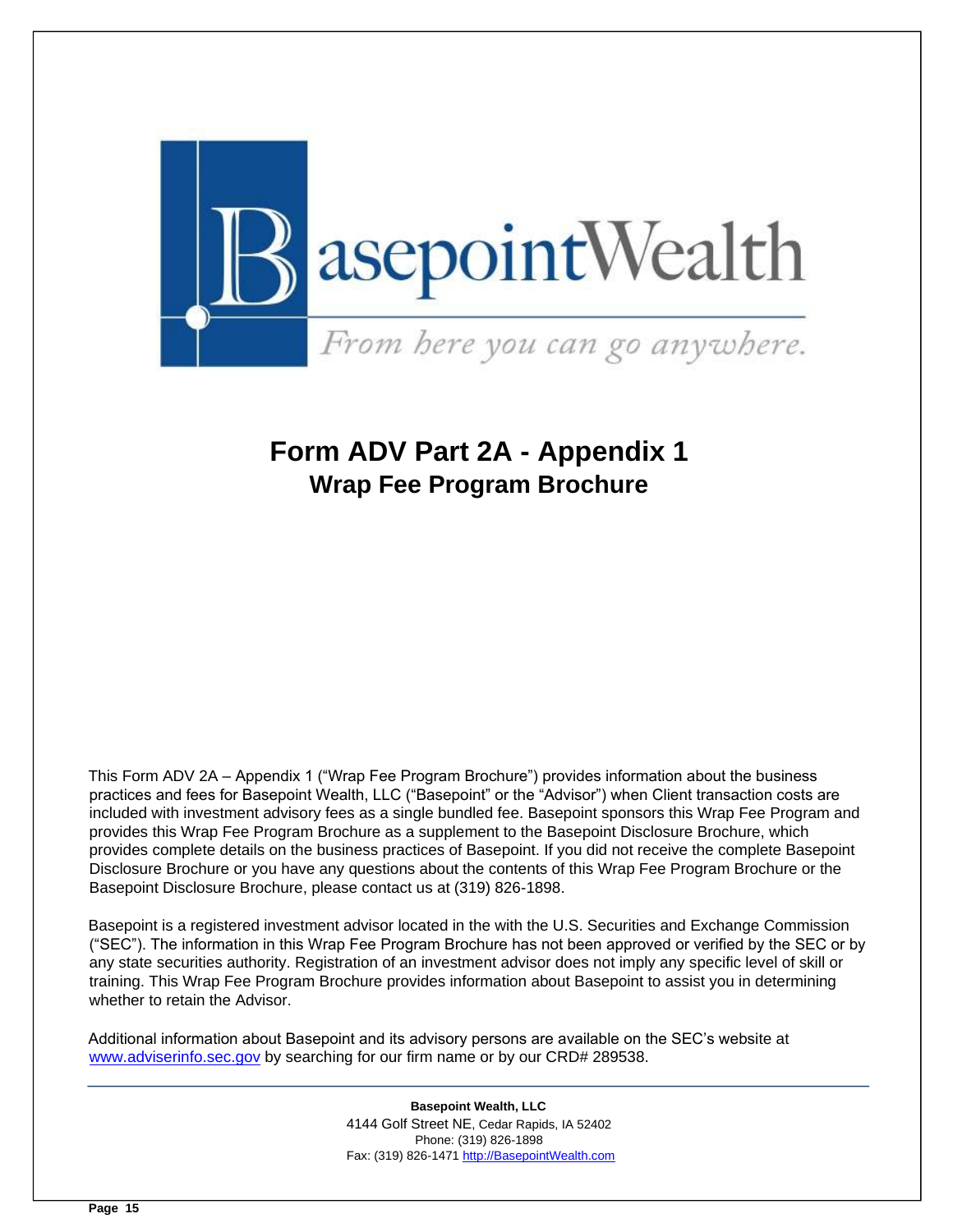#### <span id="page-15-0"></span>Item 2 – Material Changes

Form ADV 2 Appendix 1 provides information about a variety of topics relating to an Advisor's business practices and conflicts of interest. In particular, this Wrap Fee Program Brochure discusses the fee billing practices of the Advisor as a supplement to the Disclosure Brochure.

#### Material Changes

There are no material changes in this brochure from the last annual updating amendment to this Wrap Fee Program Brochure on 03/10/2020. Material changes relate to Basepoint Wealth, LLC's policies, practices or conflicts of interests only.

#### Future Changes

From time to time, we may amend this Wrap Fee Program Brochure to reflect changes in our business practices, changes in regulations and routine annual updates as required by the securities regulators. This complete Wrap Fee Program Brochure or a Summary of Material Changes shall be provided to each Client annually and if a material change occurs in the business practices of Basepoint.

At any time, you may view the current Wrap Fee Program Brochure on-line at the SEC's Investment Adviser Public Disclosure website at [www.adviserinfo.sec.gov](http://www.adviserinfo.sec.gov/) by searching with our firm's name or CRD# 289538. You may also request a copy of this Wrap Fee Program Brochure at any time, by contacting us at (319) 826-1898.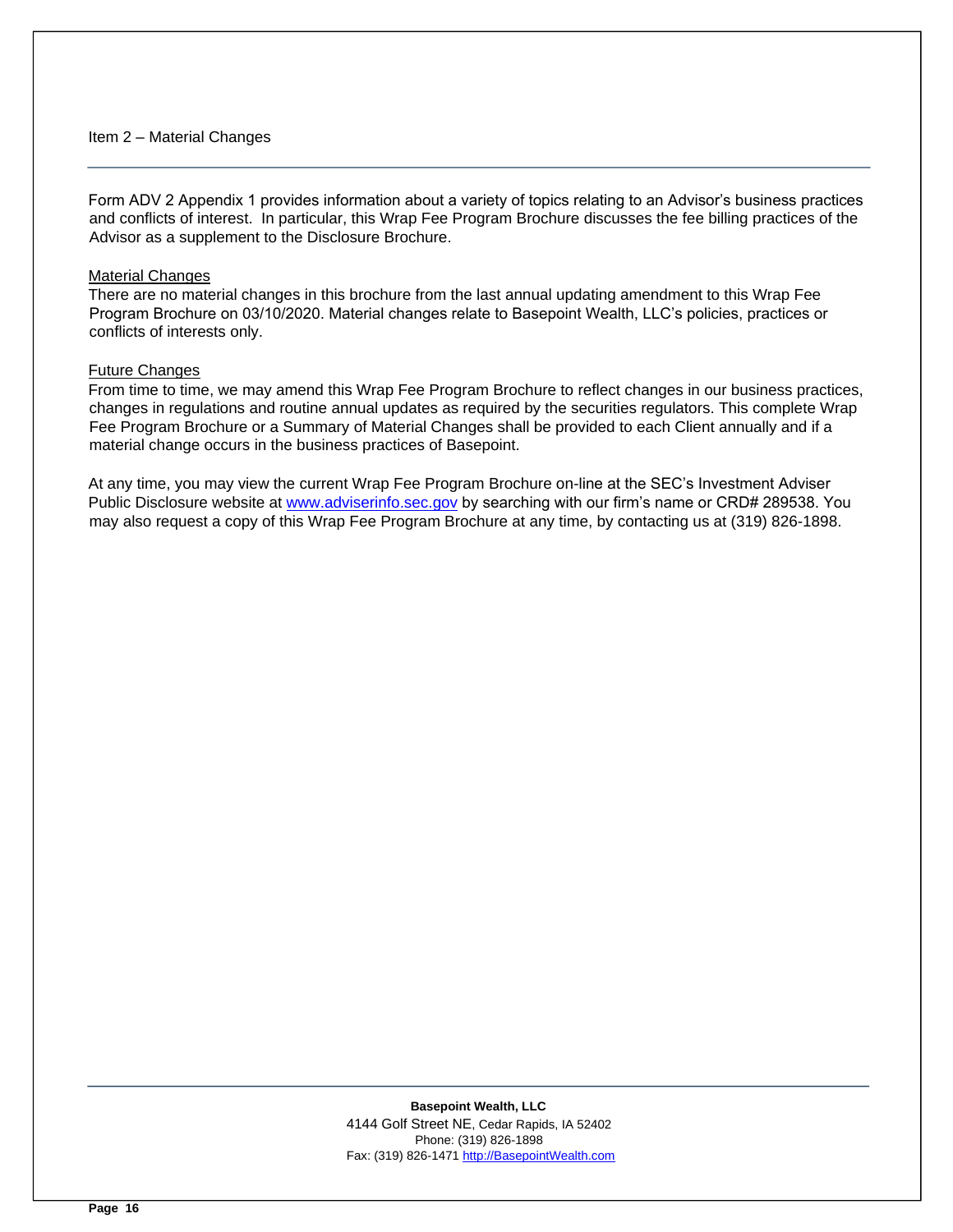# <span id="page-16-0"></span>Item 3 - Table of Contents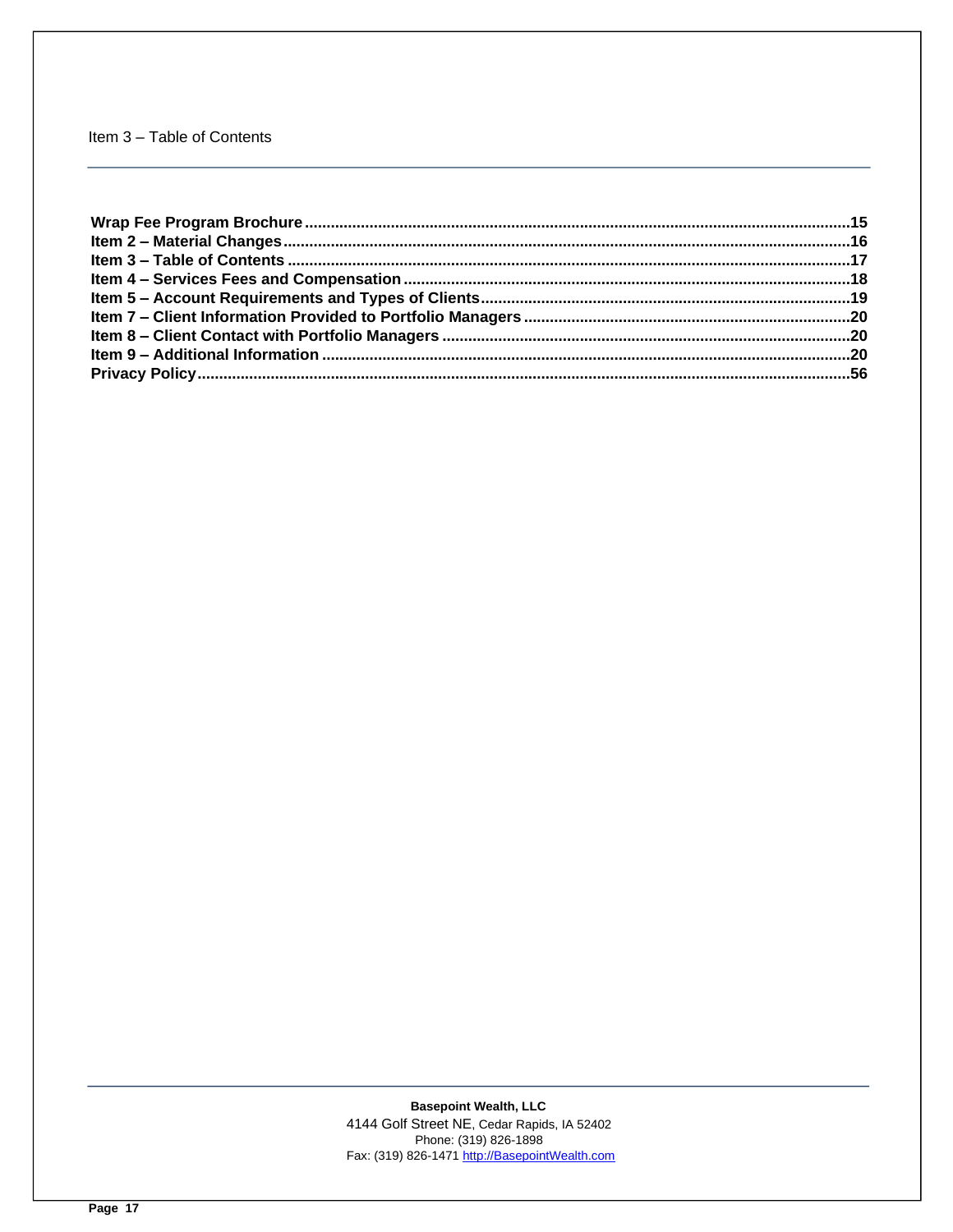#### <span id="page-17-0"></span>**Services**

Basepoint Wealth Management, LLC ("Basepoint" or the "Advisor") provides customized investment management and related advisory services for its Clients. This Wrap Fee Program Brochure is provided as a supplement to the Basepoint Disclosure Brochure (Form ADV 2A). This Wrap Fee Program Brochure is provided along with the complete Disclosure Brochure to provide full details of the business practices and fees when selecting Basepoint as your investment advisor.

As part of the investment advisory fee noted in Item 5 of the Disclosure Brochure, Basepoint includes normal securities transaction fees as part of the overall investment advisory fee. Securities regulations often refer to this combined fee structure as a "Wrap Fee Program".

The sole purpose of this Wrap Fee Program Brochure is to provide additional disclosure relating the combination of securities transaction fees into the single "bundled" investment advisory fee. This Wrap Fee Program Brochure references back to the Basepoint Disclosure Brochure in which this Wrap Fee Program Brochure serves as an Appendix. **Please see Item 4 – Advisory Services of the Disclosure Brochure for details on Basepoint's investment philosophy and related services.** 

#### **Program Costs**

Advisory services provided by Basepoint are offered in a wrap fee structure whereby normal securities transaction costs are included in the overall investment advisory fee paid to Basepoint. As the level of trading in a Client's account[s] may vary from year to year, the annual cost to the Client may be more or less than engaging for advisory services where the transactions costs are borne separately by the Client. The cost of the Wrap Fee Program varies depending on services to be provided be to each Client, however, the Client is not charged more if there is higher trading activity in the Client's account[s]. A Wrap Fee structure has a potential conflict of interest as the Advisor may have an incentive to limit the number of trades placed in the Client's account[s]. **Please see Item 5 – Fees and Compensation of the Disclosure Brochure for complete details on fees.**

#### **Fees**

#### Investment Advisory Services

Investment advisory fees are paid monthly, at the end of each month, pursuant to the terms of the investment advisory agreement. Investment advisory fees are based on the average closing market value of assets under management in the account[s] for the month. Investment advisory fees range from 0.25% to 1.50% annually depending on the level of assets to be managed, the investment strategy[ies] to be employed and/or the complexity of services to be provided.

The investment advisory fee in the first month of service is prorated from the inception date of the account[s] to the end of the first month. Fees may be negotiable at the sole discretion of the Advisor. Certain Clients may have a fee schedule that differs from above. The Client's fees will take into consideration the aggregate assets under management with Advisor. Investment advisory fees may include financial planning and consulting services, pursuant to the terms of the agreement[s] with the Advisor. All securities held in accounts managed by Basepoint will be independently valued by the Custodian. Basepoint will not have the authority or responsibility to value portfolio securities.

Investment advisory fees are calculated by the Advisor or its delegate and deducted from the Client's account[s] at the Custodian. The amount due is calculated by multiplying the average daily balance (total of each day's balance for the billing cycle divided by the total number of days in the billing cycle) by the monthly fee (annual fee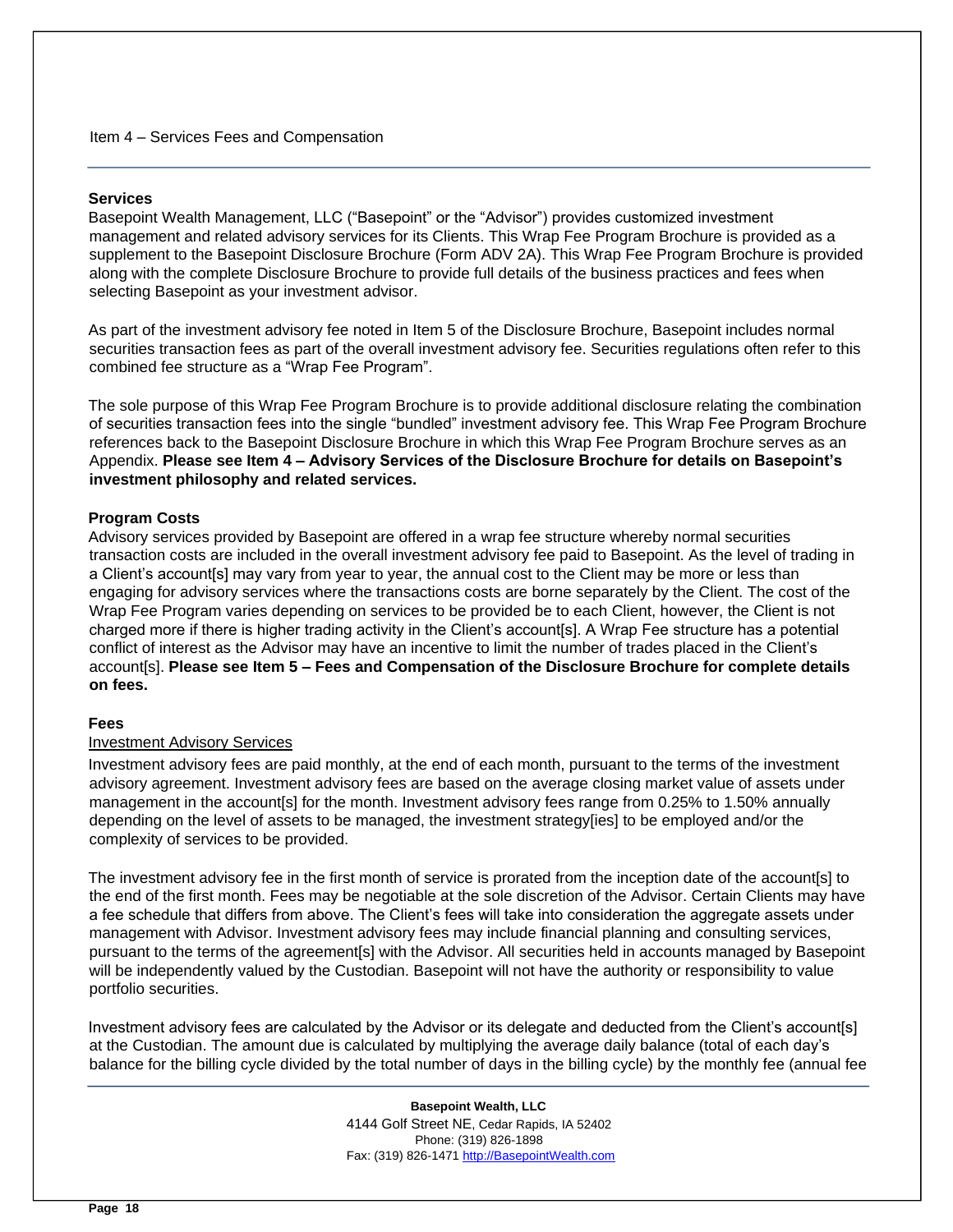divided by 12). Clients will be provided with a statement, at least quarterly, from the Custodian reflecting deduction of the investment advisory fee. Clients provide written authorization permitting Basepoint to be paid directly from their accounts held by the Custodian as part of the investment advisory agreement and separate account forms provided by the Custodian.

# **As noted above, the Wrap Fee Program includes normal securities trading costs incurred in connection with the discretionary investment management services provided by Basepoint. Securities transaction fees for Client-directed trades may be charged back to the Client.**

In addition, all fees paid to Basepoint for investment advisory services or part of the Wrap Fee Program are separate and distinct from the expenses charged by mutual funds and exchange-traded funds to their shareholders, if applicable. These fees and expenses are described in each fund's prospectus. These fees and expenses will generally be used to pay management fees for the funds, other fund expenses, account administration (e.g., custody, brokerage and account reporting), and a possible distribution fee. The Client may also incur other costs assessed by the Custodian or other parties for account related activity fees, such as wire transfer fees, trade away fees and other fees. The Advisor does not control nor share in these fees. The Client should review both the fees charged by the fund[s] and the fees charged by Basepoint to fully understand the total fees to be paid. Please see Item 5.C. – Other Fees and Expenses in the Disclosure Brochure (included with this Wrap Fee Program Brochure).

# **Compensation**

Basepoint is the sponsor and portfolio manager of this Wrap Fee Program. Basepoint receives investment advisory fee paid by Clients for investment advisory services covered under this Wrap Fee Program.

<span id="page-18-0"></span>Item 5 – Account Requirements and Types of Clients

Basepoint offers investment advisory services to individuals, high net worth individuals, families, trusts, estates, businesses and pension plans. Basepoint generally does not impose a minimum size for establishing a relationship. However, certain investments and strategies may require certain minimums for effective implementation. Please see Item 7 – Types of Clients in the Disclosure Brochure for additional information.

Item 6 – Portfolio Manager Selection and Evaluation

#### **Portfolio Manager Selection**

Basepoint serves as the sponsor and portfolio manager for this Wrap Fee Program. Basepoint will use industry standards to calculate portfolio manager performance Advisory services are detailed in Item 4 of the Disclosure Brochure.

#### **Related Persons**

Basepoint's Supervised Persons serve as portfolio managers for services under this Wrap Fee Program. Basepoint does not act as portfolio manager for any third-party wrap fee programs.

#### **Supervised Persons**

As noted above, Supervised Persons serve as a portfolio manager for the Wrap Fee Program. Please refer to the complete Disclosure Brochure (included with this Wrap Fee Program Brochure) for details on the services provided by Basepoint and the Brochure Supplement for the background of the Supervised Persons of Basepoint.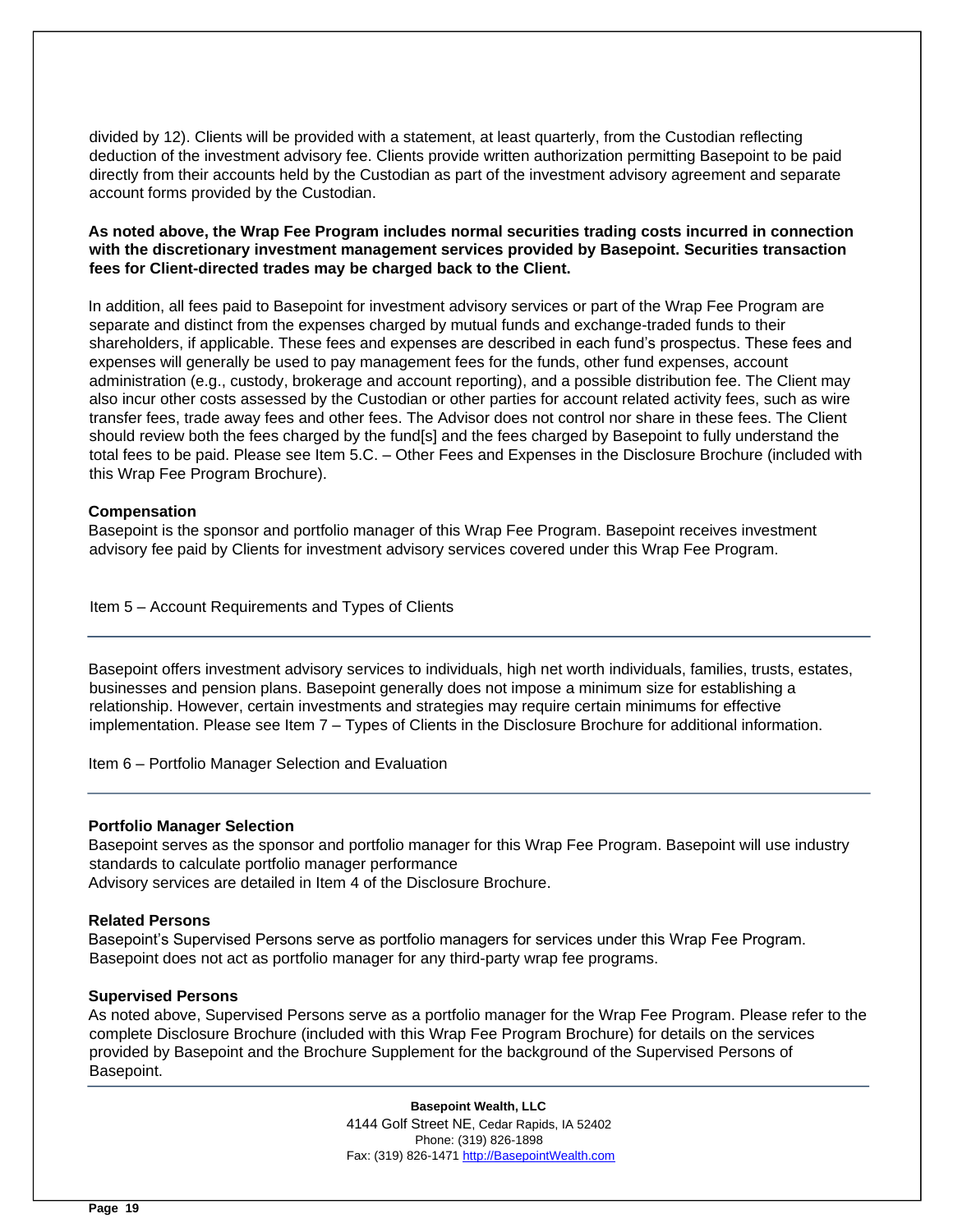#### **Methods of Analysis**

Please see Item 8 of the Disclosure Brochure (included with this Wrap Fee Program Brochure) for details on the research and analysis methods employed by the Advisor.

#### **Assets Under Management**

As of December 31, 2021, Basepoint, had \$511,972,848.57in discretionary assets and \$6,039,277.25\_\_\_\_\_ in non-discretionary assets.

#### **Risk of Loss**

Investing in securities involves certain investment risks. Securities may fluctuate in value or lose value. Clients should be prepared to bear the potential risk of loss. Basepoint will assist Clients in determining an appropriate strategy based on their tolerance for risk and other factors noted above. However, there is no guarantee that a Client will meet their investment goals.

Each Client engagement will entail a review of the Client's investment goals, financial situation, time horizon, tolerance for risk and other factors to develop an appropriate strategy for managing a Client's account[s]. Client participation in this process, including full and accurate disclosure of requested information, is essential for the analysis of a Client's account[s]. The Advisor shall rely on the financial and other information provided by the Client or their designees without the duty or obligation to validate the accuracy and completeness of the provided information. It is the responsibility of the Client to inform the Advisor of any changes in financial condition, goals or other factors that may affect this analysis.

**Past performance is not a guarantee of future returns. Investing in securities and other investments involve a risk of loss that each Client should understand and be willing to bear. Clients are reminded to discuss these risks with the Advisor. Please see Item 8.B. – Risk of Loss in the Disclosure Brochure for details on investment risks.**

#### **Voting Client Securities**

Basepoint does not accept proxy-voting responsibility for any Client. Clients will receive proxy statements directly from the Custodian. The Advisor will assist in answering questions relating to proxies, however, the Client retains the sole responsibility for proxy decisions and voting.

<span id="page-19-0"></span>Item 7 – Client Information Provided to Portfolio Managers

Basepoint is the sponsor and sole portfolio manager for the Program. The Advisor does not share Client information with other portfolio managers because it is the sole portfolio manager for this Wrap Fee Program. Please also see the Basepoint Privacy Policy (included after this Wrap Fee Program Brochure).

<span id="page-19-1"></span>Item 8 – Client Contact with Portfolio Managers

Basepoint is a full-service investment management advisory firm. Clients always have direct access to the Portfolio Managers at Basepoint.

<span id="page-19-2"></span>Item 9 – Additional Information

#### **Disciplinary Information and Other Financial Industry Activities and Affiliations**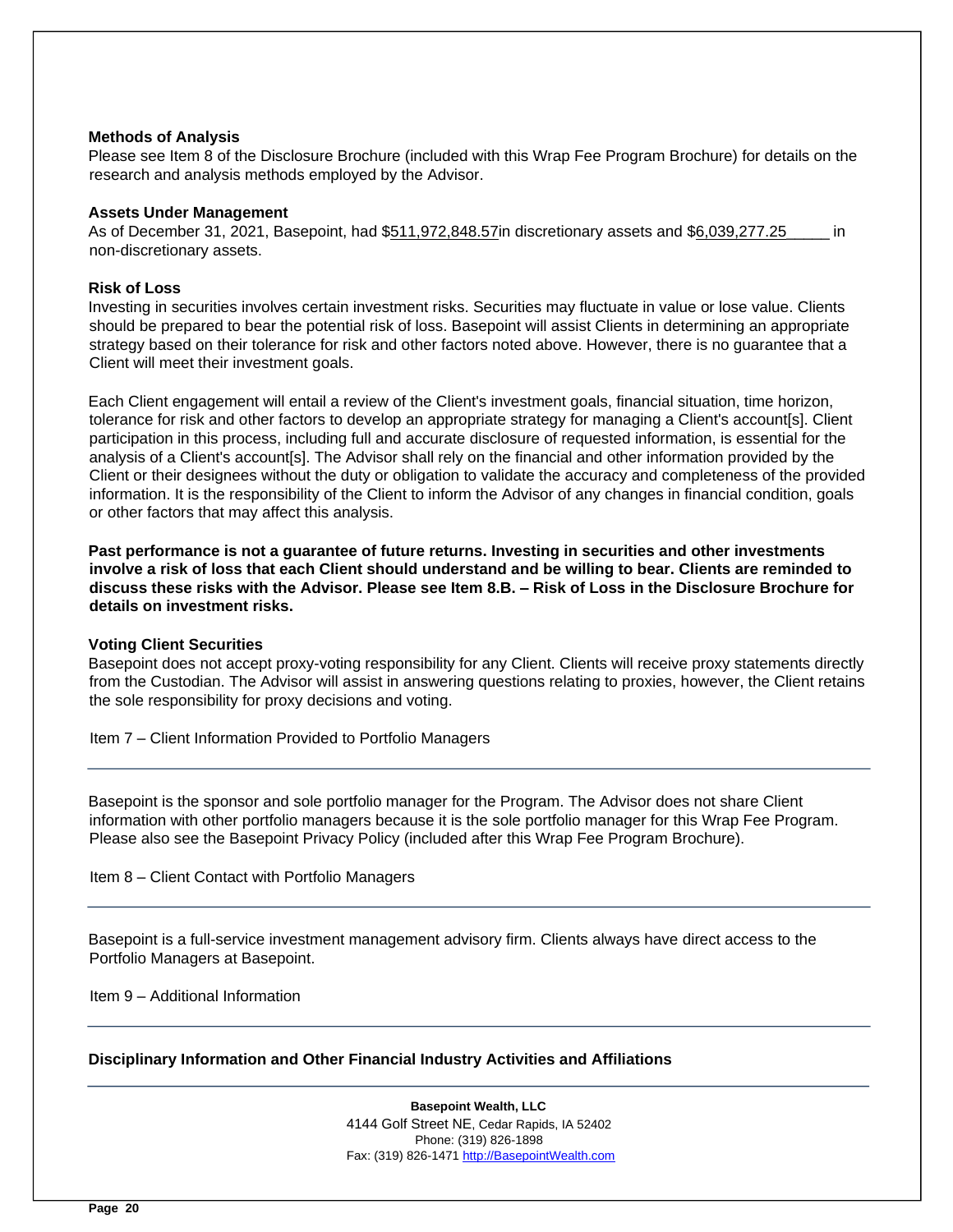#### **Disciplinary Information**

Basepoint values the trust you place in us. As we advise all Clients, we encourage you to perform the requisite due diligence on any advisor or service provider with whom you partner. Our backgrounds are on the Investment Adviser Public Disclosure website a[t www.adviserinfo.sec.gov](http://www.adviserinfo.sec.gov/) [b](http://www.adviserinfo.sec.gov/)y searching with our firm name or our CRD# 289538. Please see Item 9 of the Basepoint Disclosure Brochure as well as Item 3 of each Advisory Person's Brochure Supplement (included with this Wrap Fee Program Brochure) for additional information on how to research the background of the Advisor and its Advisory Persons.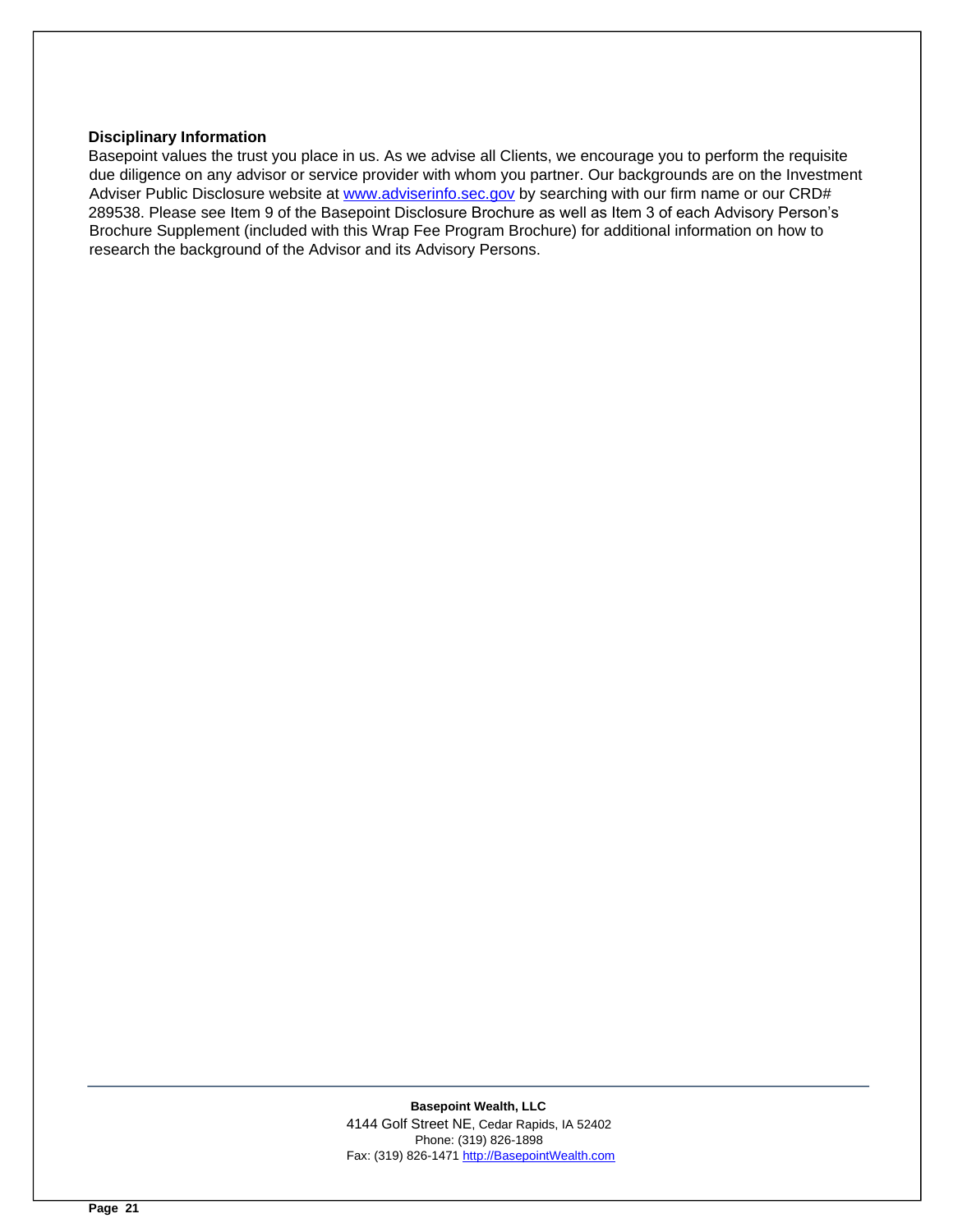

# Form ADV Part 2B – Brochure Supplement

**for** 

# <span id="page-21-0"></span>**Kathryn M. Wallace, CFP®, ChFC®, RICP®, APMA® Senior Wealth Advisor, Managing Member**

This Form ADV 2B ("Brochure Supplement") provides information about the background and qualifications of Kathryn M. Wallace (CRD# 4641895) in addition to the information contained in the Basepoint Wealth, LLC ("Basepoint" or the "Advisor", CRD# 289538) Disclosure Brochure. If you have not received a copy of the Disclosure Brochure or if you have any questions about the contents of the Basepoint Disclosure Brochure or this Brochure Supplement, please contact us at (319) 826-1898.

Additional information about Ms. Wallace is available on the SEC's Investment Adviser Public Disclosure website at [www.adviserinfo.sec.gov](http://www.adviserinfo.sec.gov/) [b](http://www.adviserinfo.sec.gov/)y searching with her full name or her Individual CRD# 4641895.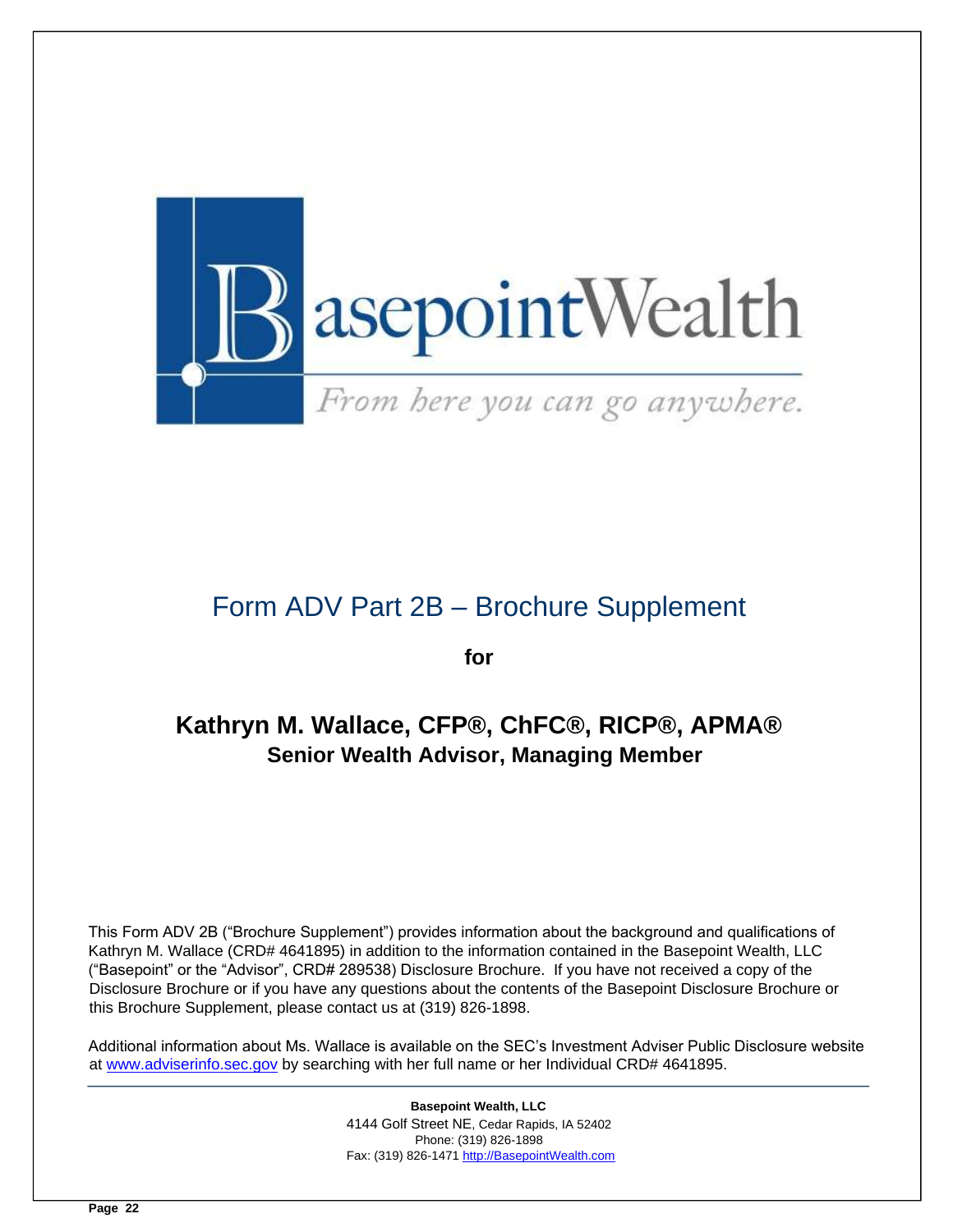Item 2 – Educational Background and Business Experience

Kathryn M. Wallace, CFP®, ChFC®, RICP®, APMA® born in 1978, is dedicated to advising Clients of Basepoint as a Senior Wealth Advisor. Ms. Wallace earned an Associate of Arts degree from Kirkwood Community College in 2001. Ms. Wallace earned a Bachelor of Social Science in Psychology & Secondary Education from Cornell College in 2003. Additional information regarding Ms. Wallace's employment history is included below.

# **Employment History:**

| Senior Wealth Advisor and Managing Member, Basepoint Wealth, LLC | 10/2017 to Present |
|------------------------------------------------------------------|--------------------|
| Financial Advisor, Ameriprise Financial Services, Inc.           | 06/2003 to 10/2017 |

# CERTIFIED FINANCIAL PLANNER™ ("CFP®")

The CERTIFIED FINANCIAL PLANNER™, CFP<sup>®</sup> and federally registered CFP<sup>®</sup> (with flame design) marks (collectively, the "CFP® marks") are professional certification marks granted in the United States by Certified Financial Planner Board of Standards, Inc. ("CFP® Board").

The CFP<sup>®</sup> certification is a voluntary certification; no federal or state law or regulation reguires financial planners to hold CFP® certification. It is recognized in the United States and a number of other countries for its (1) high standard of professional education; (2) stringent code of conduct and standards of practice; and (3) ethical requirements that govern professional engagements with clients. Currently, more than 71,000 individuals have obtained CFP® certification in the United States.

To attain the right to use the CFP<sup>®</sup> marks, an individual must satisfactorily fulfill the following requirements:

- Education Complete an advanced college-level course of study addressing the financial planning subject areas that CFP® Board's studies have determined as necessary for the competent and professional delivery of financial planning services, and attain a Bachelor's Degree from a regionally accredited United States college or university (or its equivalent from a foreign university). CFP® Board's financial planning subject areas include insurance planning and risk management, employee benefits planning, investment planning, income tax planning, retirement planning, and estate planning;
- Examination Pass the comprehensive CFP® Certification Examination. The examination includes case studies and client scenarios designed to test one's ability to correctly diagnose financial planning issues and apply one's knowledge of financial planning to real world circumstances;
- Experience Complete at least three years of full-time financial planning-related experience (or the equivalent, measured as 2,000 hours per year); and
- Ethics Agree to be bound by CFP® Board's Standards of Professional Conduct, a set of documents outlining the ethical and practice standards for CFP<sup>®</sup> professionals.

Individuals who become certified must complete the following ongoing education and ethics requirements in order to maintain the right to continue to use the CFP® marks:

- Continuing Education Complete 30 hours of continuing education hours every two years, including two hours on the Code of Ethics and other parts of the Standards of Professional Conduct, to maintain competence and keep up with developments in the financial planning field; and
- Ethics Renew an agreement to be bound by the Standards of Professional Conduct. The Standards prominently require that CFP® professionals provide financial planning services at a fiduciary standard of care. This means CFP® professionals must provide financial planning services in the best interests of their clients.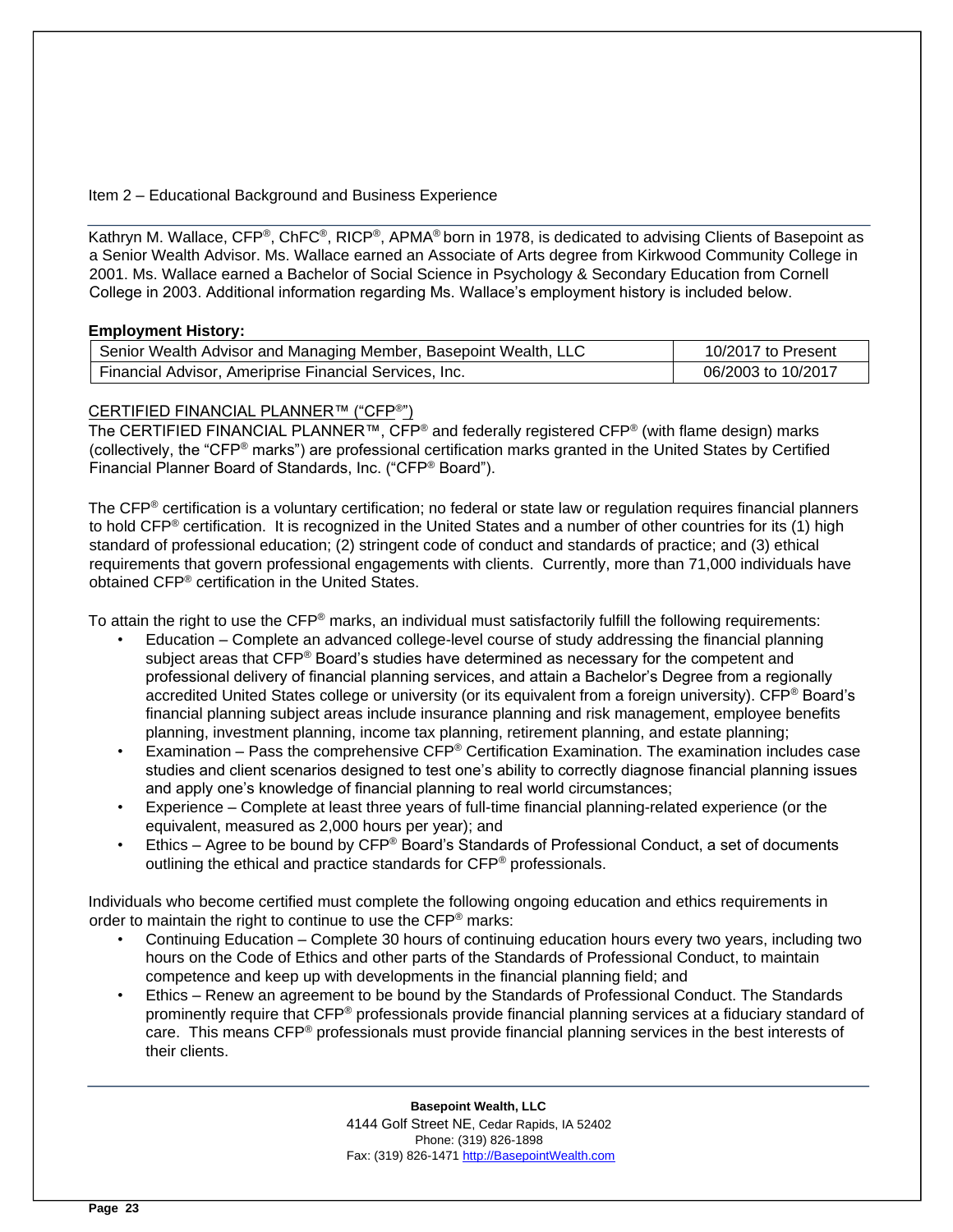$CFP<sup>®</sup>$  professionals who fail to comply with the above standards and requirements may be subject to  $CFP<sup>®</sup>$ Board's enforcement process, which could result in suspension or permanent revocation of their CFP® certification.

# Chartered Financial Consultant® (ChFC®)

The Chartered Financial Consultant® (ChFC®) program prepares you to meet the advanced financial planning needs of individuals, professionals and small business owners. You'll gain a sustainable advantage in this competitive field with in-depth coverage of the key financial planning disciplines, including insurance, income taxation, retirement planning, investments and estate planning. The ChFC® requires three years of full-time, relevant business experience, nine two-hour course specific proctored exams, and 30 hours of continuing education every two years. Holders of the ChFC® designation must adhere to The American College's Code of Ethics.

# Program Objectives

- Function as an ethical, competent and articulate practitioner in the field of financial planning
- Utilize the intellectual tools and framework needed to maintain relevant and current financial planning knowledge and strategies.
- Apply financial planning theory and techniques through the development of case studies and solutions
- Apply in-depth knowledge in a holistic manner from a variety of disciplines; namely, estate planning, retirement planning or non-qualified deferred compensation.

# Retirement Income Certified Professional® ("RICP®")

The RICP® designation teaches advisers techniques and best practices used to create sustainable streams of retirement income. The education covers retirement income planning, maximizing Social Security and other income sources, minimizing risks to the plan, and managing portfolios during the asset distribution phase. The designation includes three required, college-level courses that represent a total average study time of more than 150 hours. RICP<sup>®</sup> designees must meet experience, continuing education and ethics requirements. The credential is awarded by The American College, a non-profit educator with an 85-year heritage and the highest form of academic accreditation.

#### Accredited Portfolio Management Advisor<sup>SM</sup> ("APMA<sup>®</sup>")

Individuals who hold the APMA® designation have completed a course of study encompassing client assessment and suitability, risk/return, investment objectives, bond and equity portfolios, modern portfolio theory and investor psychology. Students have hands-on practice in analyzing investment policy statements, building portfolios, and making asset allocation decisions including sell, hold, and buy decisions within a client's portfolio. Additionally, individuals must pass an end-of-course examination that tests their ability to synthesize complex concepts and apply theoretical concepts to real-life situations. All designees have agreed to adhere to Standards of Professional Conduct and are subject to a disciplinary process. Designees renew their designation every twoyears by completing 16 hours of continuing education, reaffirming adherence to the Standards of Professional Conduct and complying with self-disclosure requirements.

#### Item 3 – Disciplinary Information

*There are no legal, civil or disciplinary events to disclose regarding Ms. Wallace.* Ms. Wallace has never been involved in any regulatory, civil or criminal action. There have been no client complaints, lawsuits, arbitration claims or administrative proceedings against Ms. Wallace.

Securities laws require an advisor to disclose any instances where the advisor or its advisory persons have been found liable in a legal, regulatory, civil or arbitration matter that alleges violation of securities and other statutes; fraud; false statements or omissions; theft, embezzlement or wrongful taking of property; bribery, forgery,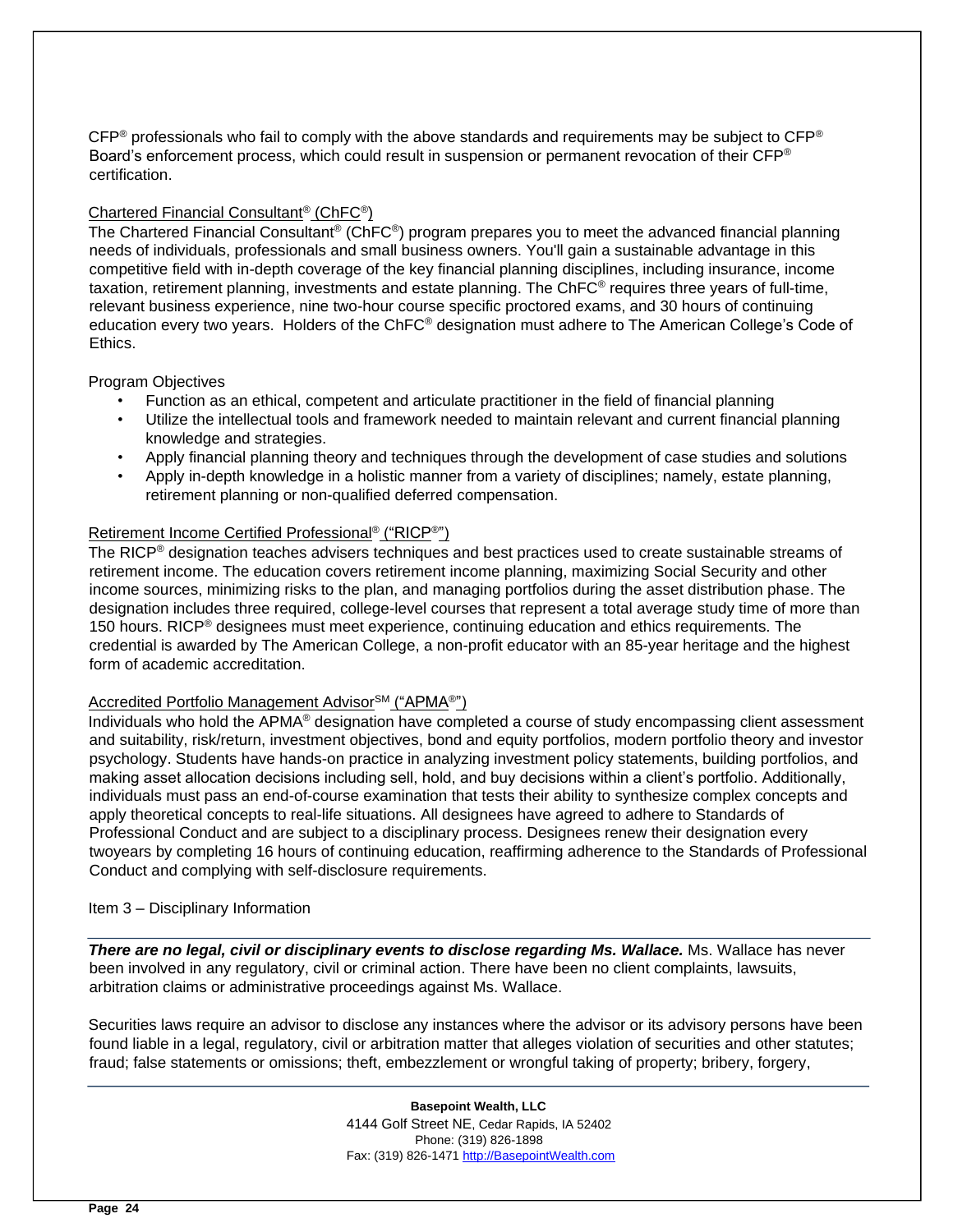counterfeiting, or extortion; and/or dishonest, unfair or unethical practices. *As previously noted, there are no legal, civil or disciplinary events to disclose regarding Ms. Wallace.* 

However, we do encourage you to independently view the background of Ms. Wallace on the Investment Adviser Public Disclosure website at [www.adviserinfo.sec.gov](http://www.adviserinfo.sec.gov/) by searching with her full name or her Individual CRD# 4641895.

Item 4 – Other Business Activities

Ms. Wallace owns rental property.

Ms. Wallace is a volunteer at Board Member of Cedar Rapids Metro YMCA. This is a non-profit organization and receives no compensation for this activity.

Ms. Wallace is a partner at Basepoint Tax & Accounting LLC.

Item 5 – Additional Compensation

Ms. Wallace has additional business activities that are detailed in Item 4 above.

Item 6 – Supervision

Ms. Wallace serves as a Senior Wealth Advisor and Managing Member of Basepoint and is supervised by Katherine Ortgies, the Chief Compliance Officer. Ms. Ortgies can be reached at (319) 826-1898.

Basepoint has implemented a Code of Ethics and internal compliance that guide each Supervised Person in meeting their fiduciary obligations to Clients of Basepoint. Further, Basepoint is subject to regulatory oversight by various agencies. These agencies require registration by Basepoint and its Supervised Persons. As a registered entity, Basepoint is subject to examinations by regulators, which may be announced or unannounced. Basepoint is required to periodically update the information provided to these agencies and to provide various reports regarding the business activities and assets of the Advisor.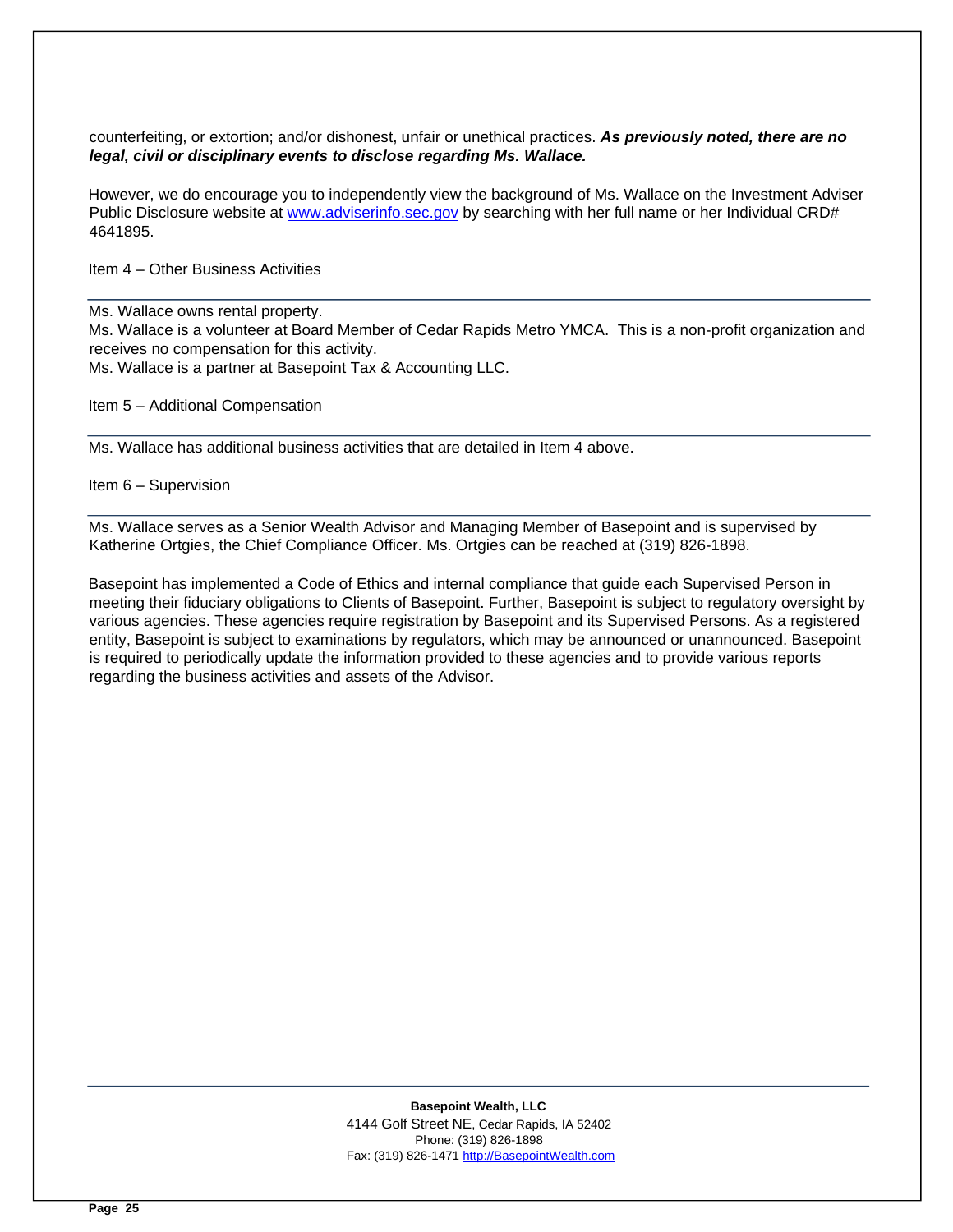

# Form ADV Part 2B – Brochure Supplement

**for** 

# <span id="page-25-0"></span>**W. Allen Wallace, MBA, CFP®, CPA, PFS, CFA Chief Investment Officer, Managing Member**

This Form ADV 2B ("Brochure Supplement") provides information about the background and qualifications of W. Allen Wallace (CRD# 4233166) in addition to the information contained in the Basepoint Wealth, LLC ("Basepoint" or the "Advisor", CRD# 289538) Disclosure Brochure. If you have not received a copy of the Disclosure Brochure or if you have any questions about the contents of the Basepoint Disclosure Brochure or this Brochure Supplement, please contact us at (319) 826-1898.

Additional information about Mr. Wallace is available on the SEC's Investment Adviser Public Disclosure website at [www.adviserinfo.sec.gov](http://www.adviserinfo.sec.gov/) [b](http://www.adviserinfo.sec.gov/)y searching with his full name or his Individual CRD# 4233166.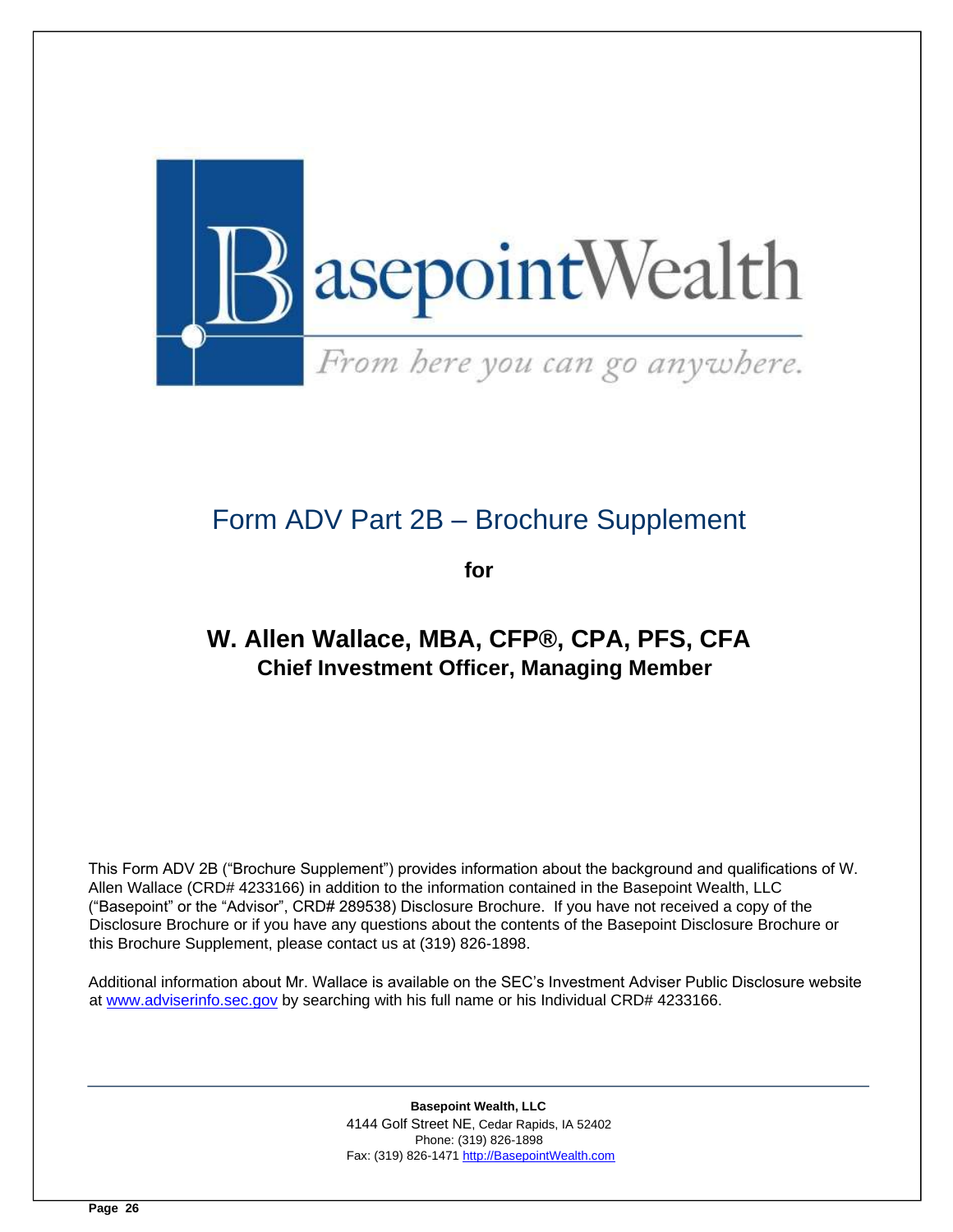# Item 2 – Educational Background and Business Experience

W. Allen Wallace, CFP®, CPA, PFS, CFA born in 1976, is dedicated to advising Clients of Basepoint as the Chief Investment Officer, Managing Member. Mr. Wallace also earned a Bachelor of Arts in Business Administration from Augustana College in 1998. Mr. Wallace also earned a Master of Business Administration (MBA) from Indiana University in 2021. Additional information regarding Mr. Wallace's employment history is included below.

# **Employment History:**

| Chief Investment Officer and Managing Member, Basepoint Wealth, LLC | 10/2017 to Present |
|---------------------------------------------------------------------|--------------------|
| Financial Advisor. Ameriprise Financial Services. Inc.              | 05/2000 to 10/2017 |

# CERTIFIED FINANCIAL PLANNER™ ("CFP®")

The CERTIFIED FINANCIAL PLANNER<sup>™</sup>, CFP<sup>®</sup> and federally registered CFP<sup>®</sup> (with flame design) marks (collectively, the "CFP® marks") are professional certification marks granted in the United States by Certified Financial Planner Board of Standards, Inc. ("CFP® Board").

The CFP<sup>®</sup> certification is a voluntary certification; no federal or state law or regulation requires financial planners to hold CFP® certification. It is recognized in the United States and a number of other countries for its (1) high standard of professional education; (2) stringent code of conduct and standards of practice; and (3) ethical requirements that govern professional engagements with clients. Currently, more than 71,000 individuals have obtained CFP® certification in the United States.

To attain the right to use the CFP<sup>®</sup> marks, an individual must satisfactorily fulfill the following requirements:

- Education Complete an advanced college-level course of study addressing the financial planning subject areas that CFP® Board's studies have determined as necessary for the competent and professional delivery of financial planning services, and attain a Bachelor's Degree from a regionally accredited United States college or university (or its equivalent from a foreign university). CFP<sup>®</sup> Board's financial planning subject areas include insurance planning and risk management, employee benefits planning, investment planning, income tax planning, retirement planning, and estate planning;
- Examination Pass the comprehensive CFP<sup>®</sup> Certification Examination. The examination includes case studies and client scenarios designed to test one's ability to correctly diagnose financial planning issues and apply one's knowledge of financial planning to real world circumstances;
- Experience Complete at least three years of full-time financial planning-related experience (or the equivalent, measured as 2,000 hours per year); and
- Ethics Agree to be bound by CFP® Board's Standards of Professional Conduct, a set of documents outlining the ethical and practice standards for CFP® professionals.

Individuals who become certified must complete the following ongoing education and ethics requirements in order to maintain the right to continue to use the CFP<sup>®</sup> marks:

- Continuing Education Complete 30 hours of continuing education hours every two years, including two hours on the Code of Ethics and other parts of the Standards of Professional Conduct, to maintain competence and keep up with developments in the financial planning field; and
- Ethics Renew an agreement to be bound by the Standards of Professional Conduct. The Standards prominently require that CFP® professionals provide financial planning services at a fiduciary standard of care. This means CFP® professionals must provide financial planning services in the best interests of their clients.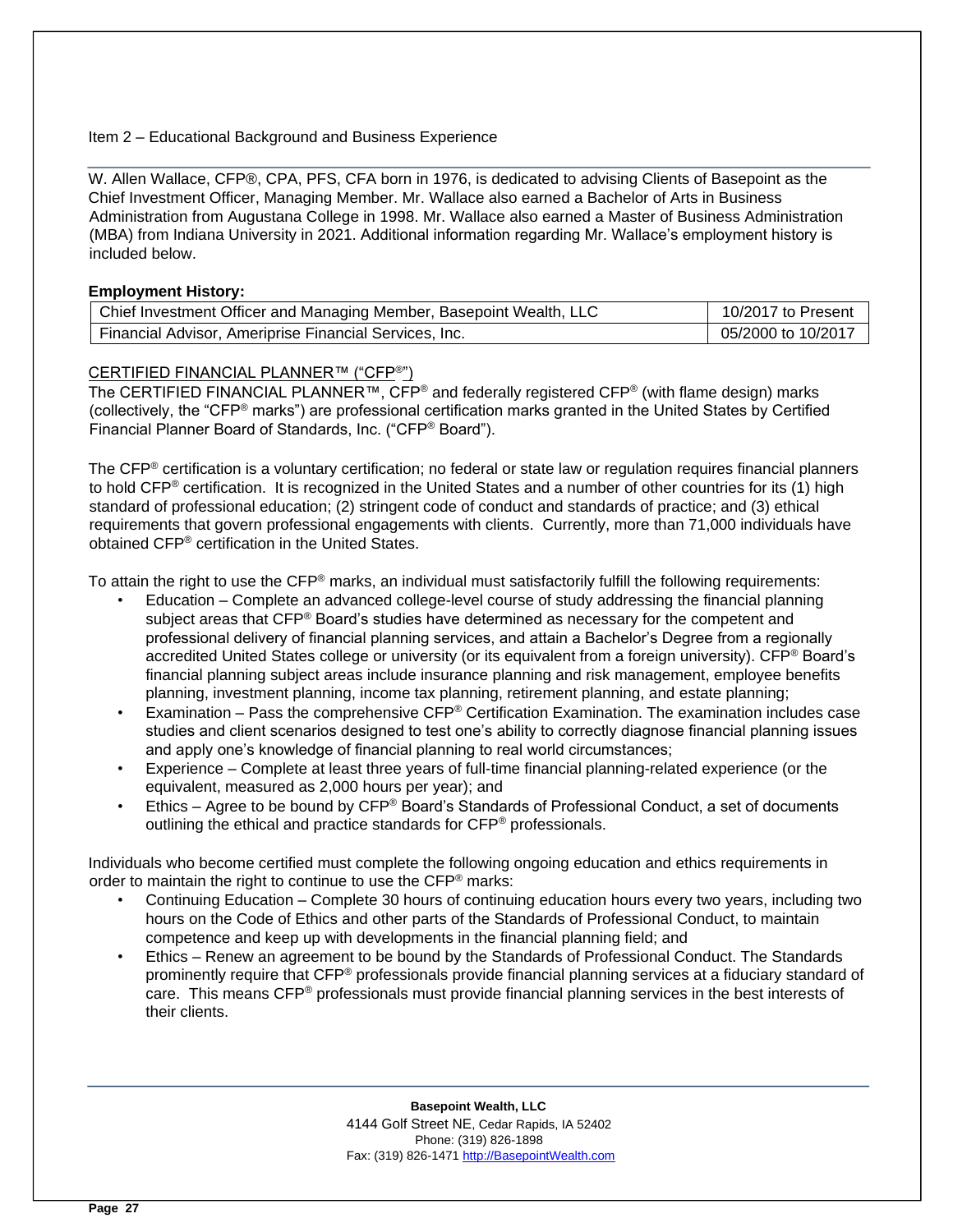$CFP<sup>®</sup>$  professionals who fail to comply with the above standards and requirements may be subject to  $CFP<sup>®</sup>$ Board's enforcement process, which could result in suspension or permanent revocation of their CFP® certification.

# Certified Public Accountant ("CPA")

CPAs are licensed and regulated by their state boards of accountancy. While state laws and regulations vary, the education, experience and testing requirements for licensure as a CPA generally include minimum college education (typically 150 credit hours with at least a baccalaureate degree and a concentration in accounting), minimum experience levels (most states require at least one year of experience providing services that involve the use of accounting, attest, compilation, management advisory, financial advisory, tax or consulting skills, all of which must be achieved under the supervision of or verification by a CPA), and successful passage of the Uniform CPA Examination. In order to maintain a CPA license, states generally require the completion of 40 hours of continuing professional education (CPE) each year (or 80 hours over a two-year period or 120 hours over a three-year period). Additionally, all American Institute of Certified Public Accountants (AICPA) members are required to follow a rigorous Code of Professional Conduct which requires that they act with integrity, objectivity, due care, competence, fully disclose any conflicts of interest (and obtain client consent if a conflict exists), maintain client confidentiality, disclose to the client any commission or referral fees, and serve the public interest when providing financial services. The vast majority of state boards of accountancy have adopted the AICPA's Code of Professional Conduct within their state accountancy laws or have created their own.

# Personal Financial Specialist ("PFS")

The PFS credential demonstrates that an individual has met the minimum education, experience and testing required of a CPA in addition to a minimum level of expertise in personal financial planning. To attain the PFS credential, a candidate must hold an unrevoked CPA license, fulfill 3,000 hours of personal financial planning business experience, complete 80 hours of personal financial planning CPE credits, pass a comprehensive financial planning exam and be an active member of the AICPA. A PFS credential holder is required to adhere to AICPA's Code of Professional Conduct, and is encouraged to follow AICPA's Statement on Responsibilities in Financial Planning Practice. To maintain their PFS credential, the recipient must complete 60 hours of financial planning CPE credits every three years. The PFS credential is administered through the AICPA.

#### CFA – Chartered Financial Analyst

The Chartered Financial Analyst (CFA) charter is a globally respected, graduate-level investment credential established in 1962 and awarded by CFA Institute - the largest global association of investment professionals. There are currently more than 90,000 CFA charterholders working in 134 countries. To earn the CFA charter, candidates must: 1) pass three sequential, six-hour examinations; 2) have at least four years of qualified professional investment experience; 3) join CFA Institute as members; and 4) commit to abide by, and annually reaffirm, their adherence to the CFA Institute Code of Ethics and Standards of Professional Conduct.

# **High Ethical Standards**

The CFA Institute Code of Ethics and Standards of Professional Conduct, enforced through an active professional conduct program, require CFA charterholders to:

- $\circ$  Place their clients' interests ahead of their own  $\circ$ 
	- Maintain independence and objectivity
- $\circ$  Act with integrity  $\circ$  Maintain and improve

their professional competence  $\circ$  Disclose conflicts of interest and legal matters

#### **Global Recognition**

Passing the three CFA exams is a difficult feat that requires extensive study (successful candidates report spending an average of 300 hours of study per level). Earning the CFA charter demonstrates mastery of many of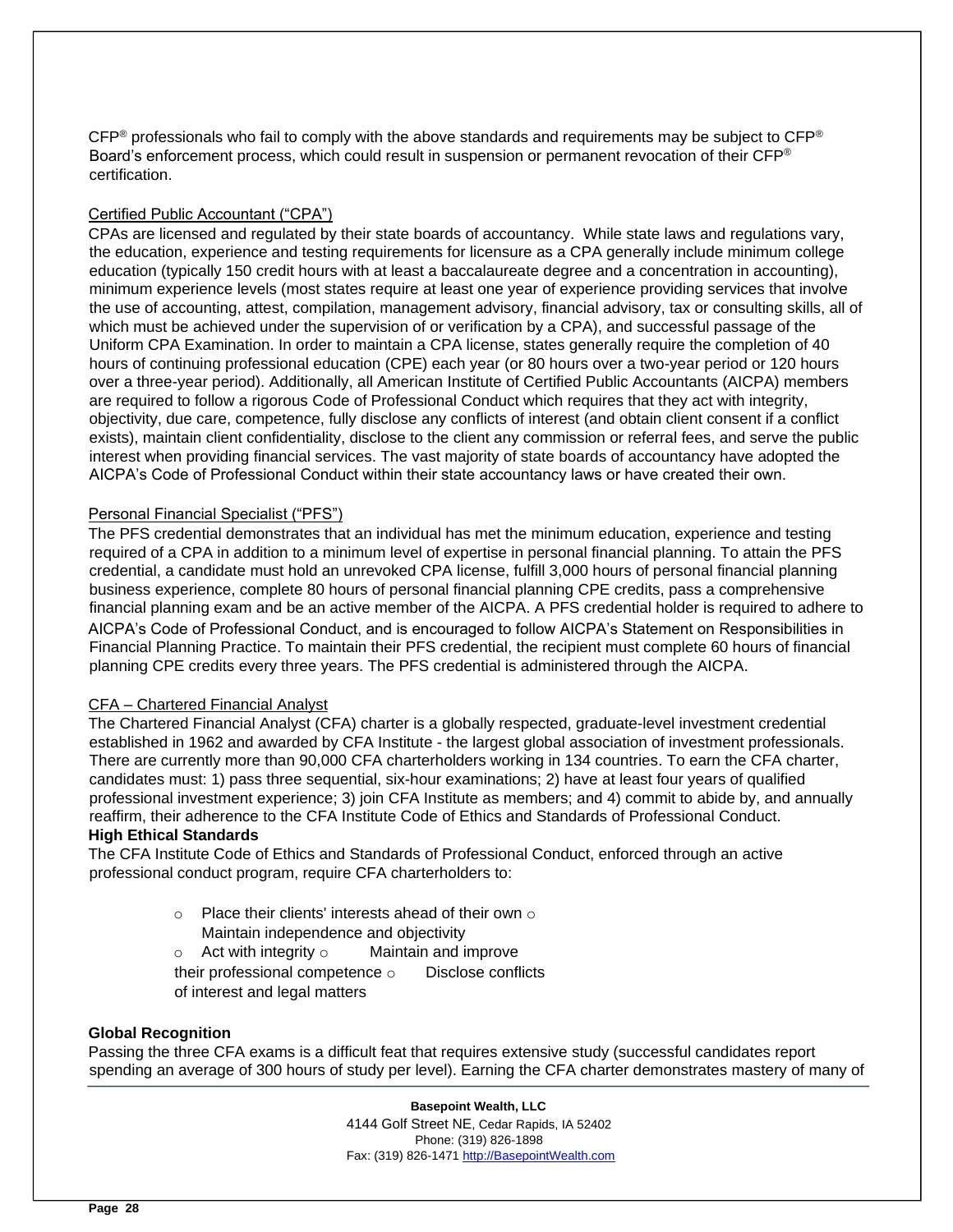the advanced skills needed for investment analysis and decision making in today's quickly evolving global financial industry. As a result, employers and clients are increasingly seeking CFA charterholders-often making the charter a prerequisite for employment.

Additionally, regulatory bodies in 22 countries and territories recognize the CFA charter as a proxy for meeting certain licensing requirements, and more than 125 colleges and universities around the world have incorporated a majority of the CFA Program curriculum into their own finance courses.

# **Comprehensive and Current Knowledge**

The CFA Program curriculum provides a comprehensive framework of knowledge for investment decision making and is firmly grounded in the knowledge and skills used every day in the investment profession. The three levels of the CFA Program test a proficiency with a wide range of fundamental and advanced investment topics, including ethical and professional standards, fixed-income and equity analysis, alternative and derivative investments, economics, financial reporting standards, portfolio management, and wealth planning. The CFA Program curriculum is updated every year by experts from around the world to ensure that candidates learn the most relevant and practical new tools, ideas, and investment and wealth management skills to reflect the dynamic and complex nature of the profession.

To learn more about the CFA charter, visit www.cfainstitute.org.

Item 3 – Disciplinary Information

*There are no legal, civil or disciplinary events to disclose regarding Mr. Wallace.* Mr. Wallace has never been involved in any regulatory, civil or criminal action. There have been no client complaints, lawsuits, arbitration claims or administrative proceedings against Mr. Wallace.

Securities laws require an advisor to disclose any instances where the advisor or its advisory persons have been found liable in a legal, regulatory, civil or arbitration matter that alleges violation of securities and other statutes; fraud; false statements or omissions; theft, embezzlement or wrongful taking of property; bribery, forgery, counterfeiting, or extortion; and/or dishonest, unfair or unethical practices. *As previously noted, there are no legal, civil or disciplinary events to disclose regarding Mr. Wallace.* 

However, we do encourage you to independently view the background of Mr. Wallace on the Investment Adviser Public Disclosure website at [www.adviserinfo.sec.gov](http://www.adviserinfo.sec.gov/) by searching with his full name or his Individual CRD# 4233166.

Item 4 – Other Business Activities

Mr. Wallace owns rental property.

Mr. Wallace is a partner at Basepoint Tax & Accounting LLC.

Item 5 – Additional Compensation

Mr. Wallace has additional business activities that are detailed in Item 4 above.

Item 6 – Supervision

Mr. Wallace serves as the Chief Investment Officer and Managing Member of Basepoint and is supervised by Katherine Ortgies, the Chief Compliance Officer. Ms. Ortgies can be reached at (319) 826-1898.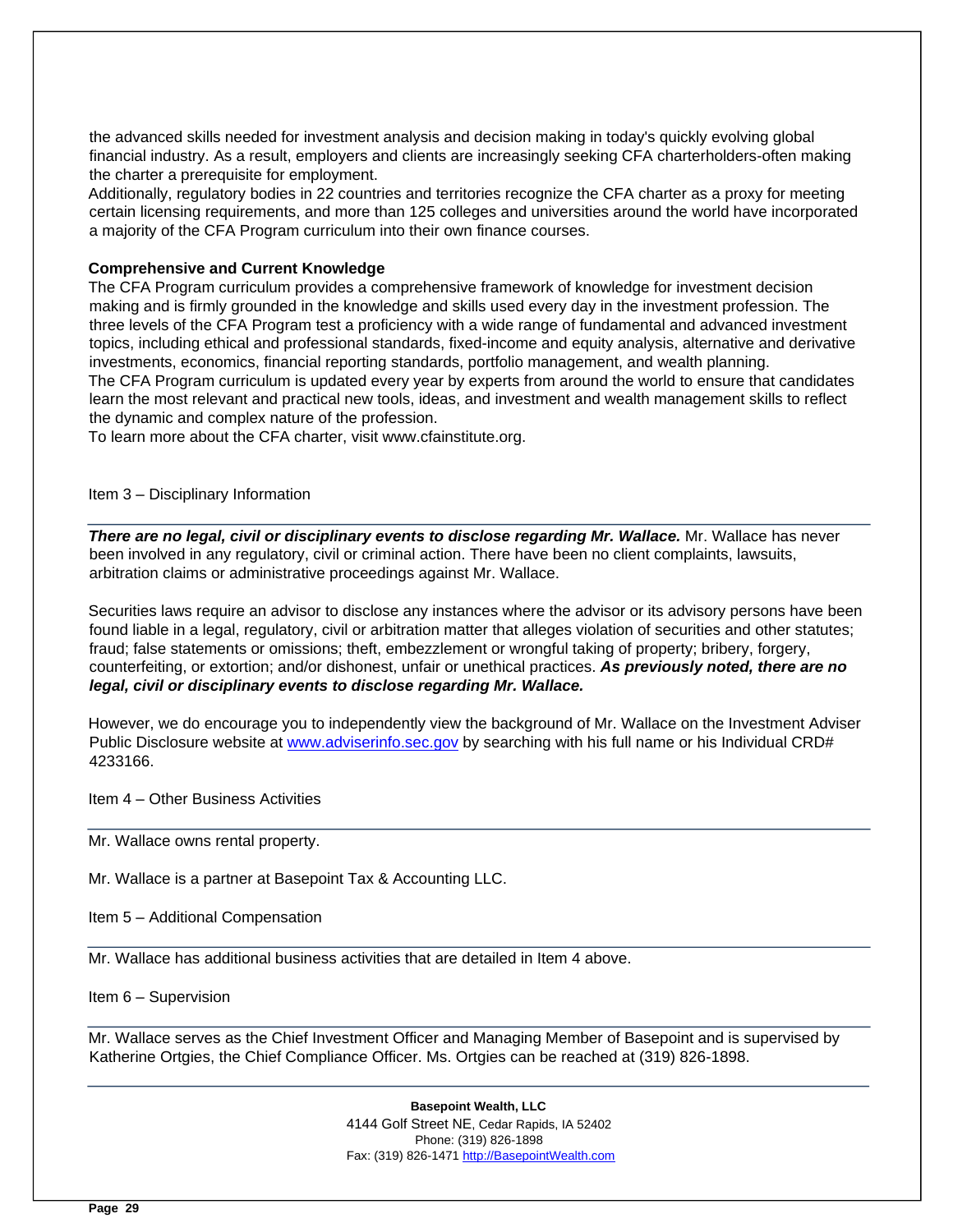Basepoint has implemented a Code of Ethics and internal compliance that guide each Supervised Person in meeting their fiduciary obligations to Clients of Basepoint. Further, Basepoint is subject to regulatory oversight by various agencies. These agencies require registration by Basepoint and its Supervised Persons. As a registered entity, Basepoint is subject to examinations by regulators, which may be announced or unannounced. Basepoint is required to periodically update the information provided to these agencies and to provide various reports regarding the business activities and assets of the Advisor.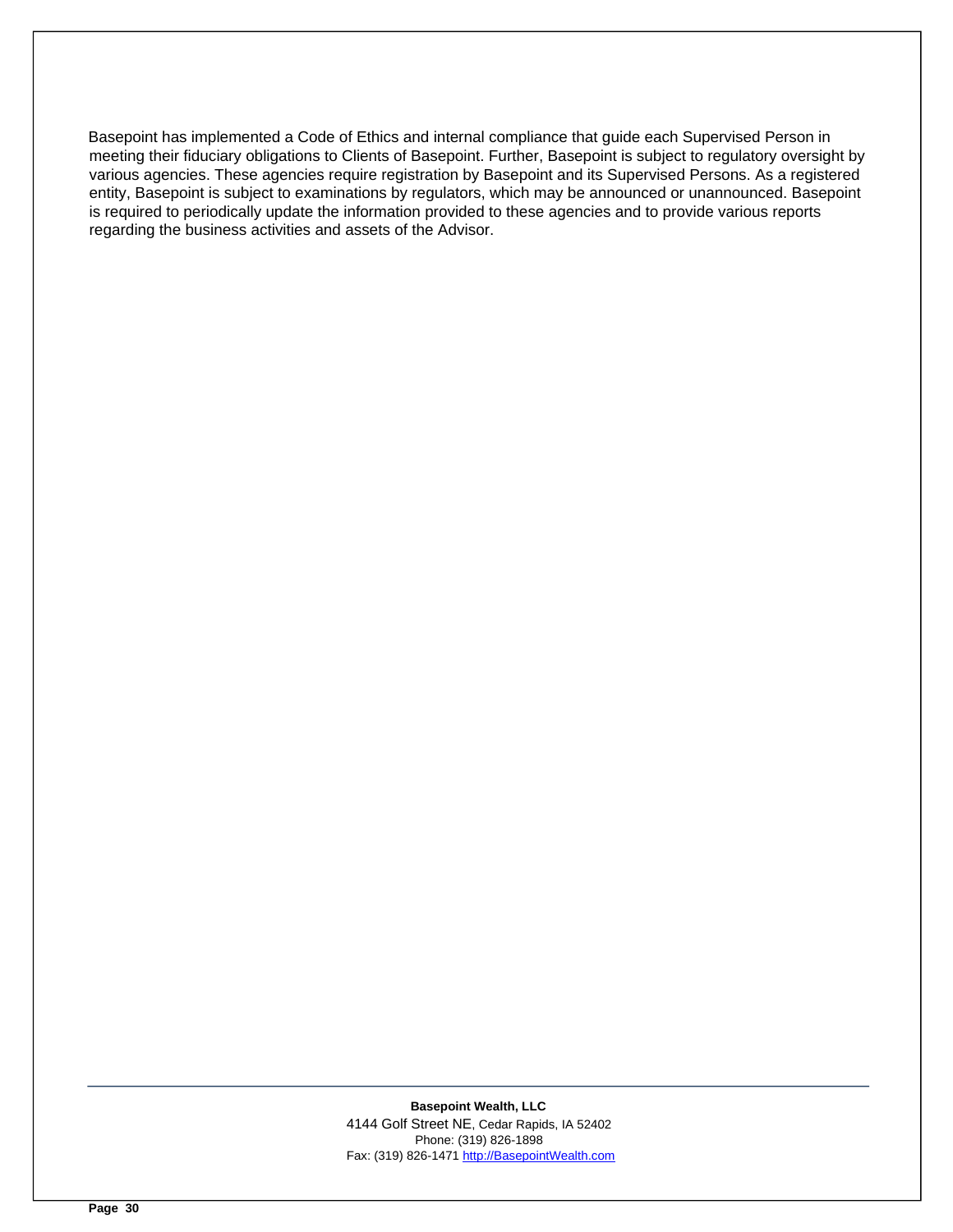

# <span id="page-30-0"></span>Form ADV Part 2B – Brochure Supplement

**for** 

# **Landis T. Wiley, CFP® Senior Wealth Advisor, Member**

This Form ADV 2B ("Brochure Supplement") provides information about the background and qualifications of Landis T. Wiley (CRD# 5940982) in addition to the information contained in the Basepoint Wealth, LLC ("Basepoint" or the "Advisor", CRD# 289538) Disclosure Brochure. If you have not received a copy of the Disclosure Brochure or if you have any questions about the contents of the Basepoint Disclosure Brochure or this Brochure Supplement, please contact us at (319) 826-1898.

Additional information about Mr. Wiley is available on the SEC's Investment Adviser Public Disclosure website at [www.adviserinfo.sec.gov](http://www.adviserinfo.sec.gov/) by searching with his full name or his Individual CRD# 5940982.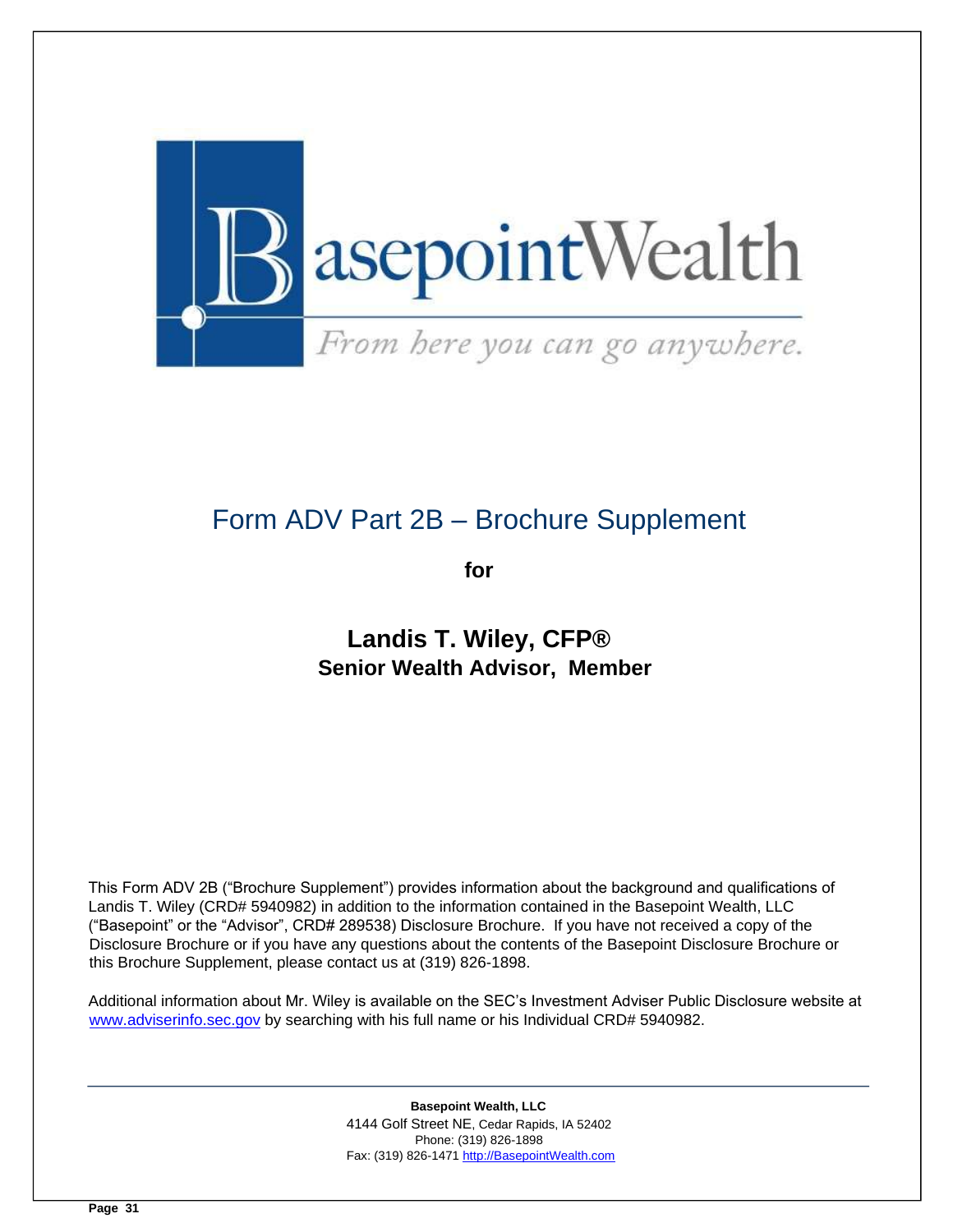# Item 2 – Educational Background and Business Experience

Landis T. Wiley, born in 1983, is dedicated to advising Clients of Basepoint as a Senior Wealth Advisor and Managing Member. Mr. Wiley also earned a Bachelor of Arts in Business Administration from Coe College in 2007. Mr. Wiley earned an Associate of Arts from Kirkwood Community College in 2003. Additional information regarding Mr. Wiley's employment history is included below.

# **Employment History:**

| Senior Wealth Advisor and Managing Member, Basepoint Wealth, LLC          | 10/2017 to Present |
|---------------------------------------------------------------------------|--------------------|
| Financial Advisor, Vice President, Ameriprise Financial Services, Inc.    | 03/2016 to 10/2017 |
| Investment Adviser Representative, Princor Financial Services Corporation | 07/2011 to 03/2016 |
| Program Coordinator, Kirkwood Community College                           | 07/2009 to 01/2011 |
| High School Teacher, College Community School District                    | 07/2007 to 06/2009 |

# CERTIFIED FINANCIAL PLANNER™ ("CFP®")

The CERTIFIED FINANCIAL PLANNER™, CFP<sup>®</sup> and federally registered CFP<sup>®</sup> (with flame design) marks (collectively, the "CFP® marks") are professional certification marks granted in the United States by Certified Financial Planner Board of Standards, Inc. ("CFP® Board").

The CFP<sup>®</sup> certification is a voluntary certification; no federal or state law or regulation reguires financial planners to hold CFP® certification. It is recognized in the United States and a number of other countries for its (1) high standard of professional education; (2) stringent code of conduct and standards of practice; and (3) ethical requirements that govern professional engagements with clients. Currently, more than 71,000 individuals have obtained CFP® certification in the United States.

To attain the right to use the CFP<sup>®</sup> marks, an individual must satisfactorily fulfill the following requirements:

- Education Complete an advanced college-level course of study addressing the financial planning subject areas that  $\text{CFP}^{\otimes}$  Board's studies have determined as necessary for the competent and professional delivery of financial planning services, and attain a Bachelor's Degree from a regionally accredited United States college or university (or its equivalent from a foreign university). CFP<sup>®</sup> Board's financial planning subject areas include insurance planning and risk management, employee benefits planning, investment planning, income tax planning, retirement planning, and estate planning;
- Examination Pass the comprehensive CFP® Certification Examination. The examination includes case studies and client scenarios designed to test one's ability to correctly diagnose financial planning issues and apply one's knowledge of financial planning to real world circumstances;
- Experience Complete at least three years of full-time financial planning-related experience (or the equivalent, measured as 2,000 hours per year); and
- Ethics Agree to be bound by CFP® Board's Standards of Professional Conduct, a set of documents outlining the ethical and practice standards for CFP® professionals.

Individuals who become certified must complete the following ongoing education and ethics requirements in order to maintain the right to continue to use the CFP<sup>®</sup> marks:

- Continuing Education Complete 30 hours of continuing education hours every two years, including two hours on the Code of Ethics and other parts of the Standards of Professional Conduct, to maintain competence and keep up with developments in the financial planning field; and
- Ethics Renew an agreement to be bound by the Standards of Professional Conduct. The Standards prominently require that CFP® professionals provide financial planning services at a fiduciary standard of care. This means CFP® professionals must provide financial planning services in the best interests of their clients.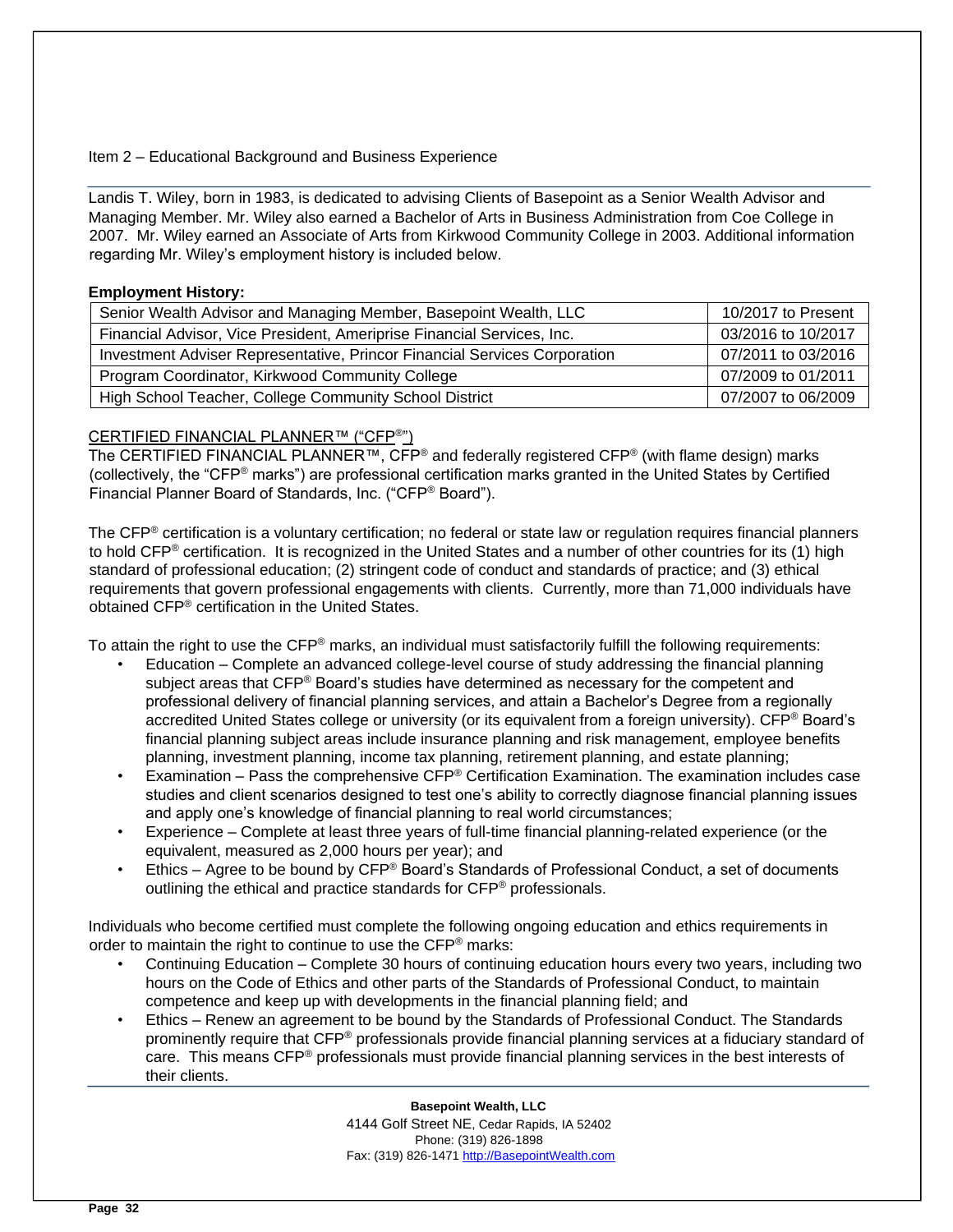CFP<sup>®</sup> professionals who fail to comply with the above standards and requirements may be subject to CFP<sup>®</sup> Board's enforcement process, which could result in suspension or permanent revocation of their CFP® certification.

Item 3 – Disciplinary Information

*There are no legal, civil or disciplinary events to disclose regarding Mr. Wiley.* Mr. Wiley has never been involved in any regulatory, civil or criminal action. There have been no client complaints, lawsuits, arbitration claims or administrative proceedings against Mr. Wiley.

Securities laws require an advisor to disclose any instances where the advisor or its advisory persons have been found liable in a legal, regulatory, civil or arbitration matter that alleges violation of securities and other statutes; fraud; false statements or omissions; theft, embezzlement or wrongful taking of property; bribery, forgery, counterfeiting, or extortion; and/or dishonest, unfair or unethical practices. *As previously noted, there are no legal, civil or disciplinary events to disclose regarding Mr. Wiley.* 

However, we do encourage you to independently view the background of Mr. Wiley on the Investment Adviser Public Disclosure website at [www.adviserinfo.sec.gov](http://www.adviserinfo.sec.gov/) by searching with his full name or his Individual CRD# 5940982.

Item 4 – Other Business Activities

Mr. Wiley is an Executive Treasurer and Board of Director at Cedar Rapids Country Club since April 2013. He allots 5 hours per month with no compensation for this activity. He is also a soccer official and a referee since August 1998 and allots 1-9 hours per month for this activity.

Mr. Wiley is a Board of Trustees at Cedar Rapids Community Schools Foundation.

Mr. Wiley is a Commission Member at City of Marion Planning & Zoning Commission.

Mr. Wiley is a partner at Basepoint Tax & Accounting LLC.

Item 5 – Additional Compensation

Mr. Wiley has additional business activities that are detailed in Item 4 above.

Item 6 – Supervision

Mr. Wiley serves as a Senior Wealth Advisor and Managing Member of Basepoint and is supervised by Katherine Ortgies, the Chief Compliance Officer. Ms. Ortgies can be reached at (319) 826-1898.

Basepoint has implemented a Code of Ethics and internal compliance that guide each Supervised Person in meeting their fiduciary obligations to Clients of Basepoint. Further, Basepoint is subject to regulatory oversight by various agencies. These agencies require registration by Basepoint and its Supervised Persons. As a registered entity, Basepoint is subject to examinations by regulators, which may be announced or unannounced. Basepoint is required to periodically update the information provided to these agencies and to provide various reports regarding the business activities and assets of the Advisor.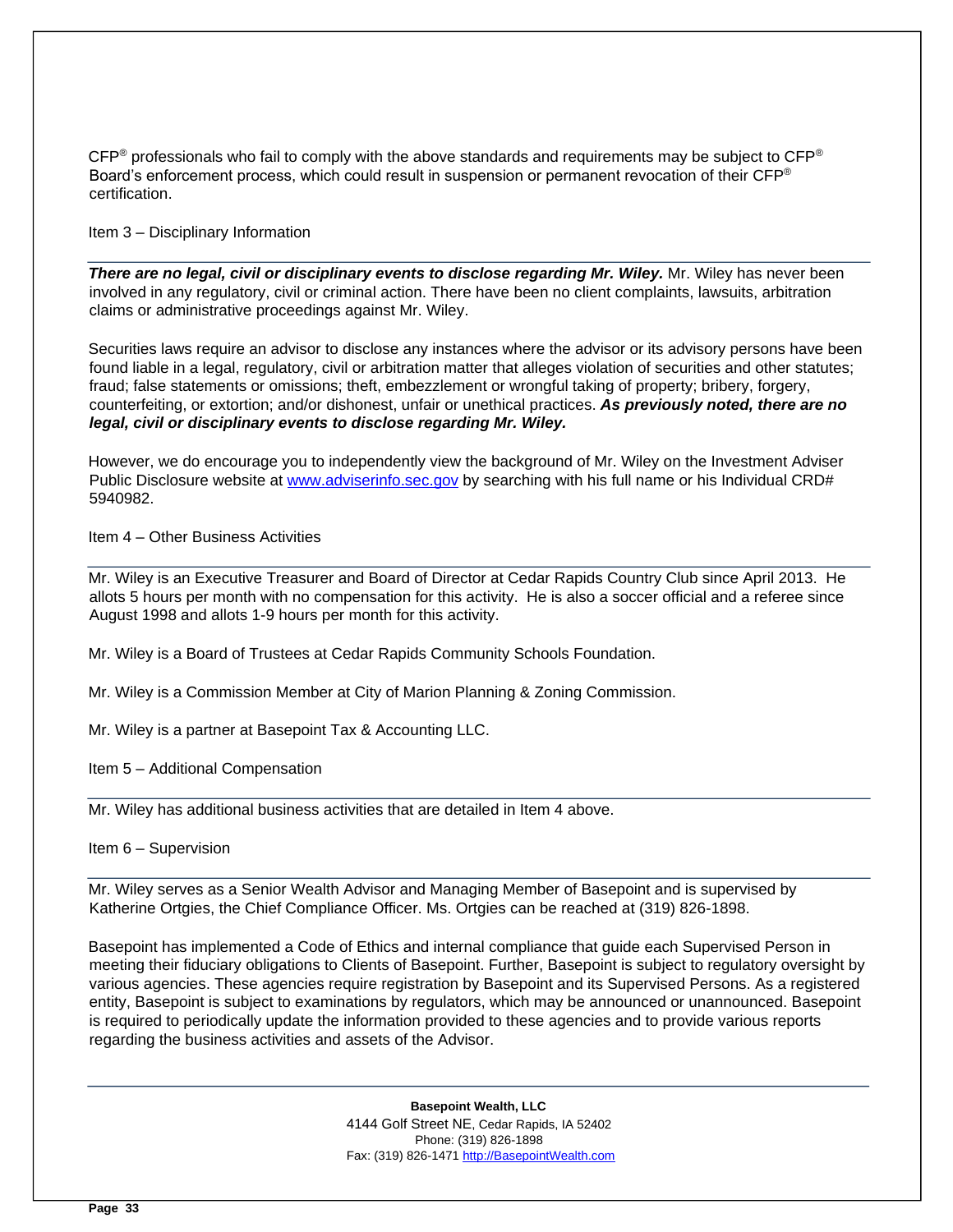

# <span id="page-33-0"></span>Form ADV Part 2B – Brochure Supplement

**for** 

**Bryan J. Knudson, CFP® Senior Wealth Advisor, Member** 

This Form ADV 2B ("Brochure Supplement") provides information about the background and qualifications of Bryan J. Knudson (CRD# 4642319) in addition to the information contained in the Basepoint Wealth, LLC ("Basepoint" or the "Advisor", CRD# 289538) Disclosure Brochure. If you have not received a copy of the Disclosure Brochure or if you have any questions about the contents of the Basepoint Disclosure Brochure or this Brochure Supplement, please contact us at (319) 826-1898.

Additional information about Mr. Knudson is available on the SEC's Investment Adviser Public Disclosure website at [www.adviserinfo.sec.gov](http://www.adviserinfo.sec.gov/) by searching with his full name or his Individual CRD# 4642319.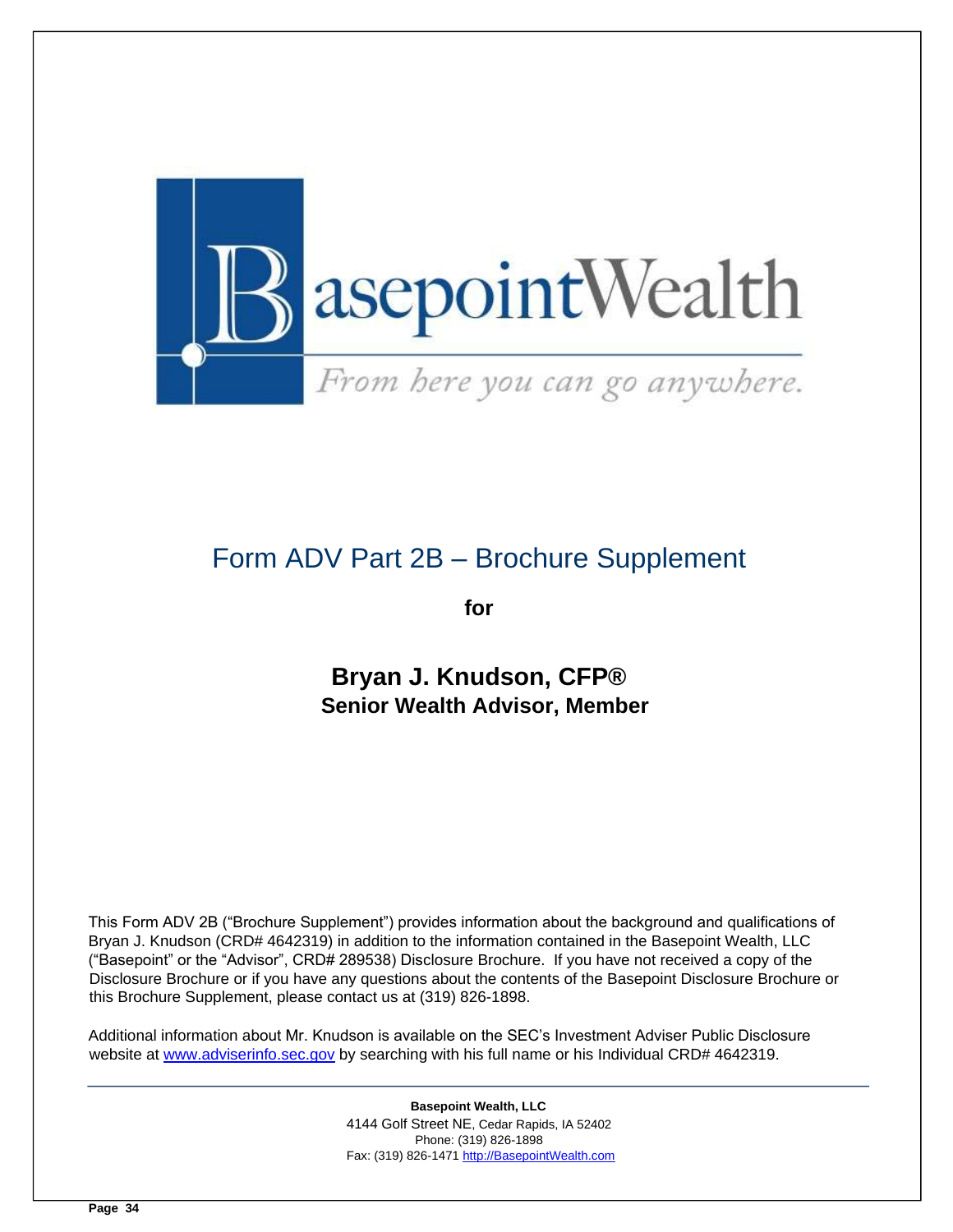Item 2 – Educational Background and Business Experience

Bryan J. Knudson, CFP®, born in 1979, is dedicated to advising Clients of Basepoint as a Senior Wealth Advisor and Managing Member. Mr. Knudson also earned a Bachelors of Arts in Marketing from Iowa State University in 2002. Mr. Knudson earned an Associate of Arts in Business from North Iowa Area Community College in 2000. Additional information regarding Mr. Knudson's employment history is included below.

# **Employment History:**

| Senior Wealth Advisor and Managing Member, Basepoint Wealth, LLC | 10/2017 to Present |
|------------------------------------------------------------------|--------------------|
| Financial Advisor, Ameriprise Financial Services, Inc.           | 08/2016 to 10/2017 |
| Financial Advisor, Evanovich Blessing & Associates               | 11/2004 to 08/2016 |
| Financial Advisor, American Express Financial Advisors           | 07/2003 to 10/2004 |

# CERTIFIED FINANCIAL PLANNER™ ("CFP®")

The CERTIFIED FINANCIAL PLANNER™, CFP<sup>®</sup> and federally registered CFP<sup>®</sup> (with flame design) marks (collectively, the "CFP® marks") are professional certification marks granted in the United States by Certified Financial Planner Board of Standards, Inc. ("CFP® Board").

The CFP<sup>®</sup> certification is a voluntary certification; no federal or state law or regulation requires financial planners to hold CFP® certification. It is recognized in the United States and a number of other countries for its (1) high standard of professional education; (2) stringent code of conduct and standards of practice; and (3) ethical requirements that govern professional engagements with clients. Currently, more than 71,000 individuals have obtained CFP® certification in the United States.

To attain the right to use the CFP<sup>®</sup> marks, an individual must satisfactorily fulfill the following requirements:

- Education Complete an advanced college-level course of study addressing the financial planning subject areas that CFP® Board's studies have determined as necessary for the competent and professional delivery of financial planning services, and attain a Bachelor's Degree from a regionally accredited United States college or university (or its equivalent from a foreign university). CFP® Board's financial planning subject areas include insurance planning and risk management, employee benefits planning, investment planning, income tax planning, retirement planning, and estate planning;
- Examination Pass the comprehensive CFP® Certification Examination. The examination includes case studies and client scenarios designed to test one's ability to correctly diagnose financial planning issues and apply one's knowledge of financial planning to real world circumstances;
- Experience Complete at least three years of full-time financial planning-related experience (or the equivalent, measured as 2,000 hours per year); and
- Ethics Agree to be bound by CFP® Board's Standards of Professional Conduct, a set of documents outlining the ethical and practice standards for CFP® professionals.

Individuals who become certified must complete the following ongoing education and ethics requirements in order to maintain the right to continue to use the CFP<sup>®</sup> marks:

- Continuing Education Complete 30 hours of continuing education hours every two years, including two hours on the Code of Ethics and other parts of the Standards of Professional Conduct, to maintain competence and keep up with developments in the financial planning field; and
- Ethics Renew an agreement to be bound by the Standards of Professional Conduct. The Standards prominently require that CFP® professionals provide financial planning services at a fiduciary standard of care. This means CFP® professionals must provide financial planning services in the best interests of their clients.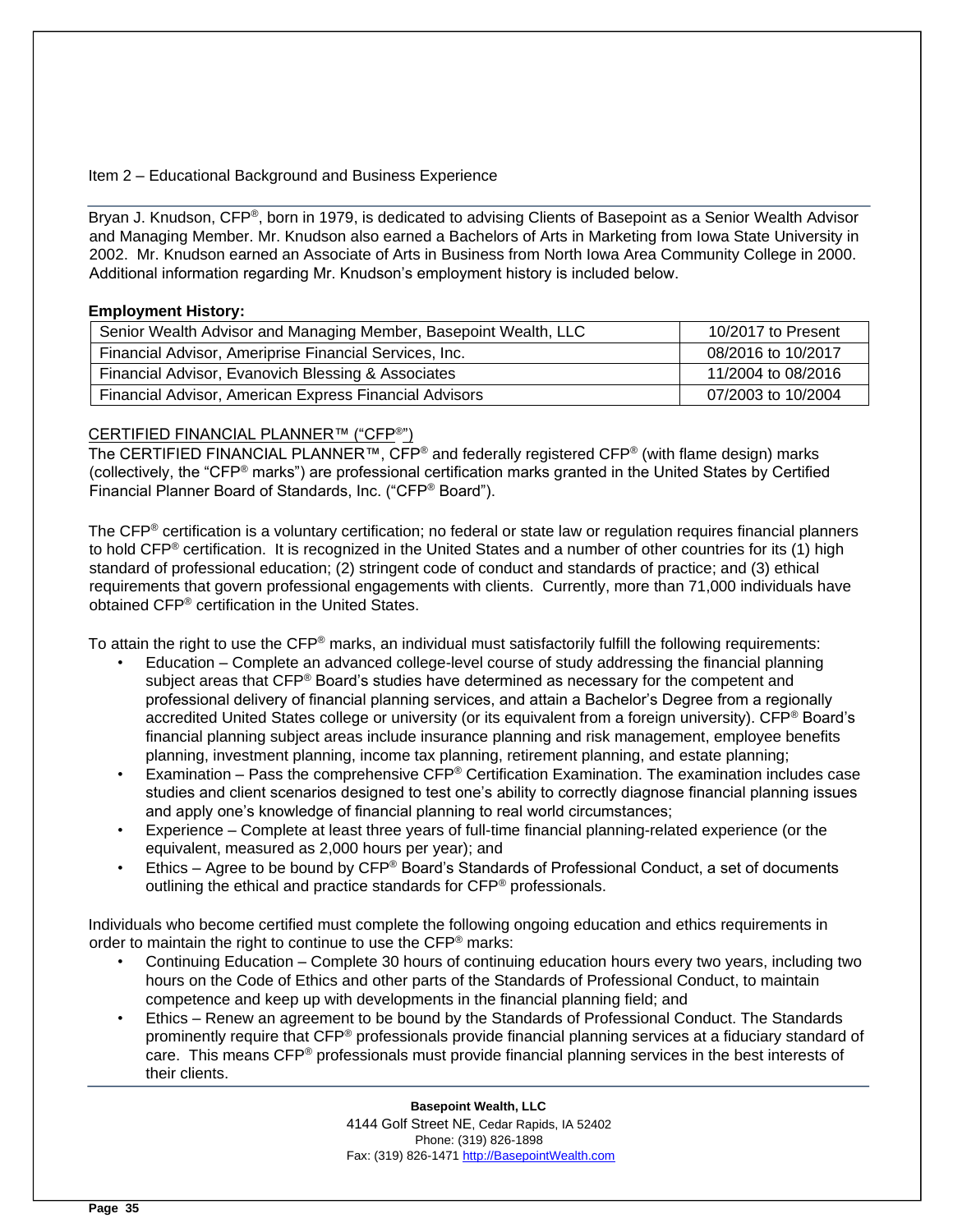$CFP<sup>®</sup>$  professionals who fail to comply with the above standards and requirements may be subject to  $CFP<sup>®</sup>$ Board's enforcement process, which could result in suspension or permanent revocation of their CFP® certification.

Item 3 – Disciplinary Information

*There are no legal, civil or disciplinary events to disclose regarding Mr. Knudson.* Mr. Knudson has never been involved in any regulatory, civil or criminal action. There have been no client complaints, lawsuits, arbitration claims or administrative proceedings against Mr. Knudson.

Securities laws require an advisor to disclose any instances where the advisor or its advisory persons have been found liable in a legal, regulatory, civil or arbitration matter that alleges violation of securities and other statutes; fraud; false statements or omissions; theft, embezzlement or wrongful taking of property; bribery, forgery, counterfeiting, or extortion; and/or dishonest, unfair or unethical practices. *As previously noted, there are no legal, civil or disciplinary events to disclose regarding Mr. Knudson.* 

However, we do encourage you to independently view the background of Mr. Knudson on the Investment Adviser Public Disclosure website at [www.adviserinfo.sec.gov](http://www.adviserinfo.sec.gov/) by searching with his full name or his Individual CRD# 4642319.

Item 4 – Other Business Activities

Mr.Knudson is a partner at Basepoint Tax & Accounting LLC.

Item 5 – Additional Compensation

Mr. Knudson has additional business activities that are detailed in Item 4 above.

Item 6 – Supervision

Mr. Knudson serves as a Senior Wealth Advisor and Managing Member of Basepoint and is supervised by Katherine Ortgies, the Chief Compliance Officer. Ms. Ortgies can be reached at (319) 826-1898.

Basepoint has implemented a Code of Ethics and internal compliance that guide each Supervised Person in meeting their fiduciary obligations to Clients of Basepoint. Further, Basepoint is subject to regulatory oversight by various agencies. These agencies require registration by Basepoint and its Supervised Persons. As a registered entity, Basepoint is subject to examinations by regulators, which may be announced or unannounced. Basepoint is required to periodically update the information provided to these agencies and to provide various reports regarding the business activities and assets of the Advisor.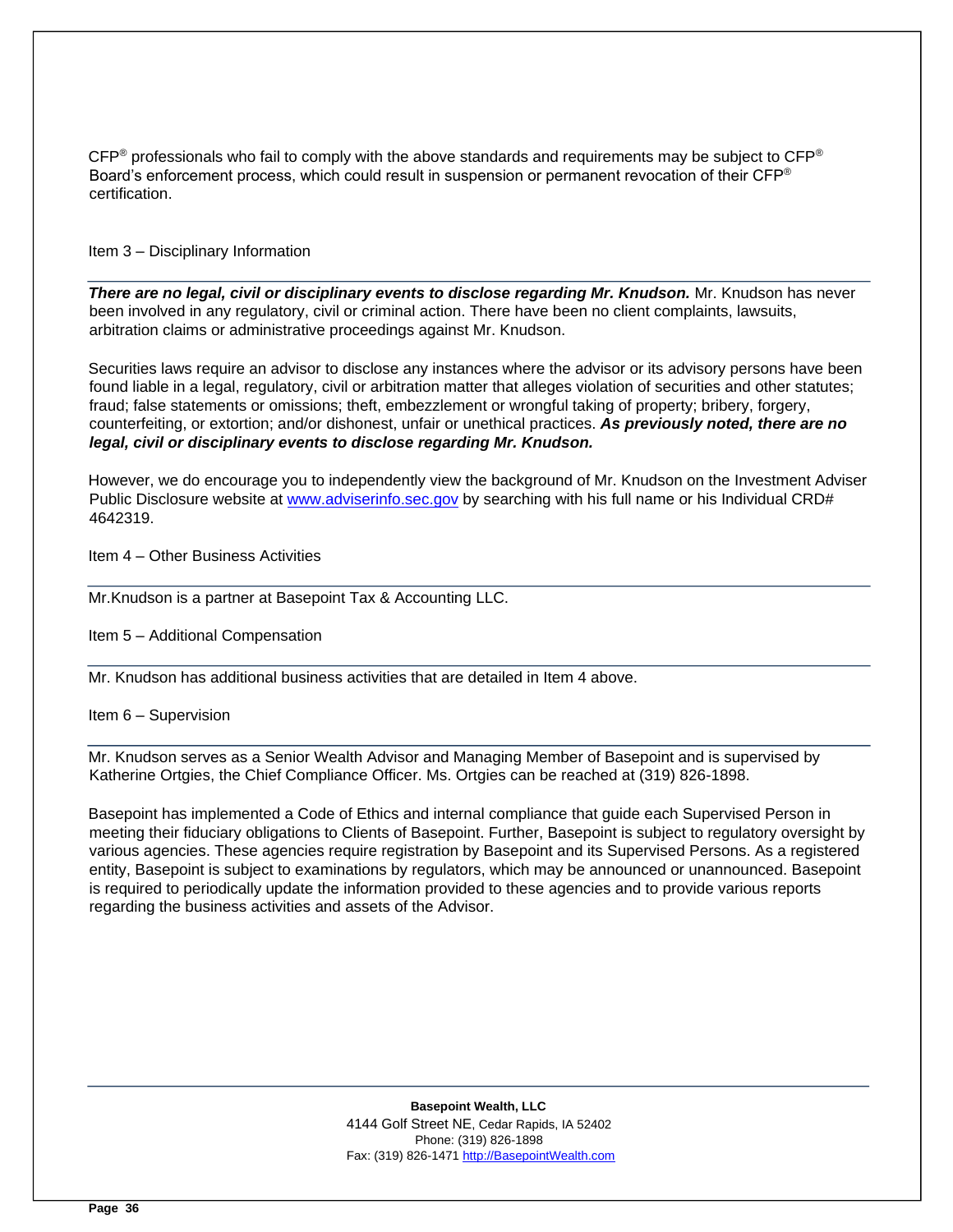

# <span id="page-36-0"></span>Form ADV Part 2B – Brochure Supplement

**for** 

# **Katherine E. Ortgies, CRPC® Chief Compliance Officer**

This Form ADV 2B ("Brochure Supplement") provides information about the background and qualifications of Katherine E. Ortgies (CRD# 5919392) in addition to the information contained in the Basepoint Wealth, LLC ("Basepoint" or the "Advisor", CRD# 289538) Disclosure Brochure. If you have not received a copy of the Disclosure Brochure or if you have any questions about the contents of the Basepoint Disclosure Brochure or this Brochure Supplement, please contact us at (319) 826-1898.

Additional information about Mrs. Ortgies is available on the SEC's Investment Adviser Public Disclosure website at [www.adviserinfo.sec.gov](http://www.adviserinfo.sec.gov/) [b](http://www.adviserinfo.sec.gov/)y searching with her full name or her Individual CRD# 5919392.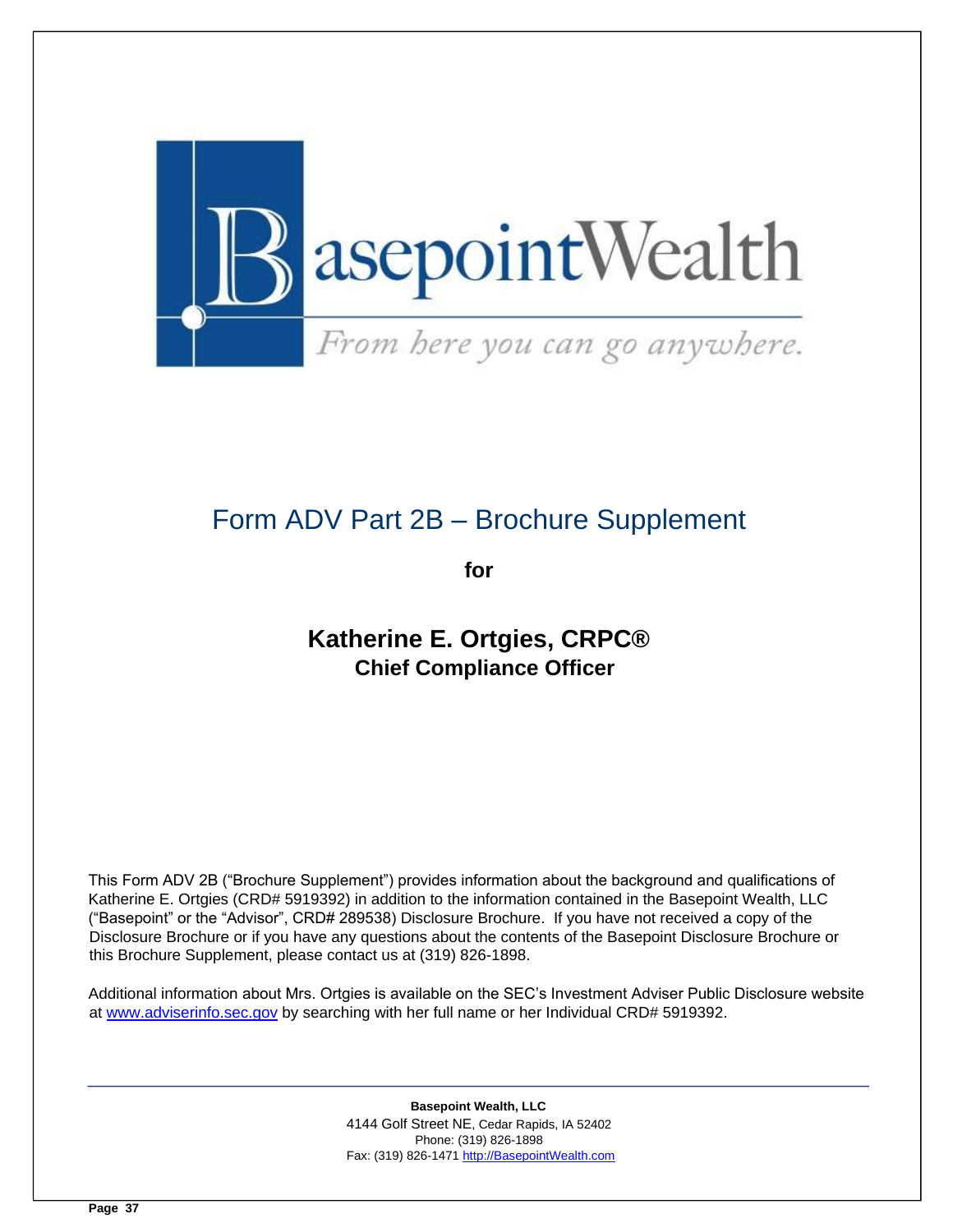# Item 2 – Educational Background and Business Experience

Katherine E. Ortgies, CRPC® born in 1986, is dedicated to advising Clients of Basepoint as the Chief Compliance Officer. Mrs. Ortgies also earned a Bachelor of Arts in History from University of Northern Iowa in 2008. Additional information regarding Mrs. Ortgies's employment history is included below.

# **Employment History:**

| Chief Compliance Officer, Basepoint Wealth, LLC                  | 10/2017 to Present |
|------------------------------------------------------------------|--------------------|
| Associate Financial Advisor, Ameriprise Financial Services, Inc. | 05/2011 to 10/2017 |
| Home Health Aide, Therapy Solutions                              | 09/2009 to 05/2011 |
| Environmental Services, Pella Regional Health Center             | 08/2008 to 05/2009 |

# Chartered Retirement Planning Counselor ("CRPC<sup>®</sup>")

Individuals who hold the CRPC® designation have completed a course of study encompassing pre-and postretirement needs, asset management, estate planning and the entire retirement planning process using models and techniques from real client situations. Additionally, individuals must pass an end-of-course examination that tests their ability to synthesize complex concepts and apply theoretical concepts to real-life situations. All designees have agreed to adhere to Standards of Professional Conduct and are subject to a disciplinary process. Designees renew their designation every two-years by completing 16 hours of continuing education, reaffirming adherence to the Standards of Professional Conduct and complying with self-disclosure requirements.

# Item 3 – Disciplinary Information

*There are no legal, civil or disciplinary events to disclose regarding Mrs. Ortgies.* Mrs. Ortgies has never been involved in any regulatory, civil or criminal action. There have been no client complaints, lawsuits, arbitration claims or administrative proceedings against Mrs. Ortgies.

Securities laws require an advisor to disclose any instances where the advisor or its advisory persons have been found liable in a legal, regulatory, civil or arbitration matter that alleges violation of securities and other statutes; fraud; false statements or omissions; theft, embezzlement or wrongful taking of property; bribery, forgery, counterfeiting, or extortion; and/or dishonest, unfair or unethical practices. *As previously noted, there are no legal, civil or disciplinary events to disclose regarding Mrs. Ortgies.* 

However, we do encourage you to independently view the background of Mrs. Ortgies on the Investment Adviser Public Disclosure website at [www.adviserinfo.sec.gov](http://www.adviserinfo.sec.gov/) by searching with her full name or her Individual CRD# 5919392.

Item 4 – Other Business Activities

Mrs. Ortgies is dedicated to the investment advisory activities of Basepoint's Clients.

Mrs. Ortgies is a partner at Basepoint Tax & Accounting LLC.

Item 5 – Additional Compensation

Mrs. Ortgies is dedicated to the investment advisory activities of Basepoint's Clients. Mrs. Ortgies does not receive any additional forms of compensation.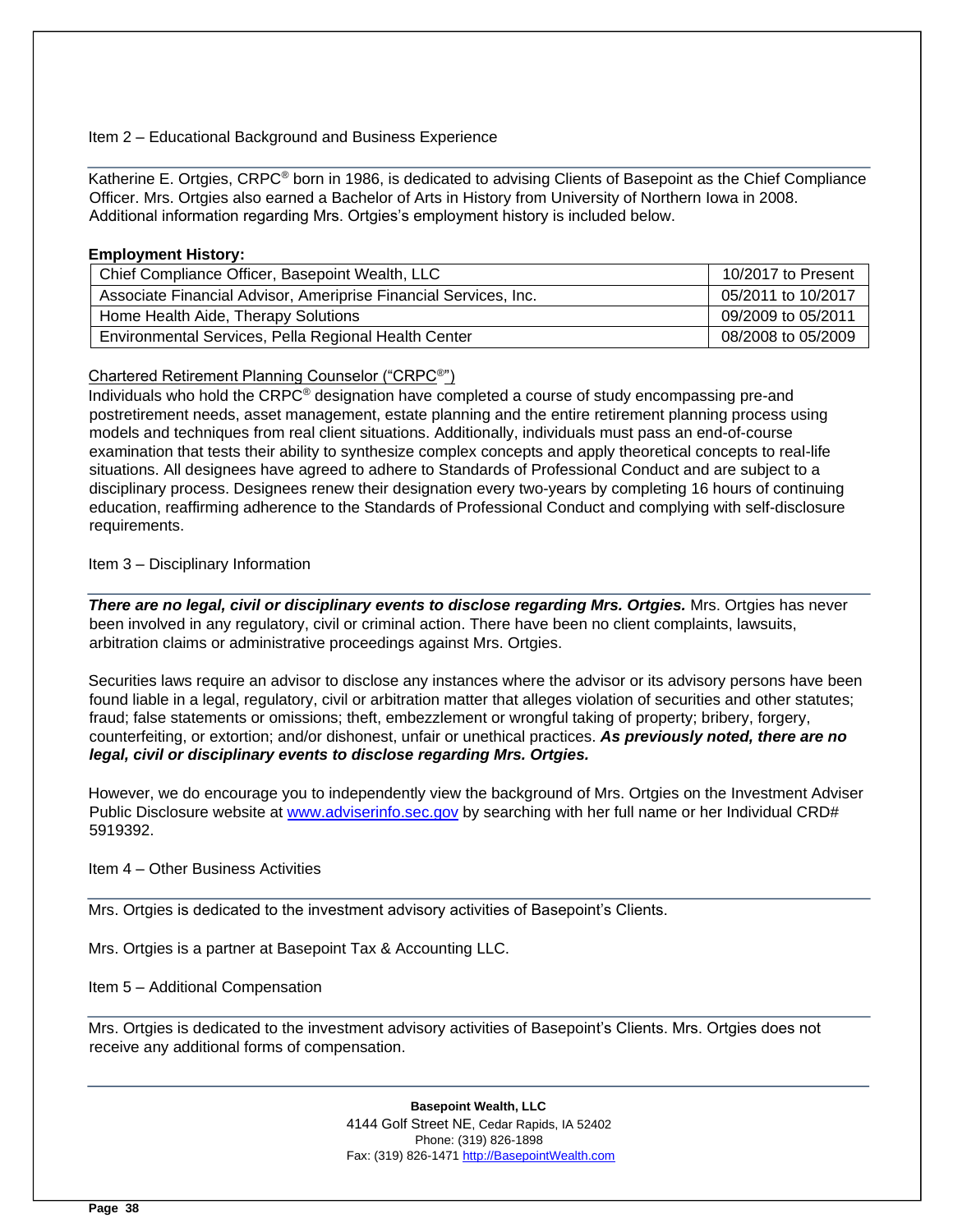#### Item 6 – Supervision

Mrs. Ortgies serves as the Chief Compliance Officer of Basepoint and is supervised by Kathryn M. Wallace, the Senior Wealth Advisor and Managing Member. Ms. Wallace can be reached at (319) 826-1898.

Basepoint has implemented a Code of Ethics and internal compliance that guide each Supervised Person in meeting their fiduciary obligations to Clients of Basepoint. Further, Basepoint is subject to regulatory oversight by various agencies. These agencies require registration by Basepoint and its Supervised Persons. As a registered entity, Basepoint is subject to examinations by regulators, which may be announced or unannounced. Basepoint is required to periodically update the information provided to these agencies and to provide various reports regarding the business activities and assets of the Advisor.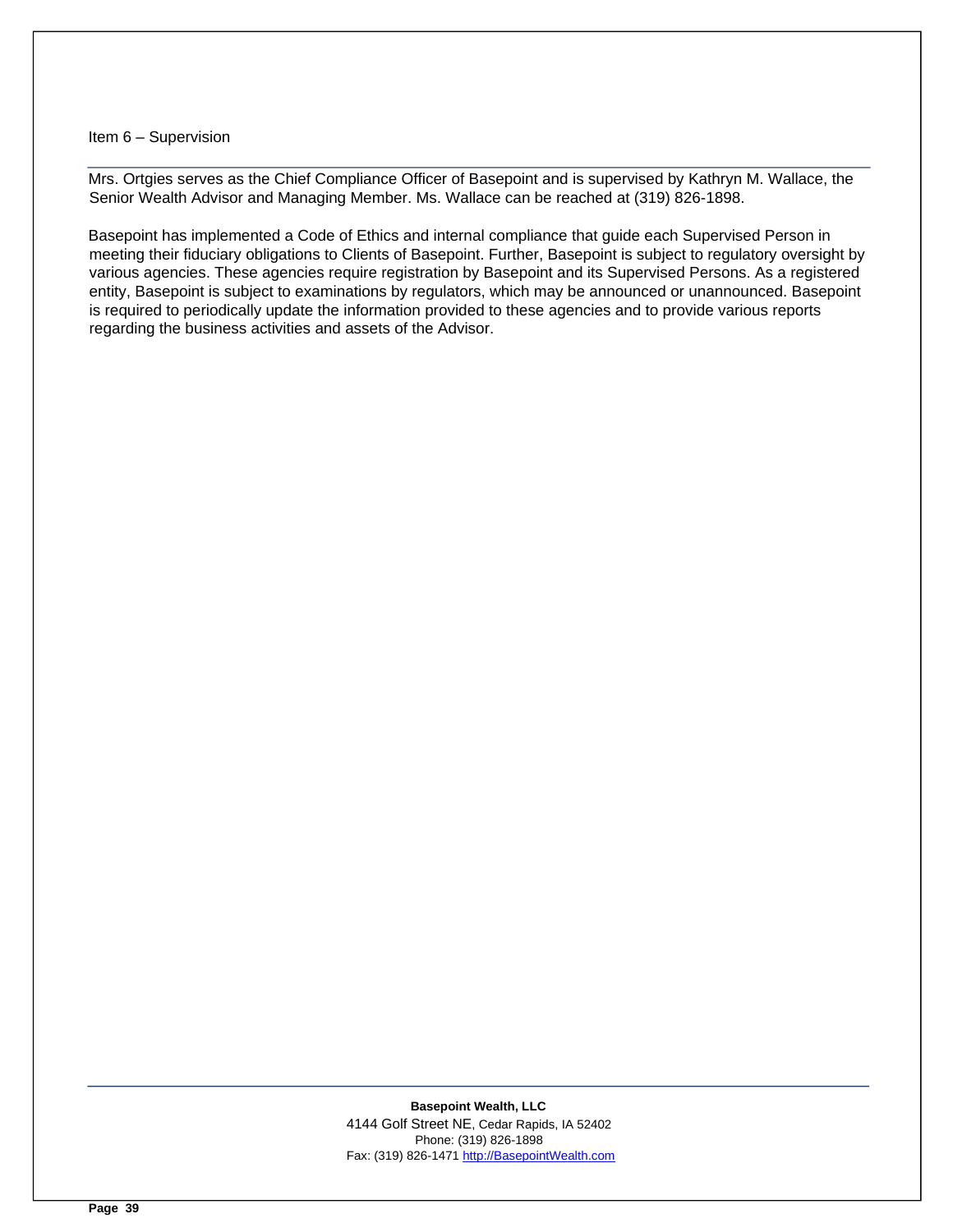

# <span id="page-39-0"></span>Form ADV Part 2B – Brochure Supplement

**for** 

# **Scott Cooley Investment Adviser Representative**

This Form ADV 2B ("Brochure Supplement") provides information about the background and qualifications of Scott Cooley (CRD# 6011648) in addition to the information contained in the Basepoint Wealth, LLC ("Basepoint" or the "Advisor", CRD# 289538) Disclosure Brochure. If you have not received a copy of the Disclosure Brochure or if you have any questions about the contents of the Basepoint Disclosure Brochure or this Brochure Supplement, please contact us at (319) 826-1898.

Additional information about Mr. Cooley is available on the SEC's Investment Adviser Public Disclosure website at [www.adviserinfo.sec.gov](http://www.adviserinfo.sec.gov/) [b](http://www.adviserinfo.sec.gov/)y searching with his full name or his Individual CRD# 6011648.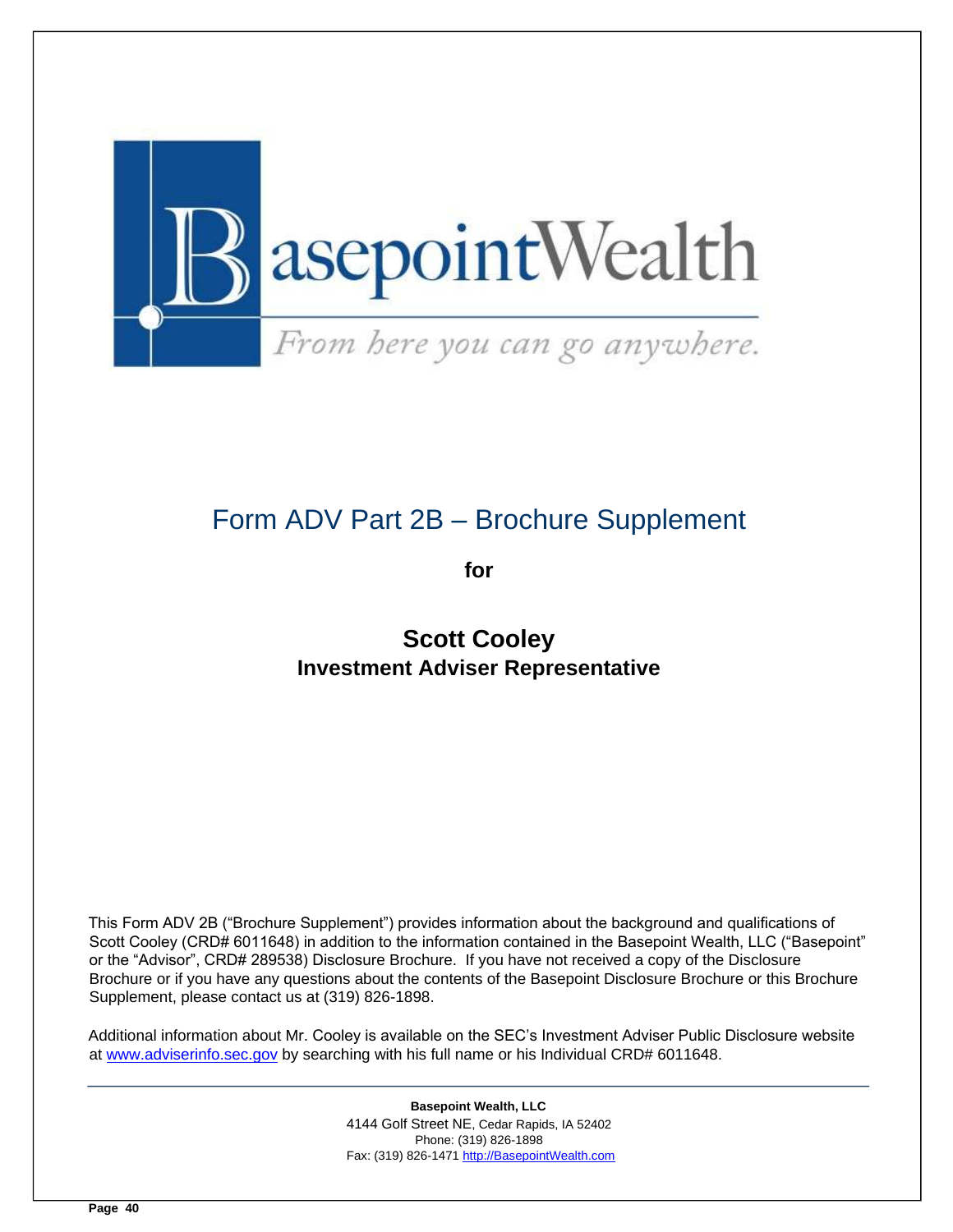# Item 2 – Educational Background and Business Experience

Scott Cooley, born in 1986, is dedicated to advising Clients of Basepoint as an Investment Adviser Representative. Additional information regarding Mr. Cooley's employment history is included below.

#### **Employment History:**

| Investment Adviser Representative, Basepoint Wealth LLC | 09/2018 to Present |
|---------------------------------------------------------|--------------------|
| Financial Advisor, Northwestern Mutual                  | 01/2012 to 09/2018 |
| Bartender/Waiter, Riverside Casino and Golf Resort      | 08/2006 to 06/2012 |
| Sales Consultant, Vive Media                            | 09/2011 to 01/2012 |
| Media Consultant, Yellowbook                            | 05/2010 to 09/2011 |
| Research Assistant, VA Hospital                         | 02/2010 to 08/2010 |

# **CFP® - Certified Financial Planner**

The CERTIFIED FINANCIAL PLANNER™, CFP® and federally registered CFP (with flame design) marks (collectively, the "CFP® marks") are professional certification marks granted in the United States by Certified Financial Planner Board of Standards, Inc. ("CFP Board").

The CFP® certification is a voluntary certification; no federal or state law or regulation requires financial planners to hold CFP® certification. It is recognized in the United States and a number of other countries for its (1) high standard of professional education; (2) stringent code of conduct and standards of practice; and (3) ethical requirements that govern professional engagements with clients.

To attain the right to use the CFP® marks, an individual must satisfactorily fulfill the following requirements:

- Education Complete an advanced college-level course of study addressing the financial planning subject areas that CFP Board's studies have determined as necessary for the competent and professional delivery of financial planning services, and attain a Bachelor's Degree from a regionally accredited United States college or university (or its equivalent from a foreign university). CFP Board's financial planning subject areas include insurance planning and risk management, employee benefits planning, investment planning, income tax planning, retirement planning, and estate planning;
- Examination Pass the comprehensive CFP® Certification Examination. The examination includes case studies and client scenarios designed to test one's ability to correctly diagnose financial planning issues and apply one's knowledge of financial planning to real world circumstances;
- Experience Complete at least three years of full-time financial planning-related experience (or the equivalent, measured as 2,000 hours per year); and
- Ethics Agree to be bound by CFP Board's *Standards of Professional Conduct*, a set of documents outlining the ethical and practice standards for CFP® professionals.

Individuals who become certified must complete the following ongoing education and ethics requirements in order to maintain the right to continue to use the CFP® marks:

- i. Continuing Education Complete 30 hours of continuing education hours every two years, including two hours on the *Code of Ethics* and other parts of the *Standards of Professional Conduct*, to maintain competence and keep up with developments in the financial planning field; and
- ii. Ethics Renew an agreement to be bound by the *Standards of Professional Conduct*. The Standards prominently require that CFP® professionals provide financial planning services at a fiduciary standard of care. This means CFP® professionals must provide financial planning services in the best interests of their clients.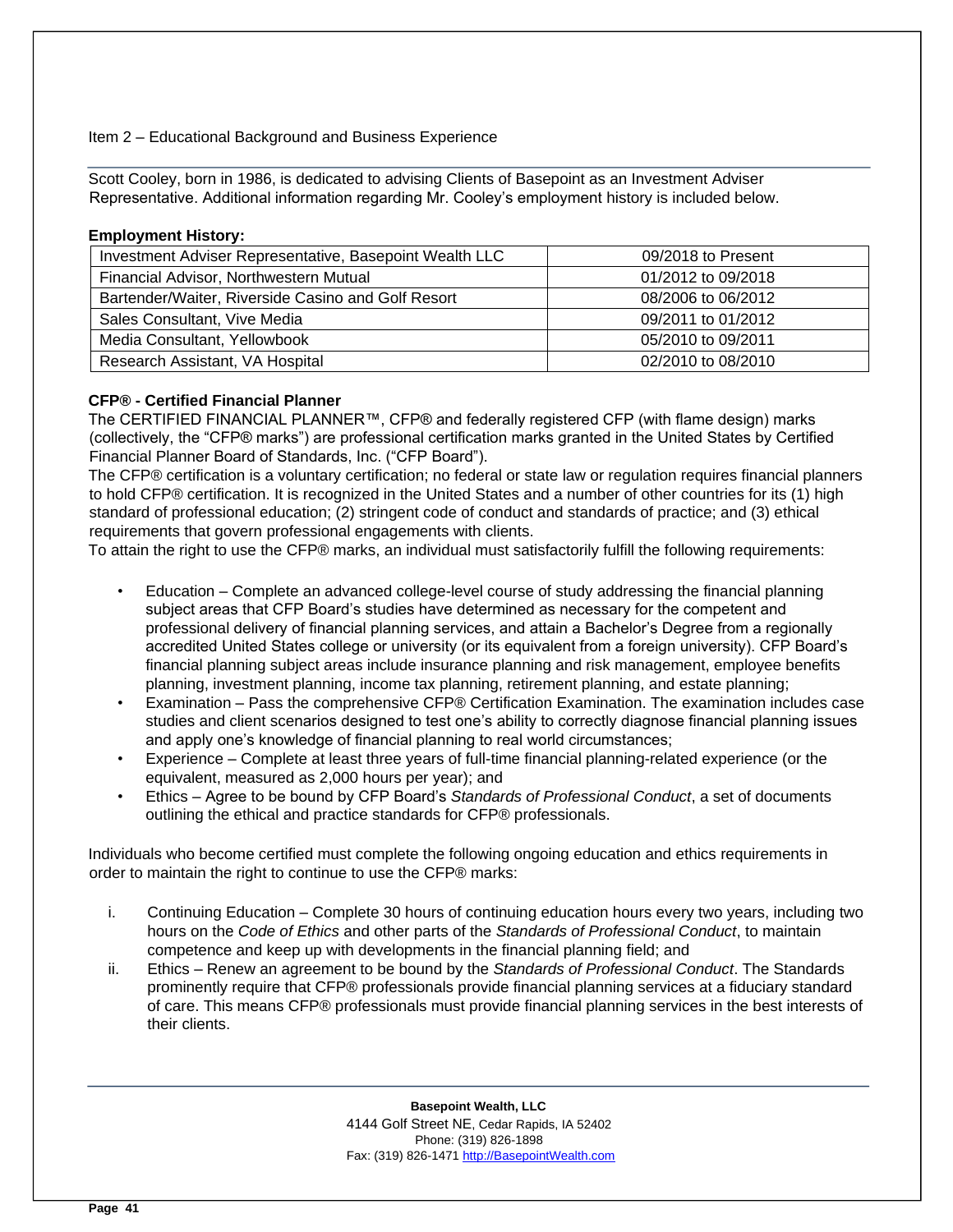CFP® professionals who fail to comply with the above standards and requirements may be subject to CFP Board's enforcement process, which could result in suspension or permanent revocation of their CFP® certification.

#### **ChFC®- Chartered Financial Consultant®** ChFC® MINIMUM QUALIFICATIONS:

- Bachelor's degree or its equivalent, in any discipline, from an accredited university, this qualifies as one year of business experience
- Three years of full-time business experience is required; this three-year period must be within the five years preceding the date of the award (part-time qualifying business experience is also credited toward the three-year requirement with 2,000 hours representing the equivalent of one year full-time experience).
- Must fulfill the ChFC® seven course curriculum, as well as two additional elective courses
- Pass the exams for all required and elective courses
- Pass a background check and candidate fitness standards test. You must reveal any criminal history, pending litigation or ethical violations. The CFP board verifies all employment history, qualifications and disciplinary issues via FINRA's Central Registration Depository.

**CLU®- Chartered Life Underwriter®** o Once fulfilling the ChFC® designation, one may also earn the CLU® designation by completing a minimum of three additional courses.

o For the CLU®, one must complete the remaining core courses and select from the electives list for that program if additional courses are still needed; electives in the ChFC® program may not be used as electives in the CLU® program.

Item 3 – Disciplinary Information

*There are no legal, civil or disciplinary events to disclose regarding Mr. Cooley.* Mr. Cooley has never been involved in any regulatory, civil or criminal action. There have been no client complaints, lawsuits, arbitration claims or administrative proceedings against Mr. Cooley.

Securities laws require an advisor to disclose any instances where the advisor or its advisory persons have been found liable in a legal, regulatory, civil or arbitration matter that alleges violation of securities and other statutes; fraud; false statements or omissions; theft, embezzlement or wrongful taking of property; bribery, forgery, counterfeiting, or extortion; and/or dishonest, unfair or unethical practices. *As previously noted, there are no legal, civil or disciplinary events to disclose regarding Mr. Cooley.* 

However, we do encourage you to independently view the background of Mr. Cooley on the Investment Adviser Public Disclosure website at [www.adviserinfo.sec.gov](http://www.adviserinfo.sec.gov/) by searching with his full name or his Individual CRD# 6011648.

Item 4 – Other Business Activities

Mr. Cooley is dedicated to the investment advisory activities of Basepoint's Clients. Mr. Cooley does not have any other business activities.

Item 5 – Additional Compensation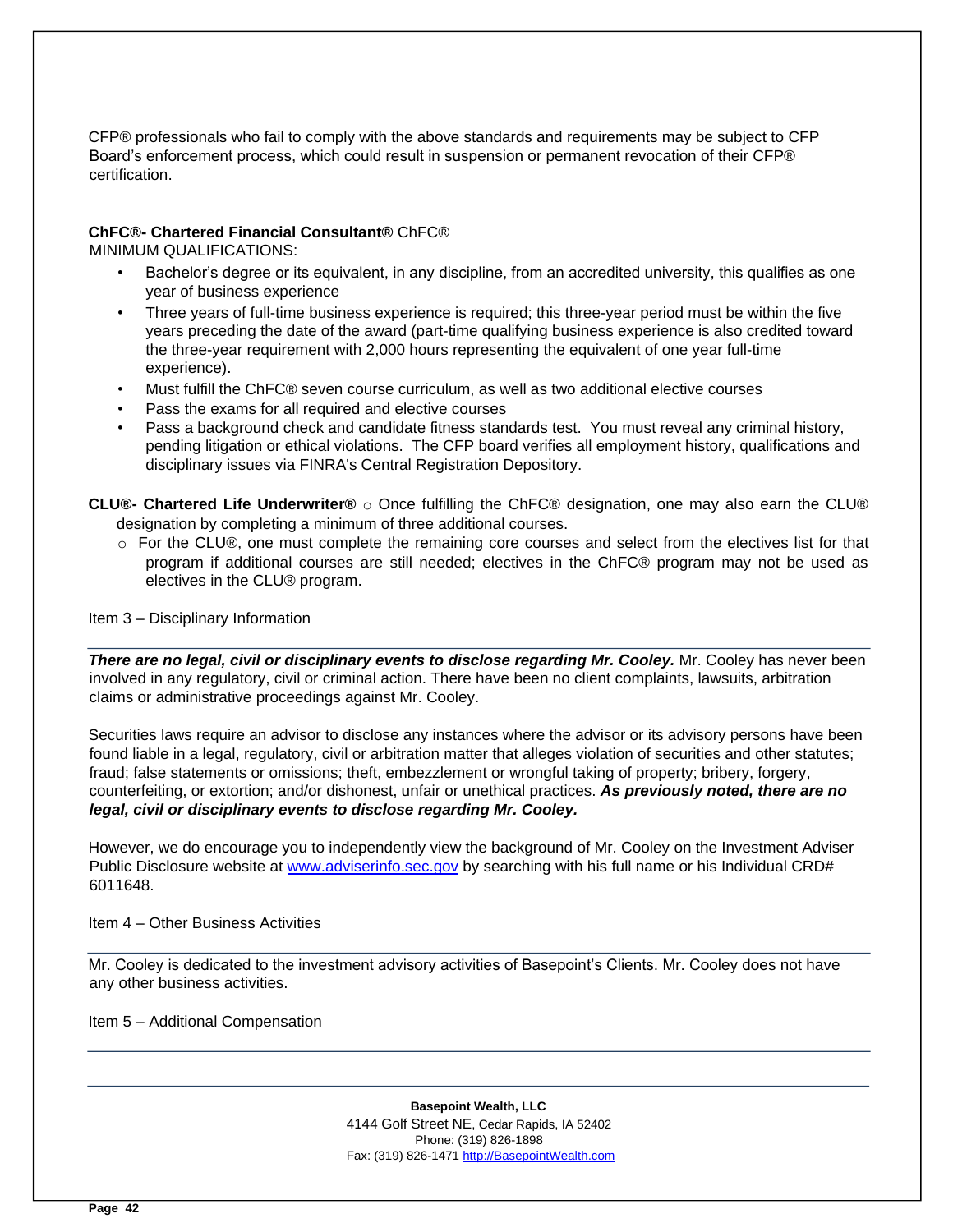Mr. Cooley is dedicated to the investment advisory activities of Basepoint's Clients. Mr. Cooley does not receive any additional forms of compensation.

Item 6 – Supervision

Mr. Cooley serves as an Investment Adviser Representative of Basepoint and is supervised by Katherine Ortgies, the Chief Compliance Officer. Ms. Ortgies can be reached at (319) 826-1898.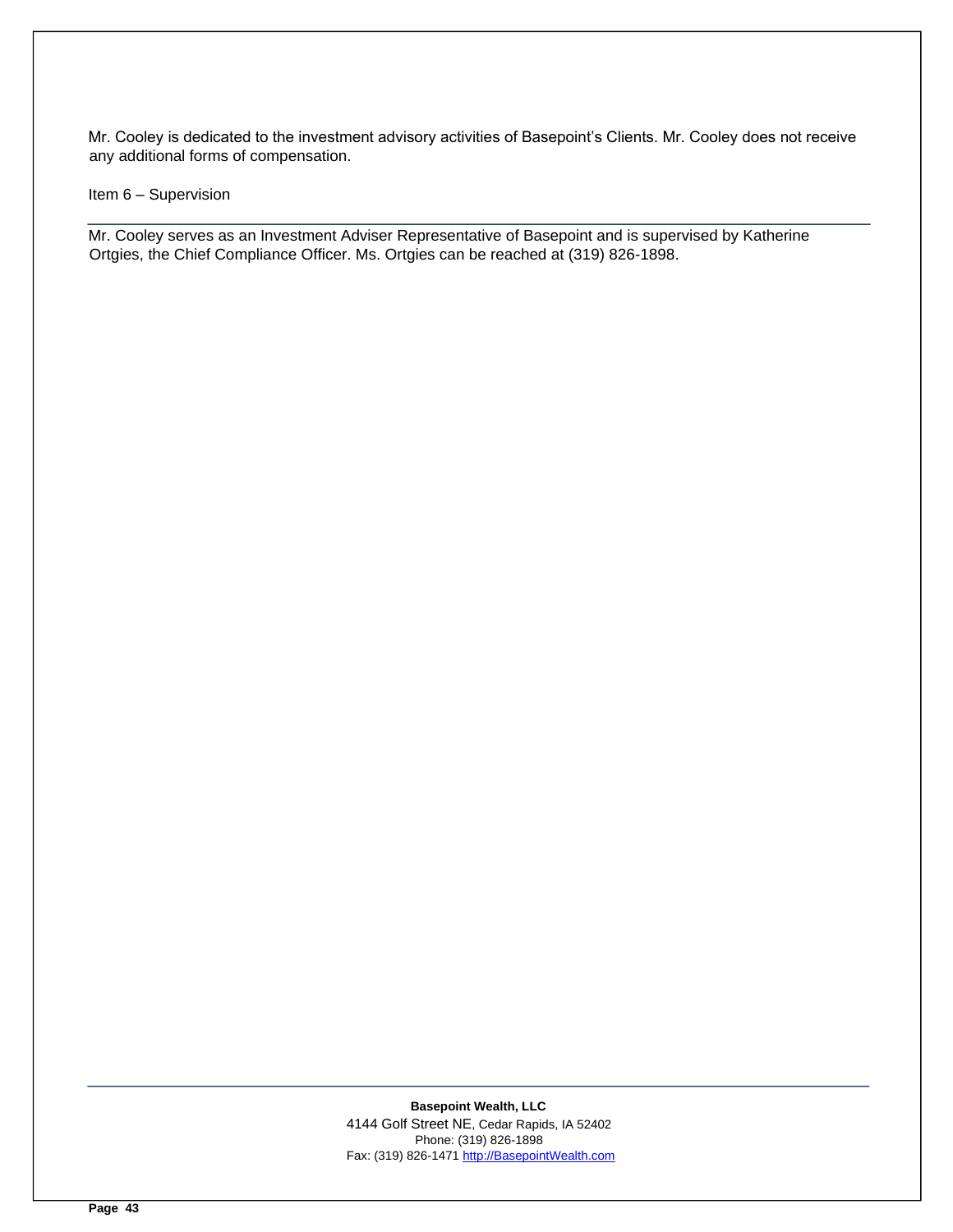

# <span id="page-43-0"></span>Form ADV Part 2B – Brochure Supplement

**for** 

**Shayne Michael Boles Investment Adviser Representative** 

This Form ADV 2B ("Brochure Supplement") provides information about the background and qualifications of Shane Boles (CRD# 6741219) in addition to the information contained in the Basepoint Wealth, LLC ("Basepoint" or the "Advisor", CRD# 289538) Disclosure Brochure. If you have not received a copy of the Disclosure Brochure or if you have any questions about the contents of the Basepoint Disclosure Brochure or this Brochure Supplement, please contact us at (319) 826-1898.

Additional information about Mr. Boles is available on the SEC's Investment Adviser Public Disclosure website at [www.adviserinfo.sec.gov](http://www.adviserinfo.sec.gov/) by searching with his full name or his Individual CRD# 6011648.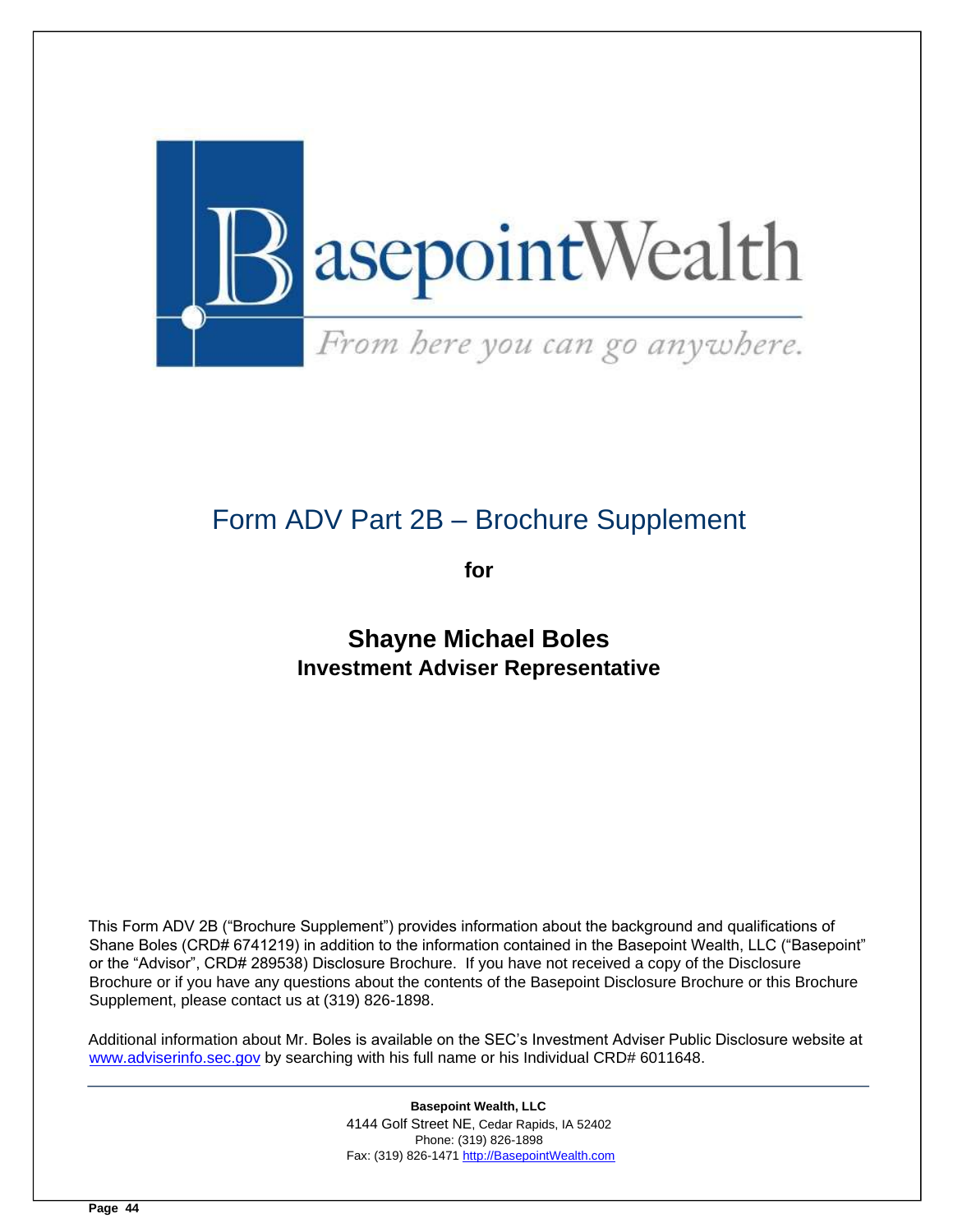#### Item 2 – Educational Background and Business Experience

Shane Boles, born in 1994, is dedicated to advising Clients of Basepoint as an Investment Adviser Representative. Additional information regarding Mr. Cooley's employment history is included below.

#### **Employment History:**

| Investment Adviser Representative, Basepoint Wealth LLC       | 01/2017 to Present |
|---------------------------------------------------------------|--------------------|
| Client Service Associate, Basepoint Wealth LLC                | 10/2017 to Present |
| Client Service Specialist, Ameriprise Financial               | 01/2017 to 10/2017 |
| Facility Supervisor, City of Bettendorf                       | 08/2016 to 12/2016 |
| Facility Supervisor, University of Iowa Recreational Services | 01/2016 to 07/2016 |
| Barista, HyVee                                                | 09/2015 to 12/2015 |
| Barista, Starbucks                                            | 06/2015 to 09/2015 |
| Facility Supervisor, University of Iowa Recreational Services | 08/2014 to 05/2015 |
| Unemployed, Unemployed                                        | 08/2013 to 07/2014 |

Item 3 – Disciplinary Information

*There are no legal, civil or disciplinary events to disclose regarding Mr. Boles.* Mr. Boles has never been involved in any regulatory, civil or criminal action. There have been no client complaints, lawsuits, arbitration claims or administrative proceedings against Mr. Boles.

Securities laws require an advisor to disclose any instances where the advisor or its advisory persons have been found liable in a legal, regulatory, civil or arbitration matter that alleges violation of securities and other statutes; fraud; false statements or omissions; theft, embezzlement or wrongful taking of property; bribery, forgery, counterfeiting, or extortion; and/or dishonest, unfair or unethical practices. *As previously noted, there are no legal, civil or disciplinary events to disclose regarding Mr. Boles.* 

However, we do encourage you to independently view the background of Mr. Boles on the Investment Adviser Public Disclosure website at [www.adviserinfo.sec.gov](http://www.adviserinfo.sec.gov/) by searching with his full name or his Individual CRD# 6741219.

Item 4 – Other Business Activities

Mr. Boles is not engaged in any investment-related business or occupation (other than this advisory firm).

Item 5 – Additional Compensation

Mr. Boles does not receive any economic benefit from any person, company, or organization, other than Basepoint Wealth LLC in exchange for providing clients advisory services through Basepoint Wealth LLC.

Item 6 – Supervision

As a representative of Basepoint Wealth LLC, Mr. Boles is supervised by Katherine E Ortgies, the firm's Chief Compliance Officer. Katherine E Ortgies is responsible for ensuring that Shayne Michael Boles adheres to all required regulations regarding the activities of an Investment Adviser Representative, as well as all policies and procedures outlined in the firm's Code of Ethics and compliance manual. The phone number for Katherine E Ortgies is (319) 826-1898.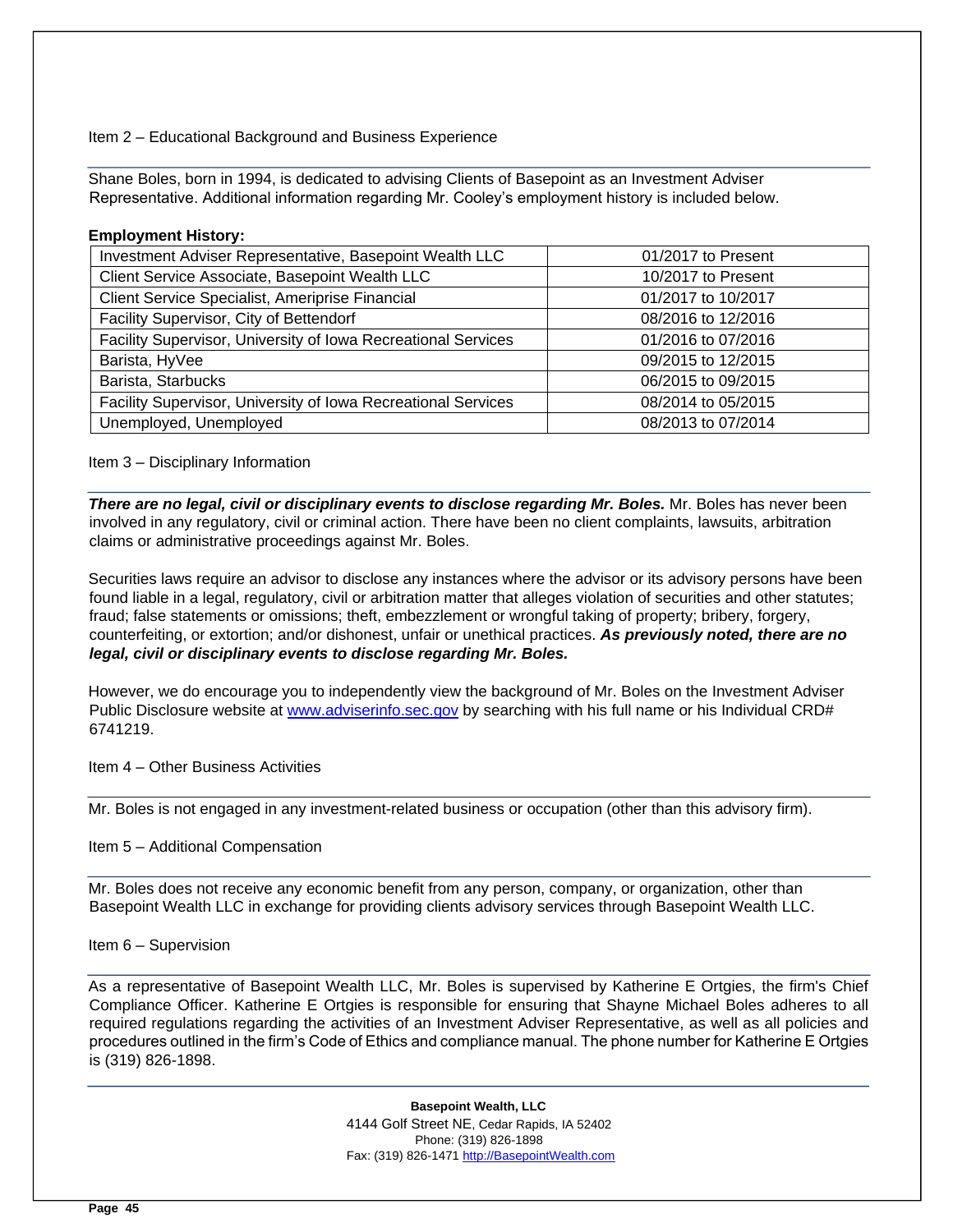

# <span id="page-45-0"></span>Form ADV Part 2B – Brochure Supplement

**for** 

# **Aaron Clark Epstein Investment Adviser Representative**

This Form ADV 2B ("Brochure Supplement") provides information about the background and qualifications of Aaron Clark Epstein (CRD# 6743958) in addition to the information contained in the Basepoint Wealth, LLC ("Basepoint" or the "Advisor", CRD# 289538) Disclosure Brochure. If you have not received a copy of the Disclosure Brochure or if you have any questions about the contents of the Basepoint Disclosure Brochure or this Brochure Supplement, please contact us at (319) 826-1898.

Additional information about Mr. Epstein is available on the SEC's Investment Adviser Public Disclosure website at [www.adviserinfo.sec.gov](http://www.adviserinfo.sec.gov/) [b](http://www.adviserinfo.sec.gov/)y searching with his full name or his Individual CRD# 6743958.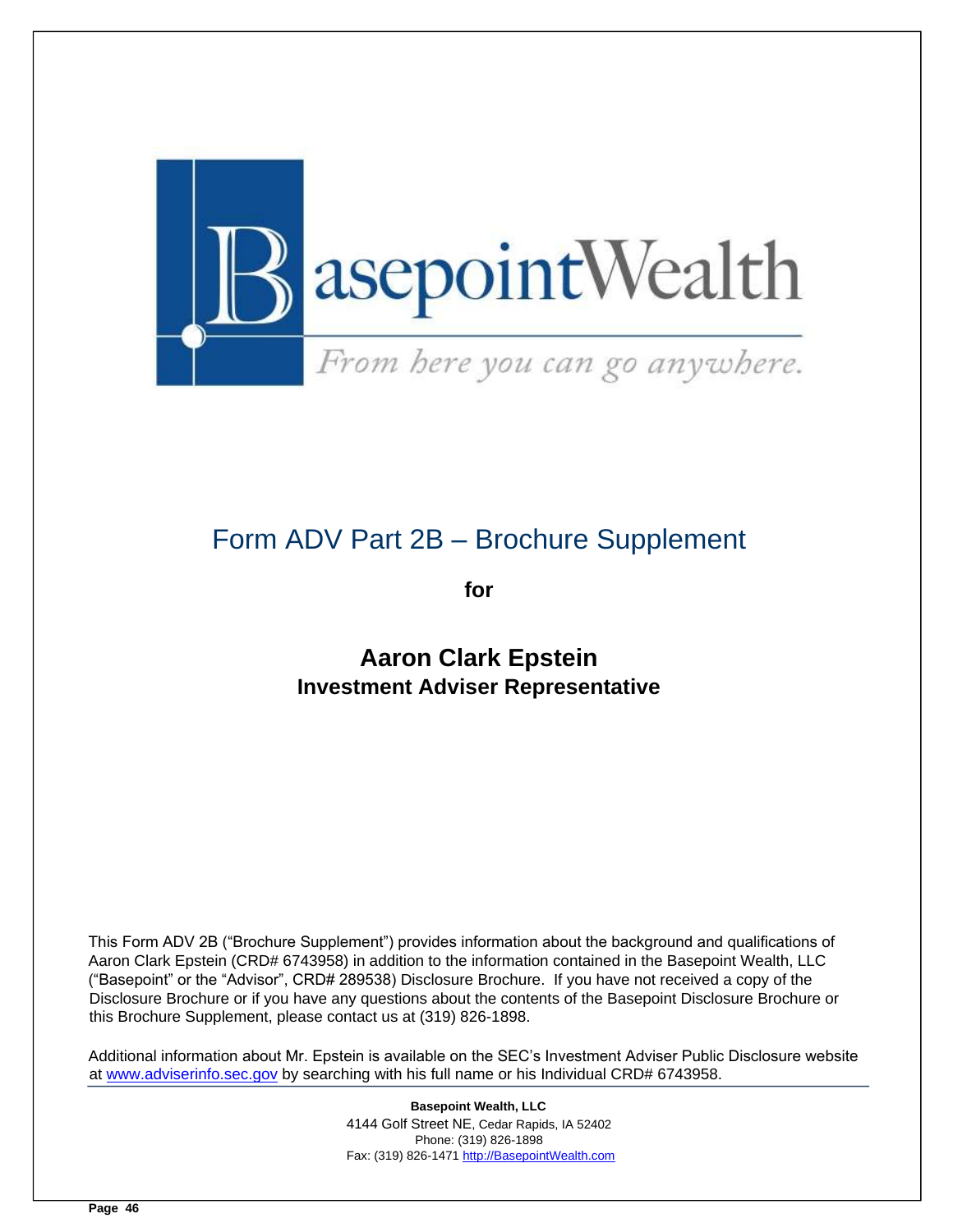Item 2 – Educational Background and Business Experience

Aaron Clark Epstein, born in 1984, is dedicated to advising Clients of Basepoint as an Investment Adviser Representative. Additional information regarding Mr. Epstein's employment history is included below.

| <b>Employment History:</b>                                      |                    |
|-----------------------------------------------------------------|--------------------|
| Investment Adviser Representative, Basepoint Wealth LLC         | 09/2018 to Present |
| Staff Coach, Iowa Soccer Association Olympic Development        | 08/2014 to Present |
| Program                                                         |                    |
| Staff Coach, Prairie Soccer Club                                | 08/2018 to Present |
| Client Service Associate, Basepoint Wealth LLC                  | 10/2017 to Present |
| Director of Programming/Coach, Iowa City Alliance Soccer        | 07/2013 to 03/2018 |
| Club                                                            |                    |
| Financial Planning Specialist, Ameriprise Financial The Wallace | 01/2017 to 10/2017 |
| Group                                                           |                    |
| Tax Preparer, Kuhl, Phillips, & Jans, Inc.                      | 01/2016 to 04/2017 |
| Tax Preparer, Kuhl, Phillips, & Jans, Inc.                      | 01/2016 to 04/2016 |
| Bartender, Jerseys Pub & Grub                                   | 12/2012 to 03/2014 |
| Staff Coach, Prairie Soccer Club                                | 08/2004 to 06/2013 |
| Unemployed, Iowa Workforce Development                          | 02/2012 to 12/2012 |
| Account Executive, Carrier Access Inc                           | 11/2010 to 02/2012 |
| Account Executive, Yellowbook USA                               | 01/2008 to 11/2010 |
| Bartender, Ouskirts Bar & Grill                                 | 07/2007 to 07/2008 |

#### Item 3 – Disciplinary Information

*There are no legal, civil or disciplinary events to disclose regarding Mr. Epstein.* Mr. Epstein has never been involved in any regulatory, civil or criminal action. There have been no client complaints, lawsuits, arbitration claims or administrative proceedings against Mr. Epstein.

Securities laws require an advisor to disclose any instances where the advisor or its advisory persons have been found liable in a legal, regulatory, civil or arbitration matter that alleges violation of securities and other statutes; fraud; false statements or omissions; theft, embezzlement or wrongful taking of property; bribery, forgery, counterfeiting, or extortion; and/or dishonest, unfair or unethical practices. *As previously noted, there are no legal, civil or disciplinary events to disclose regarding Mr. Epstein.* 

However, we do encourage you to independently view the background of Mr. Epstein on the Investment Adviser Public Disclosure website at [www.adviserinfo.sec.gov](http://www.adviserinfo.sec.gov/) by searching with his full name or his Individual CRD# 6743958.

Item 4 – Other Business Activities

Aaron Clark Epstein works part time as a coach for youth, ages 10 to 18.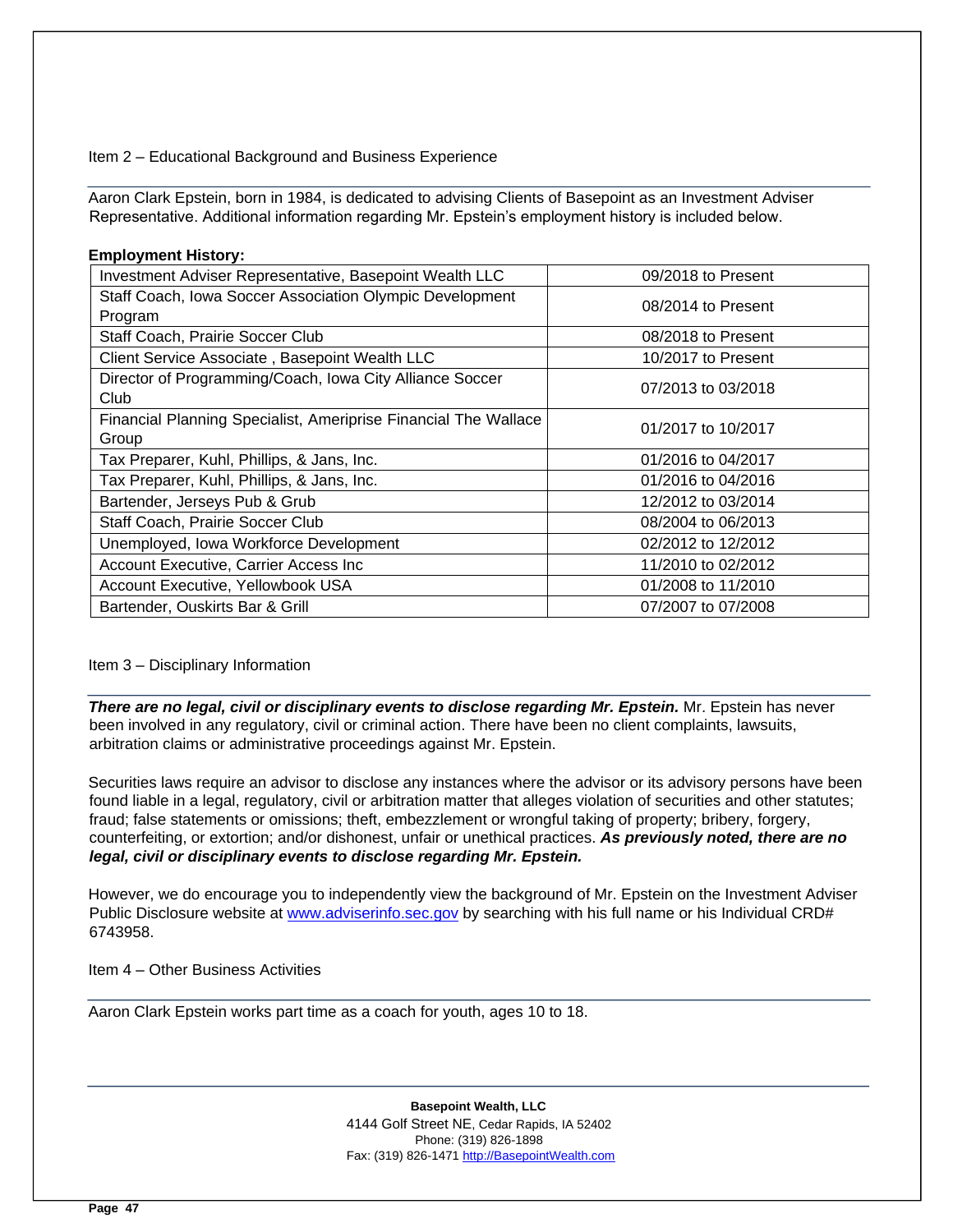Basepoint Wealth LLC always acts in the best interest of the client and clients always have the right to decide whether or not to utilize the services of any representative of Basepoint Wealth LLC based on an individual's outside business activities.

Item 5 – Additional Compensation

Mr. Epstein does not receive any economic benefit from any person, company, or organization, other than Basepoint Wealth LLC in exchange for providing clients advisory services through Basepoint Wealth LLC.

#### Item 6 – Supervision

As a representative of Basepoint Wealth LLC, Mr. Epstein is supervised by Katherine E Ortgies, the firm's Chief Compliance Officer. Katherine E Ortgies is responsible for ensuring that Aaron Clark Epstein adheres to all required regulations regarding the activities of an Investment Adviser Representative, as well as all policies and procedures outlined in the firm's Code of Ethics and compliance manual. The phone number for Katherine E Ortgies is (319) 826-1898.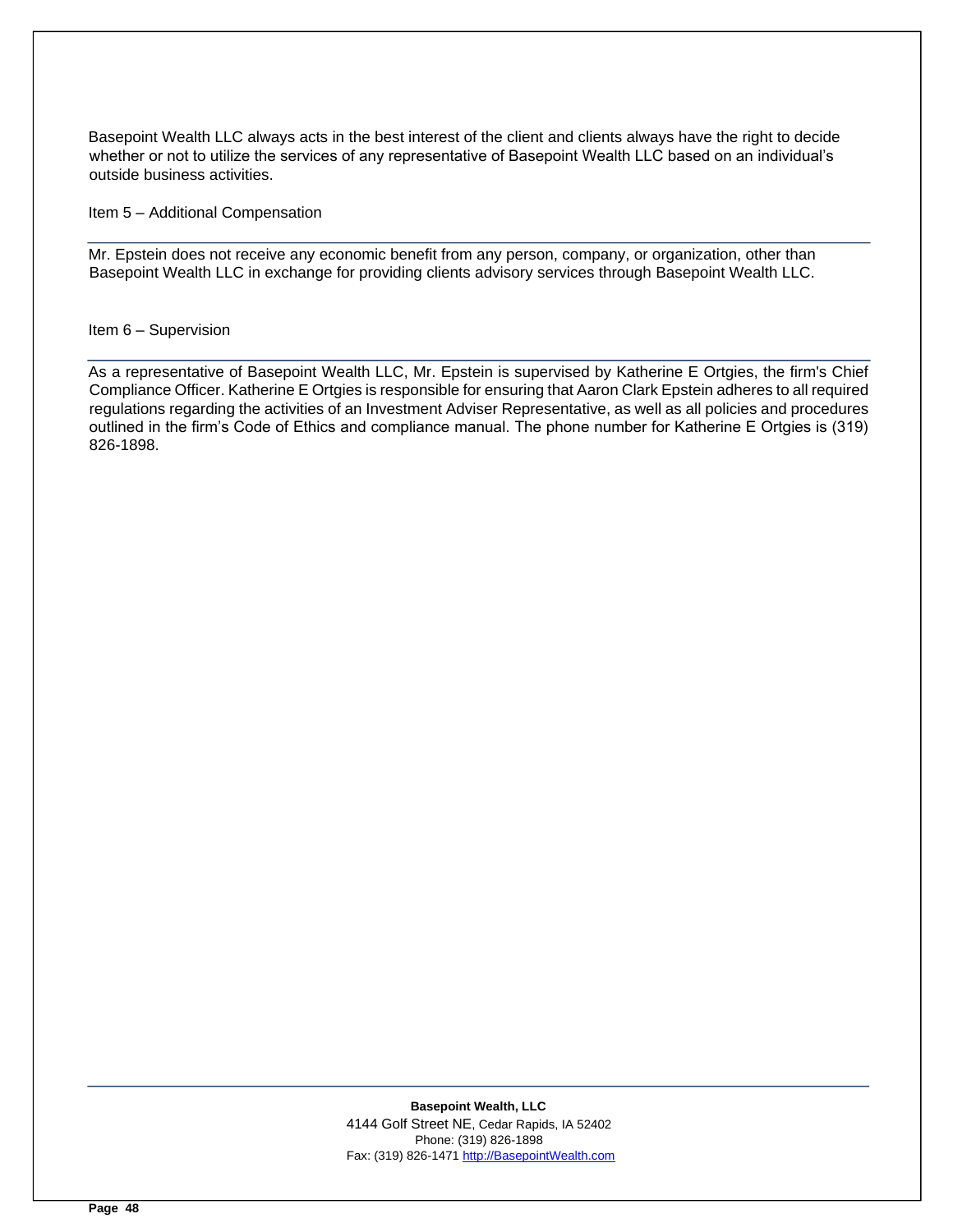

# <span id="page-48-0"></span>Form ADV Part 2B – Brochure Supplement

**for** 

**Kirk Allen Sadilek Investment Adviser Representative** 

This Form ADV 2B ("Brochure Supplement") provides information about the background and qualifications of Kirk Allen Sadilek (CRD# 3104096) in addition to the information contained in the Basepoint Wealth, LLC ("Basepoint" or the "Advisor", CRD# 289538) Disclosure Brochure. If you have not received a copy of the Disclosure Brochure or if you have any questions about the contents of the Basepoint Disclosure Brochure or this Brochure Supplement, please contact us at (319) 826-1898.

Additional information about Mr. Sadilek is available on the SEC's Investment Adviser Public Disclosure website at [www.adviserinfo.sec.gov](http://www.adviserinfo.sec.gov/) [b](http://www.adviserinfo.sec.gov/)y searching with his full name or his Individual CRD# 6743958.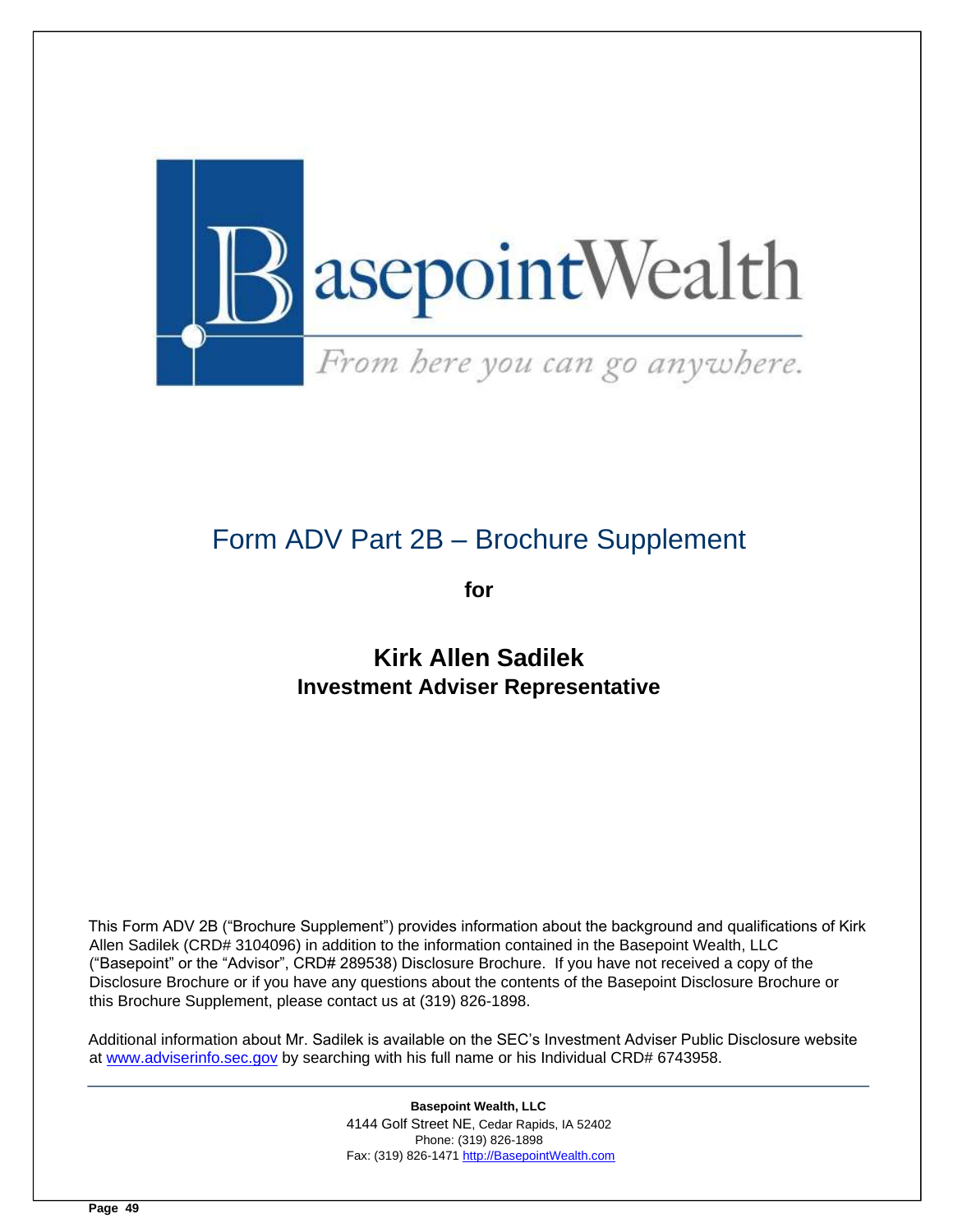#### Item 2 – Educational Background and Business Experience

Kirk Allen Sadilek, born in 1965, is dedicated to advising Clients of Basepoint as an Investment Adviser Representative. Additional information regarding Mr. Sadilek's employment history is included below.

# **Employment History:**

| I Investment Adviser Representative, Basepoint Wealth LLC | 01/2021 to Present |
|-----------------------------------------------------------|--------------------|
| Registered Representative, Principal Financial Group      | 04/1999 to 01/2021 |

# **CFP® - Certified Financial Planner**

The CERTIFIED FINANCIAL PLANNER™, CFP® and federally registered CFP (with flame design) marks (collectively, the "CFP® marks") are professional certification marks granted in the United States by Certified Financial Planner Board of Standards, Inc. ("CFP Board").

The CFP® certification is a voluntary certification; no federal or state law or regulation requires financial planners to hold CFP® certification. It is recognized in the United States and a number of other countries for its (1) high standard of professional education; (2) stringent code of conduct and standards of practice; and (3) ethical requirements that govern professional engagements with clients.

To attain the right to use the CFP® marks, an individual must satisfactorily fulfill the following requirements:

• Education – Complete an advanced college-level course of study addressing the financial planning subject areas that CFP Board's studies have determined as necessary for the competent and professional delivery of financial planning services, and attain a Bachelor's Degree from a regionally accredited United States college or university (or its equivalent from a foreign university). CFP Board's financial planning subject areas include insurance planning and risk management, employee benefits planning, investment planning, income tax planning, retirement planning, and estate planning;

• Examination – Pass the comprehensive CFP® Certification Examination. The examination includes case studies and client scenarios designed to test one's ability to correctly diagnose financial planning issues and apply one's knowledge of financial planning to real world circumstances;

• Experience – Complete at least three years of full-time financial planning-related experience (or the equivalent, measured as 2,000 hours per year); and

• Ethics – Agree to be bound by CFP Board's *Standards of Professional Conduct*, a set of documents outlining the ethical and practice standards for CFP® professionals.

Individuals who become certified must complete the following ongoing education and ethics requirements in order to maintain the right to continue to use the CFP® marks:

i. Continuing Education – Complete 30 hours of continuing education hours every two years, including two hours on the *Code of Ethics* and other parts of the *Standards of Professional Conduct*, to maintain competence and keep up with developments in the financial planning field; and ii. Ethics – Renew an agreement to be bound by the *Standards of Professional Conduct*. The Standards prominently require that CFP® professionals provide financial planning services at a fiduciary standard of care. This means CFP® professionals must provide financial planning services in the best interests of their clients.

CFP® professionals who fail to comply with the above standards and requirements may be subject to CFP Board's enforcement process, which could result in suspension or permanent revocation of their CFP® certification.

# **ChFC®- Chartered Financial Consultant®** ChFC®

MINIMUM QUALIFICATIONS:

• Bachelor's degree or its equivalent, in any discipline, from an accredited university, this qualifies as one year of business experience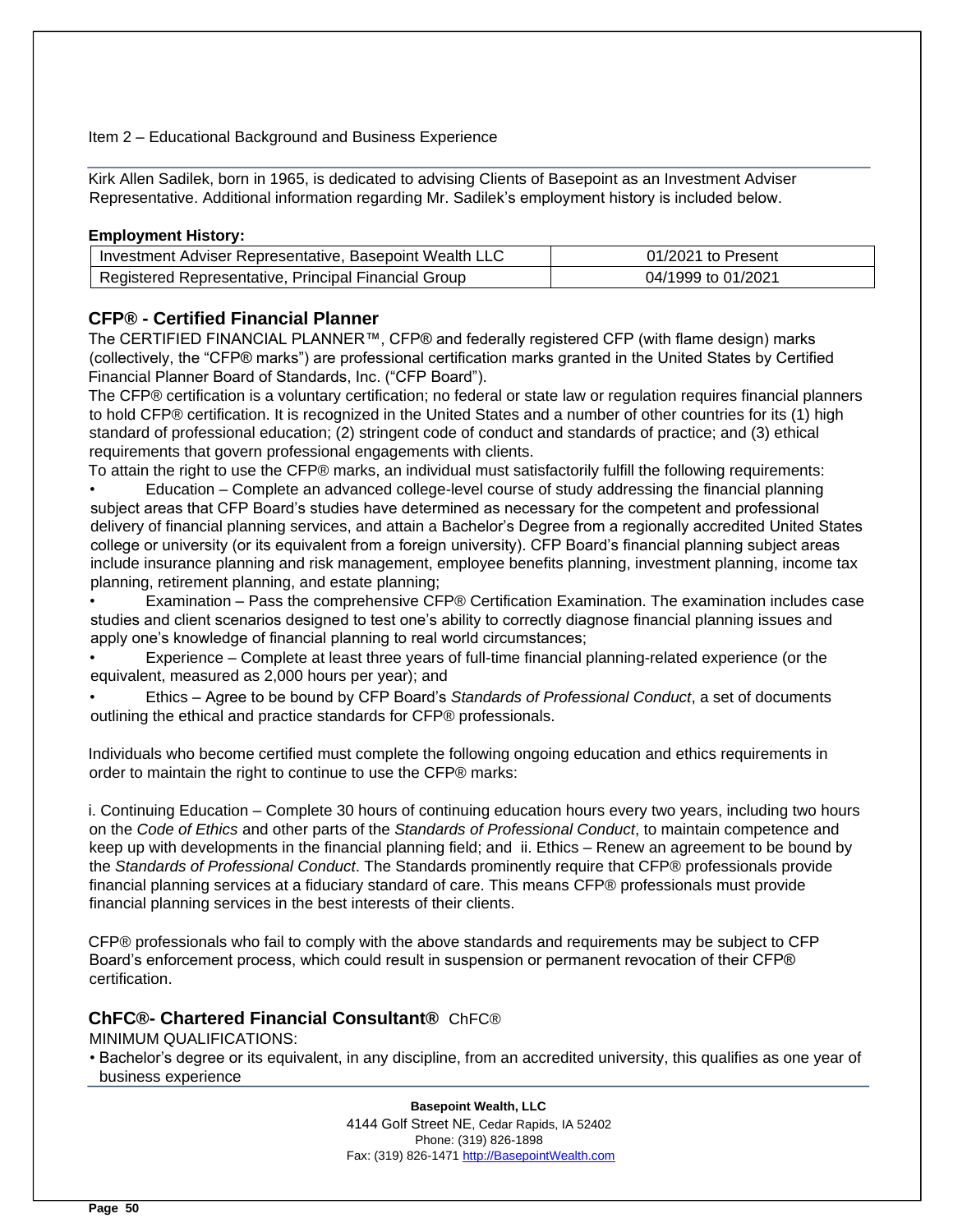- Three years of full-time business experience is required; this three-year period must be within the five years preceding the date of the award (part-time qualifying business experience is also credited toward the three-year requirement with 2,000 hours representing the equivalent of one year full-time experience).
- Must fulfill the ChFC® seven course curriculum, as well as two additional elective courses
- Pass the exams for all required and elective courses
- Pass a background check and candidate fitness standards test. You must reveal any criminal history, pending litigation or ethical violations. The CFP board verifies all employment history, qualifications and disciplinary issues via FINRA's Central Registration Depository.

# Item 3 – Disciplinary Information

*There are no legal, civil or disciplinary events to disclose regarding Mr. Sadilek.* Mr. Sadilek has never been involved in any regulatory, civil or criminal action. There have been no client complaints, lawsuits, arbitration claims or administrative proceedings against Mr. Sadilek.

Securities laws require an advisor to disclose any instances where the advisor or its advisory persons have been found liable in a legal, regulatory, civil or arbitration matter that alleges violation of securities and other statutes; fraud; false statements or omissions; theft, embezzlement or wrongful taking of property; bribery, forgery, counterfeiting, or extortion; and/or dishonest, unfair or unethical practices. *As previously noted, there are no legal, civil or disciplinary events to disclose regarding Mr. Sadilek.* 

However, we do encourage you to independently view the background of Mr. Sadilek on the Investment Adviser Public Disclosure website at [www.adviserinfo.sec.gov](http://www.adviserinfo.sec.gov/) by searching with his full name or his Individual CRD# 6743958.

Item 4 – Other Business Activities

Kirk Allen Sadilek is a licensed insurance agent. From time to time, he will offer clients advice or products from those activities. Clients always have the right to decide whether or not to utilize the services of any representative of Basepoint Wealth LLC in such individual's outside capacities.

Kirk Allen Sadilek is a board member/ committee member of \*\*Catholic Foundation in the Archdiocese of Dubuque (Iowa).

Kirk Allen Sadilek is the owner/investor of LCRE, LLC, a commercial real estate.

Basepoint Wealth LLC always acts in the best interest of the client and clients always have the right to decide whether or not to utilize the services of any representative of Basepoint Wealth LLC based on an individual's outside business activities.

Item 5 – Additional Compensation

Mr. Sadilek does not receive any economic benefit from any person, company, or organization, other than Basepoint Wealth LLC in exchange for providing clients advisory services through Basepoint Wealth LLC.

Item 6 – Supervision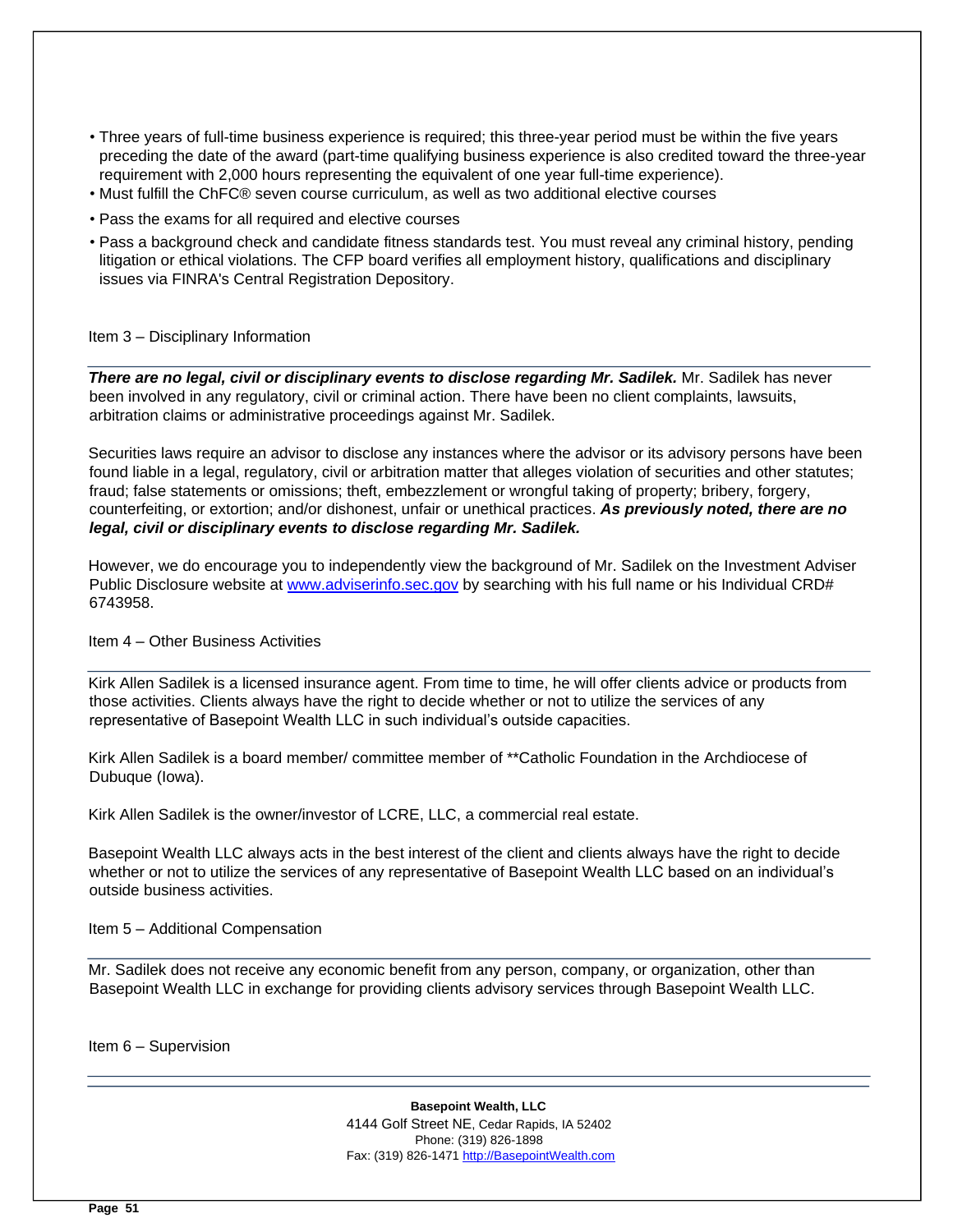As a representative of Basepoint Wealth LLC, Mr. Sadilek is supervised by Katherine E Ortgies, the firm's Chief Compliance Officer. Katherine E Ortgies is responsible for ensuring that Kirk Allen Sadilek adheres to all required regulations regarding the activities of an Investment Adviser Representative, as well as all policies and procedures outlined in the firm's Code of Ethics and compliance manual. The phone number for Katherine E Ortgies is (319) 826-1898.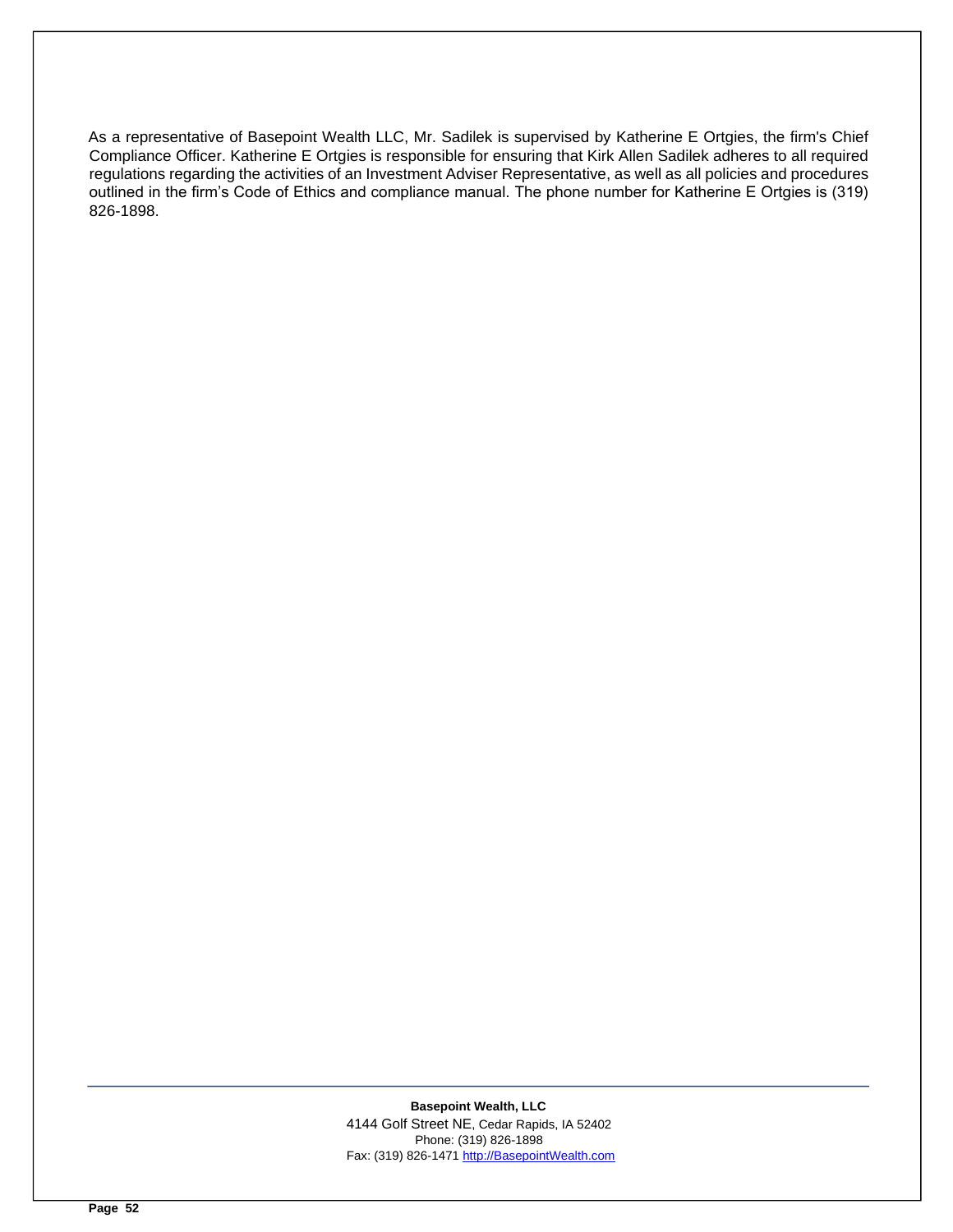

# <span id="page-52-0"></span>Form ADV Part 2B – Brochure Supplement

**for** 

**Ryan Robert Watermiller Investment Adviser Representative** 

This Form ADV 2B ("Brochure Supplement") provides information about the background and qualifications of Ryan Robert Watermiller (CRD# 7236698) in addition to the information contained in the Basepoint Wealth, LLC ("Basepoint" or the "Advisor", CRD# 289538) Disclosure Brochure. If you have not received a copy of the Disclosure Brochure or if you have any questions about the contents of the Basepoint Disclosure Brochure or this Brochure Supplement, please contact us at (319) 826-1898.

Additional information about Mr. Watermiller is available on the SEC's Investment Adviser Public Disclosure website at [www.adviserinfo.sec.gov](http://www.adviserinfo.sec.gov/) by searching with his full name or his Individual CRD# 7236698.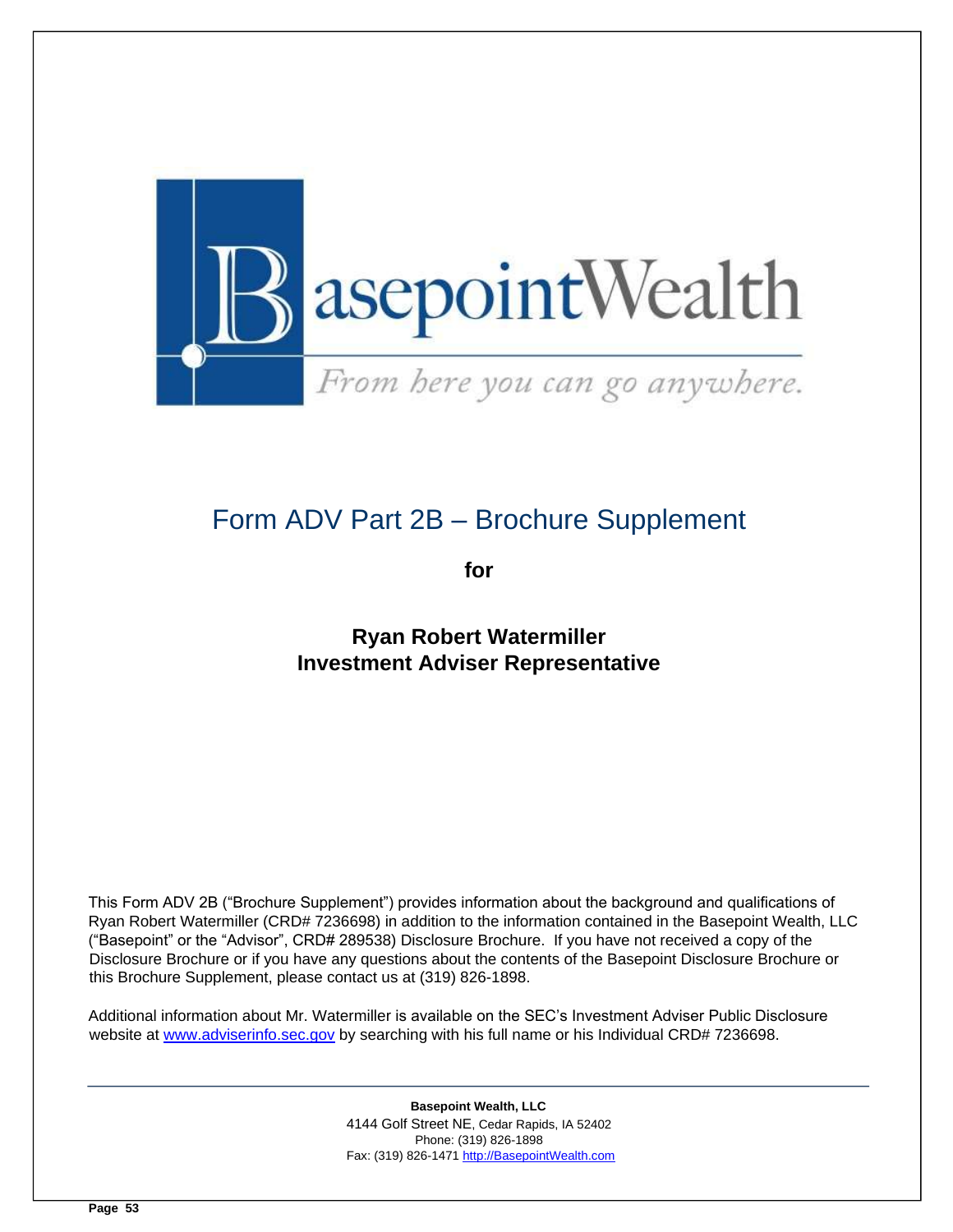#### Item 2 – Educational Background and Business Experience

Ryan Robert Watermiller, born in 1987, is dedicated to advising Clients of Basepoint as an Investment Adviser Representative. Additional information regarding Mr. Watermiller's employment history is included below.

#### **Employment History:**

| Investment Adviser Representative, Basepoint Wealth LLC | 03/2021 to Present  |
|---------------------------------------------------------|---------------------|
| Principal and CCO, Ankeny Financial Planning, LLC       | $02/2020 - 03/2021$ |
| Software Engineer, Principal Financial Group            | $08/2010 - 12/2019$ |

Item 3 – Disciplinary Information

*There are no legal, civil or disciplinary events to disclose regarding Mr. Watermiller.* Mr. Watermiller has never been involved in any regulatory, civil or criminal action. There have been no client complaints, lawsuits, arbitration claims or administrative proceedings against Mr. Watermiller.

Securities laws require an advisor to disclose any instances where the advisor or its advisory persons have been found liable in a legal, regulatory, civil or arbitration matter that alleges violation of securities and other statutes; fraud; false statements or omissions; theft, embezzlement or wrongful taking of property; bribery, forgery, counterfeiting, or extortion; and/or dishonest, unfair or unethical practices. *As previously noted, there are no legal, civil or disciplinary events to disclose regarding Mr. Watermiller.* 

However, we do encourage you to independently view the background of Mr. Watermiller on the Investment Adviser Public Disclosure website a[t www.adviserinfo.sec.gov](http://www.adviserinfo.sec.gov/) [b](http://www.adviserinfo.sec.gov/)y searching with his full name or his Individual CRD#7236698.

# Item 4 – Other Business Activities

Ryan Robert Watermiller is not engaged in any investment-related business or occupation (other than this advisory firm).

Item 5 – Additional Compensation

Mr. Watermiller does not receive any economic benefit from any person, company, or organization, other than Basepoint Wealth LLC in exchange for providing clients advisory services through Basepoint Wealth LLC.

#### Item 6 – Supervision

As a representative of Basepoint Wealth LLC, Mr. Watermiller is supervised by Katherine E Ortgies, the firm's Chief Compliance Officer. Katherine E Ortgies is responsible for ensuring that Ryan Robert Watermiller adheres to all required regulations regarding the activities of an Investment Adviser Representative, as well as all policies and procedures outlined in the firm's Code of Ethics and compliance manual. The phone number for Katherine E Ortgies is (319) 826-1898.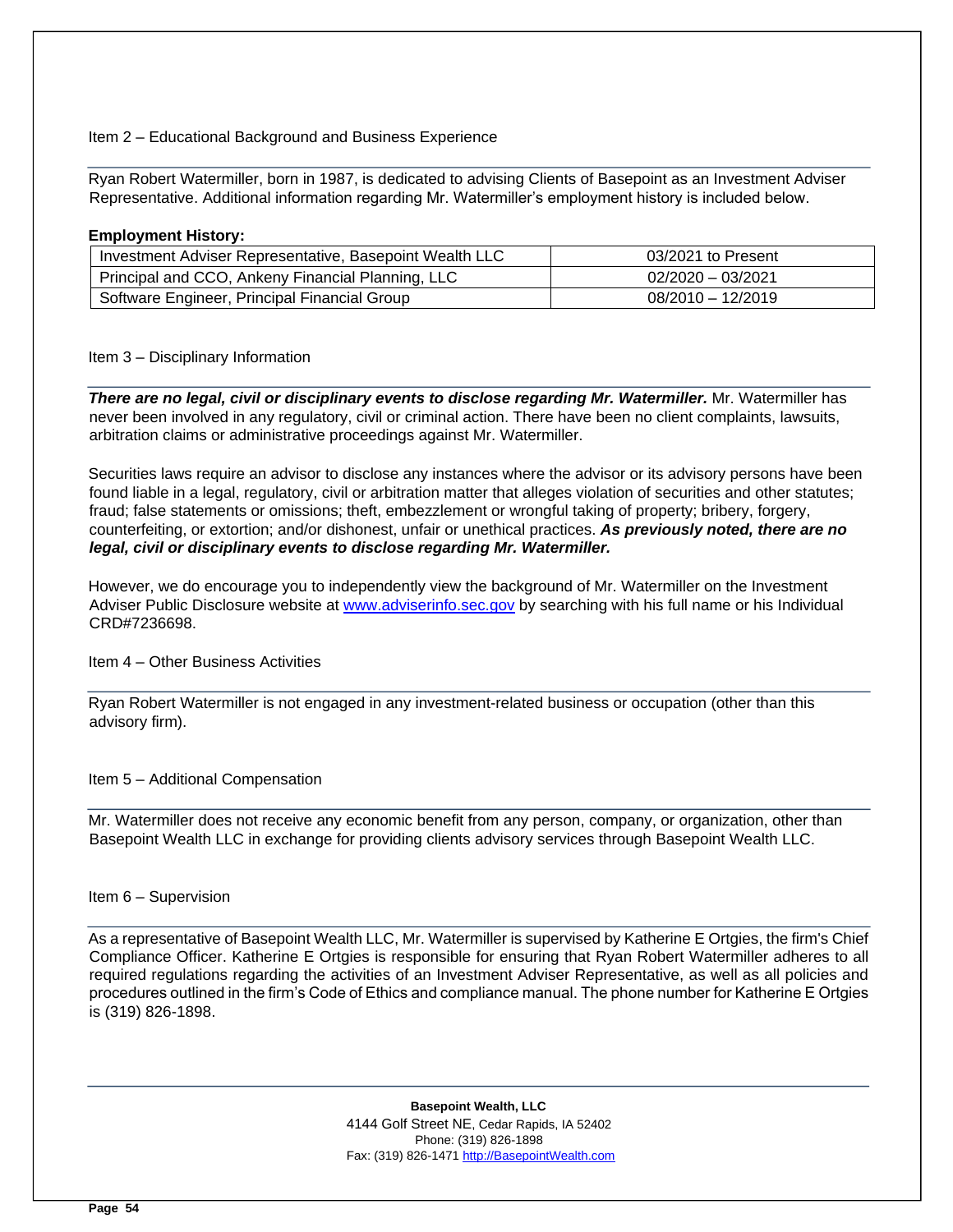Basepoint has implemented a Code of Ethics and internal compliance that guide each Supervised Person in meeting their fiduciary obligations to Clients of Basepoint. Further, Basepoint is subject to regulatory oversight by various agencies. These agencies require registration by Basepoint and its Supervised Persons. As a registered entity, Basepoint is subject to examinations by regulators, which may be announced or unannounced. Basepoint is required to periodically update the information provided to these agencies and to provide various reports regarding the business activities and assets of the Advisor.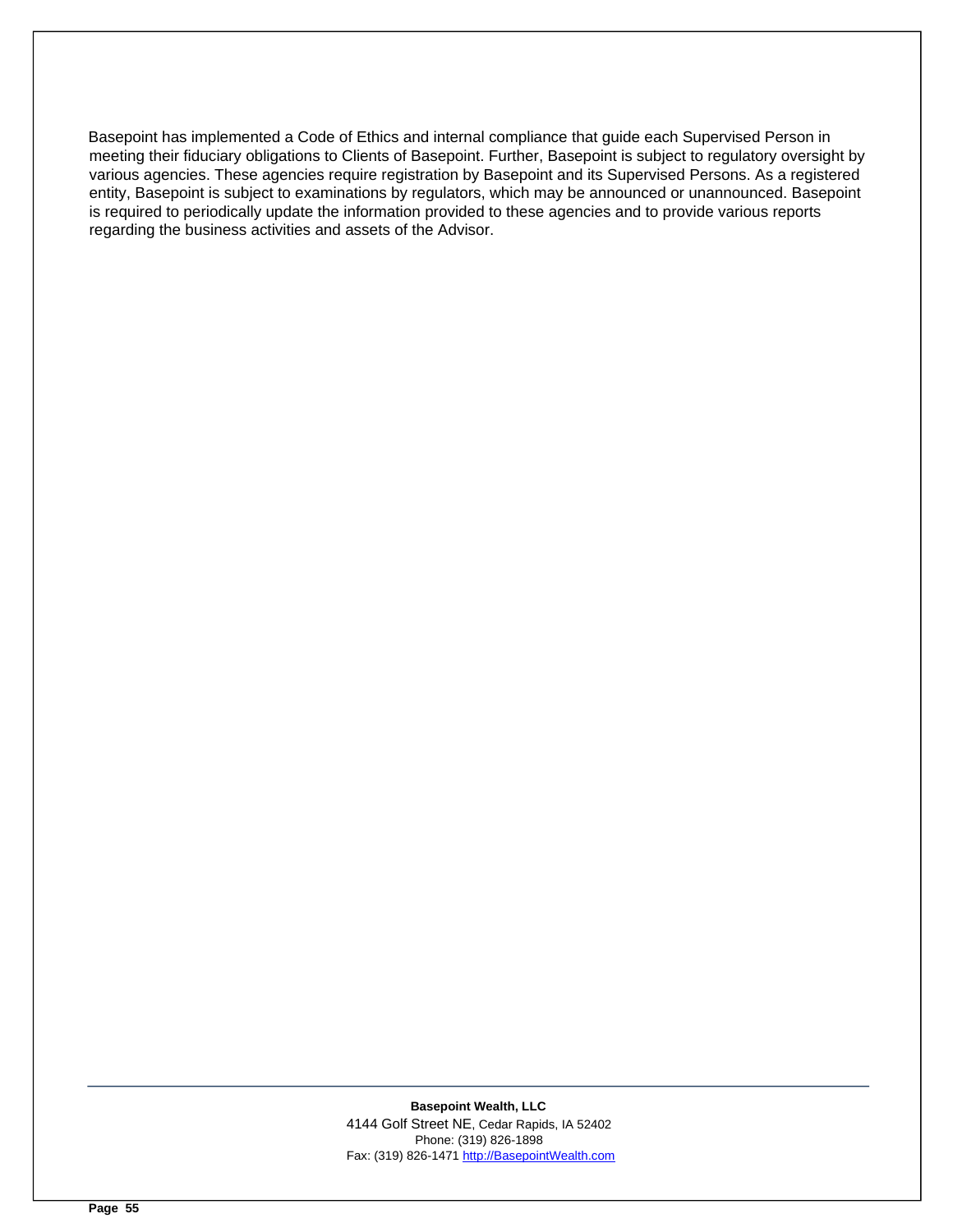<span id="page-55-0"></span>Privacy Policy Effective Date: March 22, 2022

#### **Our Commitment to You**

Basepoint Wealth, LLC ("Basepoint" or the "Advisor") is committed to safeguarding the use of personal information of our Clients (also referred to as "you" and "your") that we obtain as your Investment Advisor, as described here in our Privacy Policy ("Policy").

Our relationship with you is our most important asset. We understand that you have entrusted us with your private information, and we do everything that we can to maintain that trust. Basepoint (also referred to as "we", "our" and "us") protects the security and confidentiality of the personal information we have and implements controls to ensure that such information is used for proper business purposes in connection with the management or servicing of our relationship with you.

Basepoint does not sell your non-public personal information to anyone. Nor do we provide such information to others except for discrete and reasonable business purposes in connection with the servicing and management of our relationship with you, as discussed below.

Details of our approach to privacy and how your personal non-public information is collected and used are set forth in this Policy.

**Why you need to know?** Registered Investment Advisors ("RIAs") must share some of your personal information in the course of servicing your account. Federal and State laws give you the right to limit some of this sharing and require RIAs to disclose how we collect, share, and protect your personal information.

# **What information do we collect from you?**

| Social security or taxpayer identification number  | Assets and liabilities          |  |
|----------------------------------------------------|---------------------------------|--|
| Name, address and phone number(s)                  | Income and expenses             |  |
| E-mail address(es)                                 | Investment activity             |  |
| Account information (including other institutions) | Investment experience and goals |  |

#### **What Information do we collect from other sources?**

| Custody, brokerage and advisory agreements    | Account applications and forms                         |
|-----------------------------------------------|--------------------------------------------------------|
| Other advisory agreements and legal documents | Investment questionnaires and suitability<br>documents |
| Transactional information with us or others   | Other information needed to service account            |

# **How do we protect your information?**

To safeguard your personal information from unauthorized access and use we maintain physical, procedural and electronic security measures. These include such safeguards as secure passwords, encrypted file storage and a secure office environment. Our technology vendors provide security and access control over personal information and have policies over the transmission of data. Our associates are trained on their responsibilities to protect Client's personal information.